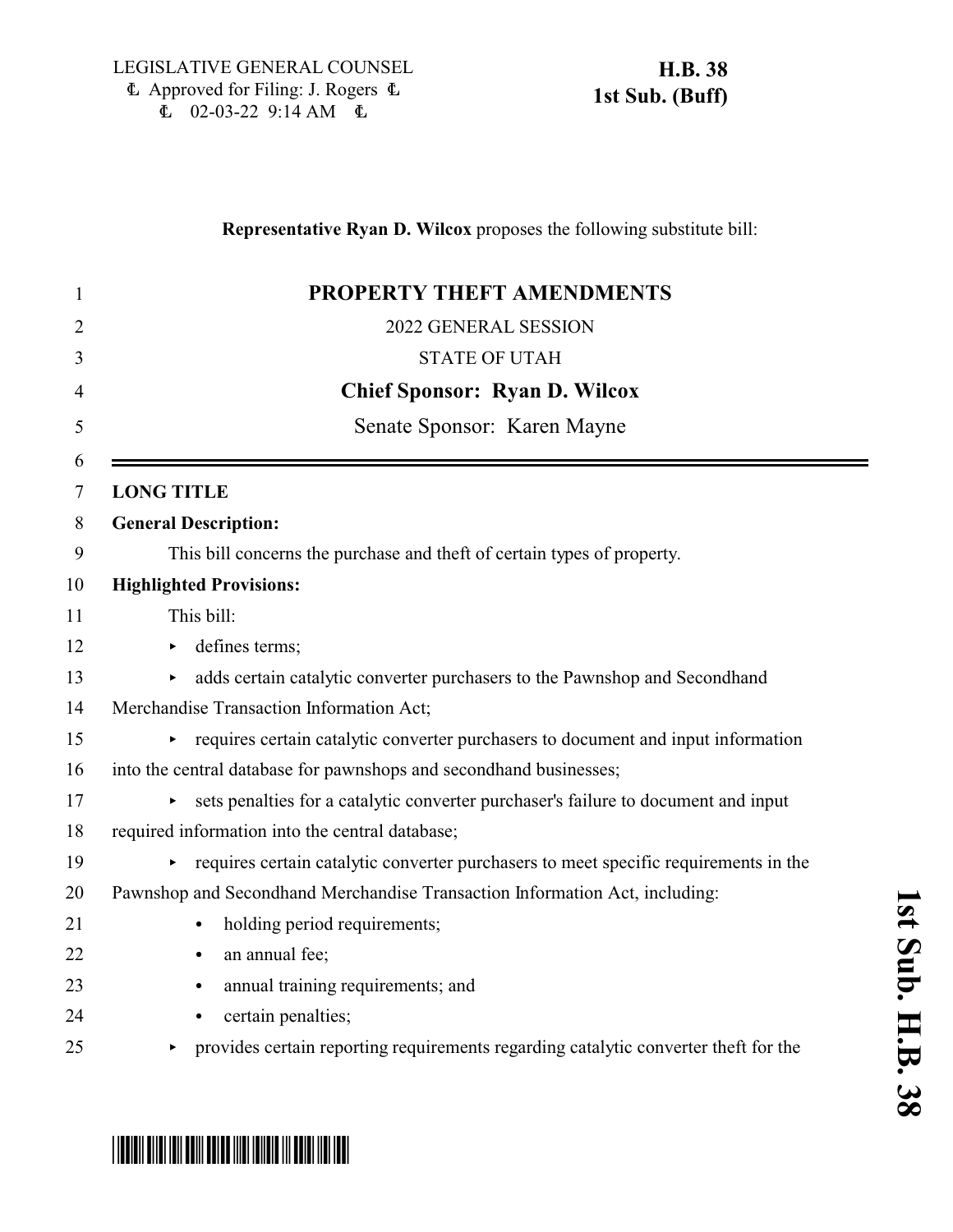| 26 | multi-agency joint strike force;                                                |
|----|---------------------------------------------------------------------------------|
| 27 | limits the type of payment for certain purchases of a catalytic converter;<br>► |
| 28 | modifies the membership of the Pawnshop and Secondhand Merchandise Advisory     |
| 29 | Board;                                                                          |
| 30 | modifies the presumptions for stolen property in certain situations;<br>Þ       |
| 31 | provides penalties for the theft of a catalytic converter; and                  |
| 32 | makes technical and conforming changes.                                         |
| 33 | Money Appropriated in this Bill:                                                |
| 34 | None                                                                            |
| 35 | <b>Other Special Clauses:</b>                                                   |
| 36 | None                                                                            |
| 37 | <b>Utah Code Sections Affected:</b>                                             |
| 38 | <b>AMENDS:</b>                                                                  |
| 39 | 13-2-1, as last amended by Laws of Utah 2021, Chapter 266                       |
| 40 | 13-32a-101, as last amended by Laws of Utah 2007, Chapter 352                   |
| 41 | 13-32a-102, as last amended by Laws of Utah 2021, Chapter 66                    |
| 42 | 13-32a-104, as last amended by Laws of Utah 2021, Chapter 66                    |
| 43 | 13-32a-105, as last amended by Laws of Utah 2019, Chapter 309                   |
| 44 | 13-32a-106, as last amended by Laws of Utah 2021, Chapter 66                    |
| 45 | 13-32a-106.5, as last amended by Laws of Utah 2019, Chapter 309                 |
| 46 | 13-32a-108, as last amended by Laws of Utah 2019, Chapter 309                   |
| 47 | 13-32a-109, as last amended by Laws of Utah 2021, Chapter 66                    |
| 48 | 13-32a-109.5, as last amended by Laws of Utah 2019, Chapter 309                 |
| 49 | 13-32a-110, as last amended by Laws of Utah 2021, Chapter 66                    |
| 50 | 13-32a-110.5, as last amended by Laws of Utah 2019, Chapter 309                 |
| 51 | 13-32a-111, as last amended by Laws of Utah 2020, Chapter 354                   |
| 52 | 13-32a-112, as last amended by Laws of Utah 2020, Chapter 354                   |
| 53 | 13-32a-112.1, as enacted by Laws of Utah 2019, Chapter 309                      |
| 54 | 13-32a-112.5, as last amended by Laws of Utah 2019, Chapter 309                 |
| 55 | 13-32a-113, as last amended by Laws of Utah 2019, Chapter 309                   |
| 56 | 13-32a-114, as last amended by Laws of Utah 2019, Chapter 309                   |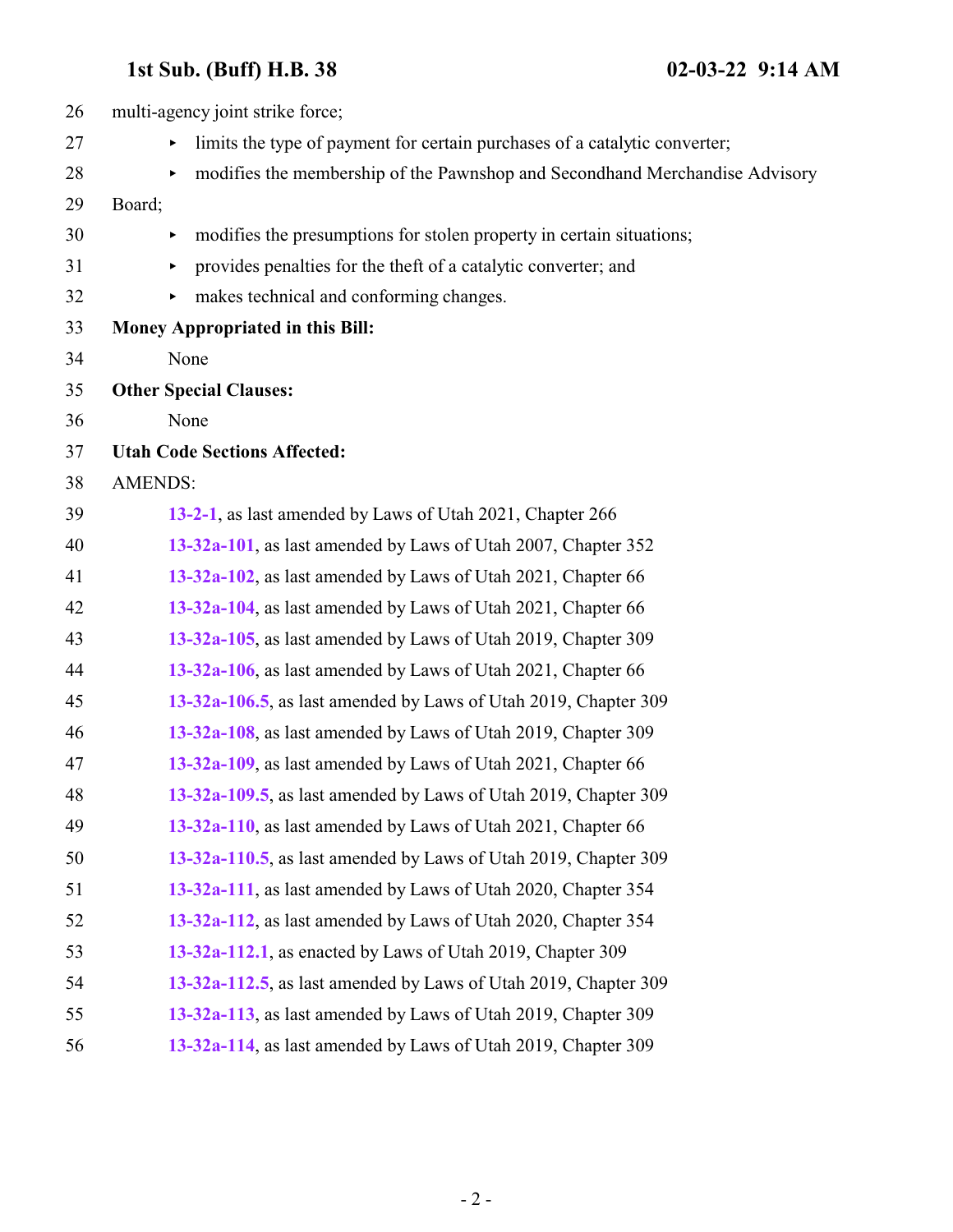<span id="page-2-0"></span>

| 57 | 13-32a-115, as last amended by Laws of Utah 2019, Chapter 309                       |
|----|-------------------------------------------------------------------------------------|
| 58 | 13-32a-116, as last amended by Laws of Utah 2019, Chapter 309                       |
| 59 | 13-32a-116.5, as last amended by Laws of Utah 2019, Chapter 309                     |
| 60 | 63G-2-305, as last amended by Laws of Utah 2021, Chapters 148, 179, 231, 353, 373,  |
| 61 | and 382                                                                             |
| 62 | 67-5-37, as enacted by Laws of Utah 2020, Chapter 229                               |
| 63 | 76-6-408, as last amended by Laws of Utah 2019, Chapter 309                         |
| 64 | 76-6-412, as last amended by Laws of Utah 2021, Chapter 57                          |
| 65 | 76-6-1406, as renumbered and amended by Laws of Utah 2013, Chapter 187              |
| 66 | 78B-3-108, as last amended by Laws of Utah 2012, Chapter 257                        |
| 67 | <b>ENACTS:</b>                                                                      |
| 68 | 13-32a-104.7, Utah Code Annotated 1953                                              |
| 69 | 13-32a-118, Utah Code Annotated 1953                                                |
| 70 |                                                                                     |
| 71 | Be it enacted by the Legislature of the state of Utah:                              |
| 72 | Section 1. Section 13-2-1 is amended to read:                                       |
|    |                                                                                     |
| 73 | 13-2-1. Consumer protection division established -- Functions.                      |
| 74 | (1) There is established within the Department of Commerce the Division of Consumer |
| 75 | Protection.                                                                         |
| 76 | The division shall administer and enforce the following:<br>(2)                     |
| 77 | (a) Chapter 5, Unfair Practices Act;                                                |
| 78 | (b) Chapter 10a, Music Licensing Practices Act;                                     |
| 79 | (c) Chapter 11, Utah Consumer Sales Practices Act;                                  |
| 80 | (d) Chapter 15, Business Opportunity Disclosure Act;                                |
| 81 | (e) Chapter 20, New Motor Vehicle Warranties Act;                                   |
| 82 | Chapter 21, Credit Services Organizations Act;<br>(f)                               |
| 83 | Chapter 22, Charitable Solicitations Act;<br>(g)                                    |
| 84 | Chapter 23, Health Spa Services Protection Act;<br>(h)                              |
| 85 | Chapter 25a, Telephone and Facsimile Solicitation Act;<br>(i)                       |
| 86 | Chapter 26, Telephone Fraud Prevention Act;<br>(i)                                  |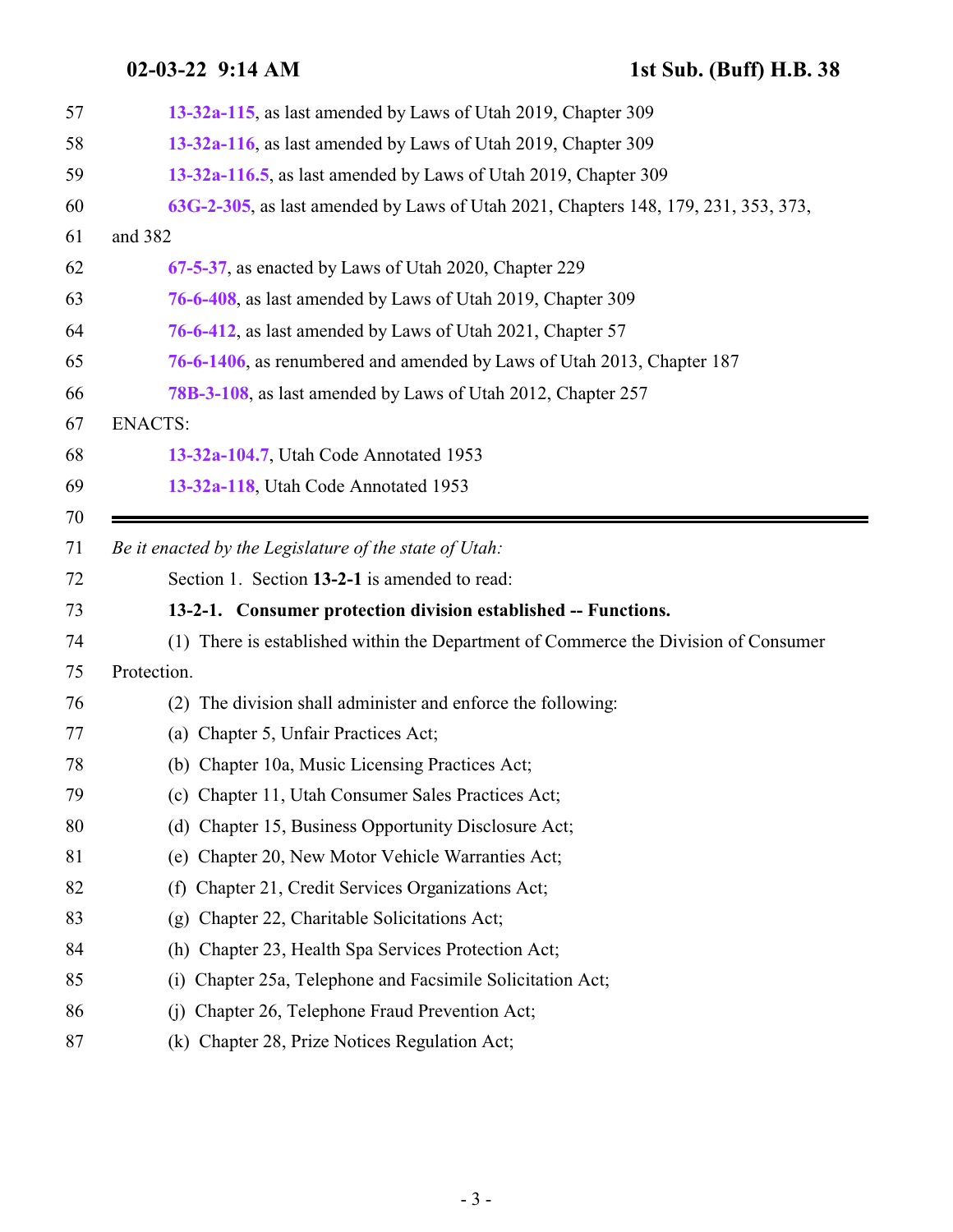<span id="page-3-1"></span><span id="page-3-0"></span>

| 88  | (1) Chapter 32a, Pawnshop [and], Secondhand Merchandise, and Catalytic Converter         |
|-----|------------------------------------------------------------------------------------------|
| 89  | Transaction Information Act;                                                             |
| 90  | (m) Chapter 34, Utah Postsecondary Proprietary School Act;                               |
| 91  | (n) Chapter 34a, Utah Postsecondary School State Authorization Act;                      |
| 92  | (o) Chapter 41, Price Controls During Emergencies Act;                                   |
| 93  | (p) Chapter 42, Uniform Debt-Management Services Act;                                    |
| 94  | Chapter 49, Immigration Consultants Registration Act;<br>(q)                             |
| 95  | (r) Chapter 51, Transportation Network Company Registration Act;                         |
| 96  | (s) Chapter 52, Residential Solar Energy Disclosure Act;                                 |
| 97  | (t) Chapter 53, Residential, Vocational and Life Skills Program Act;                     |
| 98  | (u) Chapter 54, Ticket Website Sales Act;                                                |
| 99  | (v) Chapter 56, Ticket Transferability Act; and                                          |
| 100 | (w) Chapter 57, Maintenance Funding Practices Act.                                       |
| 101 | Section 2. Section 13-32a-101 is amended to read:                                        |
| 102 | <b>CHAPTER 32a. PAWNSHOP, SECONDHAND MERCHANDISE, AND</b>                                |
| 103 | <b>CATALYTIC CONVERTER TRANSACTION INFORMATION ACT</b>                                   |
| 104 | 13-32a-101. Title.                                                                       |
| 105 | This chapter is known as the "Pawnshop [and], Secondhand Merchandise, and Catalytic      |
| 106 | Converter Transaction Information Act."                                                  |
| 107 | Section 3. Section 13-32a-102 is amended to read:                                        |
| 108 | 13-32a-102. Definitions.                                                                 |
| 109 | As used in this chapter:                                                                 |
| 110 | (1) "Account" means the Pawnbroker [and], Secondhand Merchandise, and Catalytic          |
| 111 | Converter Operations Restricted Account created in Section 13-32a-113.                   |
| 112 | (2) "Antique item" means an item:                                                        |
| 113 | (a) that is generally older than 25 years;                                               |
| 114 | (b) whose value is based on age, rarity, condition, craftsmanship, or collectability;    |
| 115 | (c) that is furniture or other decorative objects produced in a previous time period, as |
| 116 | distinguished from new items of a similar nature; and                                    |
| 117 | (d) obtained from auctions, estate sales, other antique shops, and individuals.          |
| 118 | "Antique shop" means a business operating at an established location that deals<br>(3)   |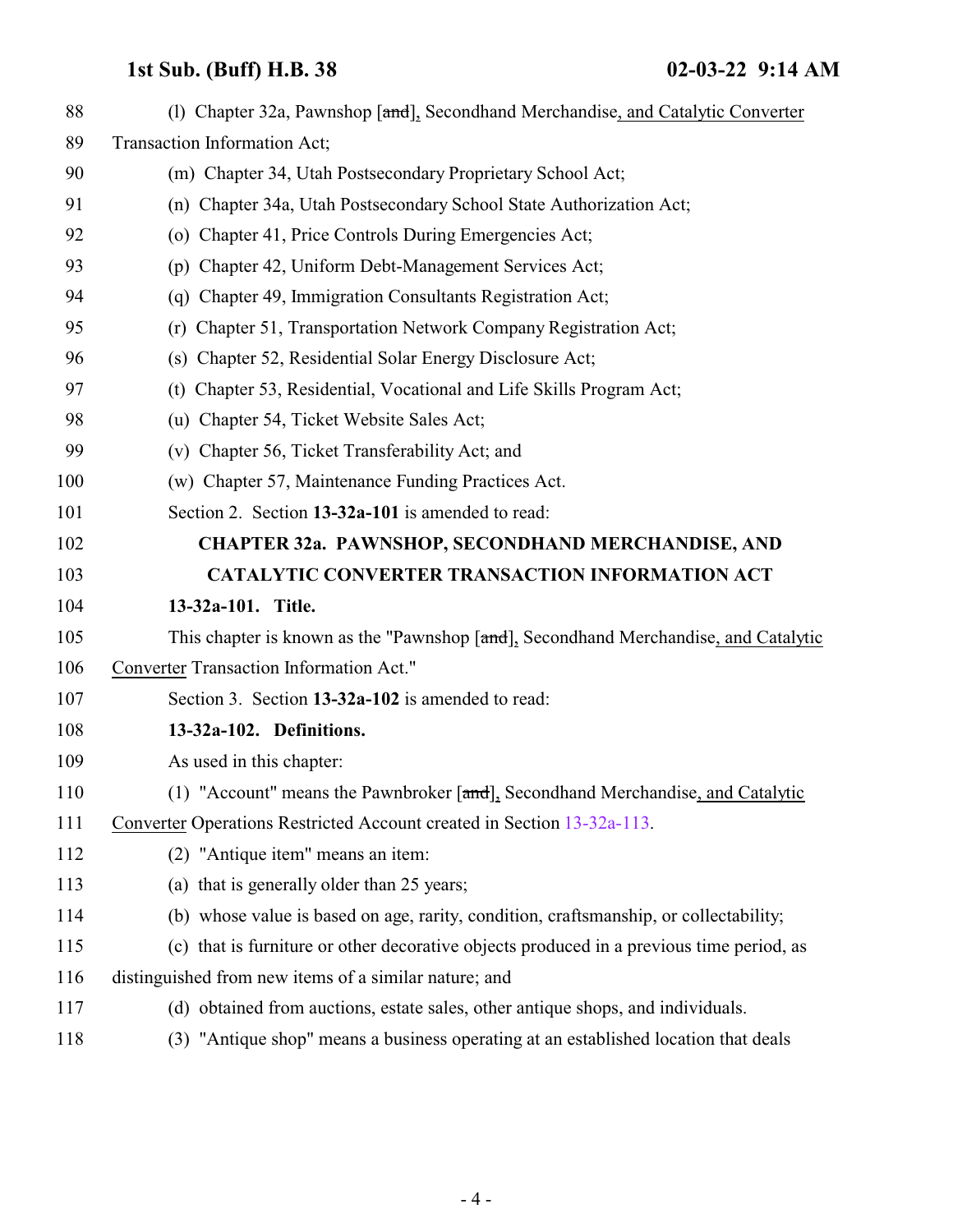| 119 | primarily in the purchase, exchange, or sale of antique items.                                     |
|-----|----------------------------------------------------------------------------------------------------|
| 120 | (4) "Automated recycling kiosk" means an interactive machine that:                                 |
| 121 | (a) is installed inside a commercial site used for the selling of goods and services to            |
| 122 | consumers;                                                                                         |
| 123 | (b) is monitored remotely by a live representative during the hours of operation;                  |
| 124 | (c) only engages in secondhand merchandise transactions involving wireless                         |
| 125 | communication devices; and                                                                         |
| 126 | (d) has the following technological functions:                                                     |
| 127 | (i) verifies the seller's identity by a live representative using the individual's                 |
| 128 | identification;                                                                                    |
| 129 | (ii) generates a ticket; and                                                                       |
| 130 | (iii) electronically transmits the secondhand merchandise transaction information to the           |
| 131 | central database.                                                                                  |
| 132 | (5) "Automated recycling kiosk operator" means a person whose sole business activity               |
| 133 | is the operation of one or more automated recycling kiosks.                                        |
| 134 | (6) "Board" means the Pawnshop [and], Secondhand Merchandise, and Catalytic                        |
| 135 | Converter Advisory Board created by this chapter.                                                  |
| 136 | (7) "Catalytic converter" means the same as that term is defined in Section 76-6-1402.             |
| 137 | (8) (a) "Catalytic converter purchase" means a purchase from an individual of a used               |
| 138 | catalytic converter that is no longer affixed to a vehicle.                                        |
| 139 | (b) "Catalytic converter purchase" does not mean a purchase of a catalytic converter:              |
| 140 | (i) from a business regularly engaged in automobile repair, crushing, dismantling,                 |
| 141 | recycling, or salvage;                                                                             |
| 142 | (ii) from a new or used vehicle dealer licensed under Title 41, Chapter 3, Motor                   |
| 143 | Vehicle Business Regulation Act;                                                                   |
| 144 | (iii) from another catalytic converter purchaser; or                                               |
| 145 | (iv) that has never been affixed to a vehicle.                                                     |
| 146 | (9) "Catalytic converter purchaser" means a person who purchases a used catalytic                  |
| 147 | converter in a catalytic converter purchase.                                                       |
| 148 | $[\overline{(+)}]$ (10) "Central database" or "database" means the electronic database created and |
| 149 | operated under Section 13-32a-105.                                                                 |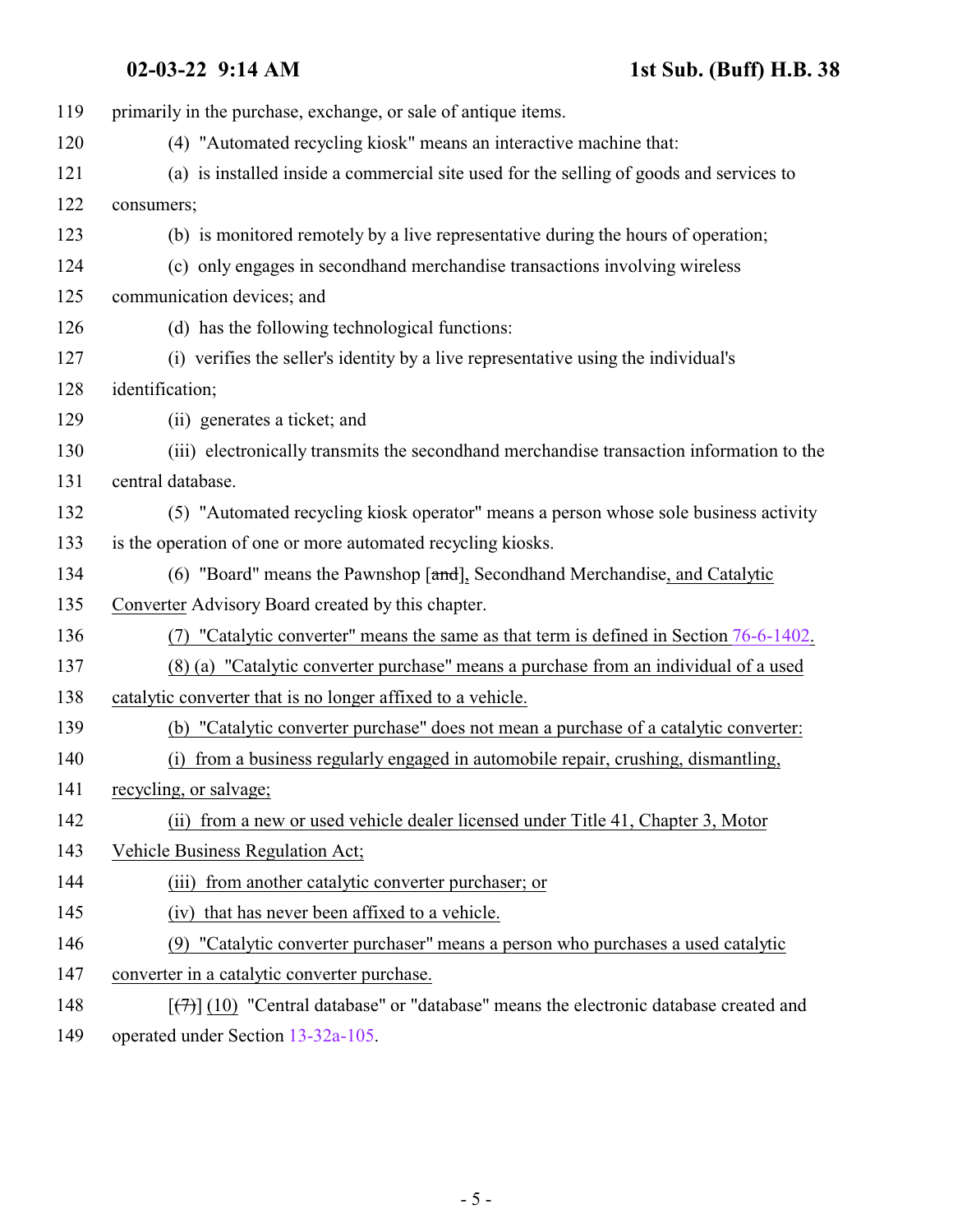| 150 | $\left[\frac{1}{2}\left(11\right)\right]$ "Children's product" means a used item that is for the exclusive use of |
|-----|-------------------------------------------------------------------------------------------------------------------|
| 151 | children, or for the care of children, including clothing and toys.                                               |
| 152 | $[\langle 9 \rangle]$ (12) "Children's product resale business" means a business operating at a                   |
| 153 | commercial location and primarily selling children's products.                                                    |
| 154 | $[\frac{(10)}{(13)}]$ (13) "Coin" means a piece of currency, usually metallic and usually in the shape            |
| 155 | of a disc that is:                                                                                                |
| 156 | (a) stamped metal, and issued by a government as monetary currency; or                                            |
| 157 | (b) (i) worth more than its current value as currency; and                                                        |
| 158 | (ii) worth more than its metal content value.                                                                     |
| 159 | $[\frac{(11)}{(14)}]$ (14) "Coin dealer" means a person whose sole business activity is the selling and           |
| 160 | purchasing of numismatic items and precious metals.                                                               |
| 161 | $[$ (12) $]$ (15) "Collectible paper money" means paper currency that is no longer in                             |
| 162 | circulation and is sold and purchased for the paper currency's collectible value.                                 |
| 163 | $[ (13) ]$ (16) (a) "Commercial grade precious metals" or "precious metals" means ingots,                         |
| 164 | monetized bullion, art bars, medallions, medals, tokens, and currency that are marked by the                      |
| 165 | refiner or fabricator indicating their fineness and include:                                                      |
| 166 | (i) .99 fine or finer ingots of gold, silver, platinum, palladium, or other precious metals;                      |
| 167 | <b>or</b>                                                                                                         |
| 168 | (ii) .925 fine sterling silver ingots, art bars, and medallions.                                                  |
| 169 | (b) "Commercial grade precious metals" or "precious metals" does not include jewelry.                             |
| 170 | $[ (14) ]$ (17) "Consignment shop" means a business, operating at an established location:                        |
| 171 | (a) that deals primarily in the offering for sale property owned by a third party; and                            |
| 172 | (b) where the owner of the property only receives consideration upon the sale of the                              |
| 173 | property by the business.                                                                                         |
| 174 | $[$ (15) $]$ (18) "Division" means the Division of Consumer Protection created in Chapter                         |
| 175 | 1, Department of Commerce.                                                                                        |
| 176 | $[ (16) ]$ (19) "Exonumia" means a privately issued token for trade that is sold and                              |
| 177 | purchased for the token's collectible value.                                                                      |
| 178 | $[ (17) ] (20)$ "Gift card" means a record that:                                                                  |
| 179 | (a) is usable at:                                                                                                 |

180 (i) a single merchant; or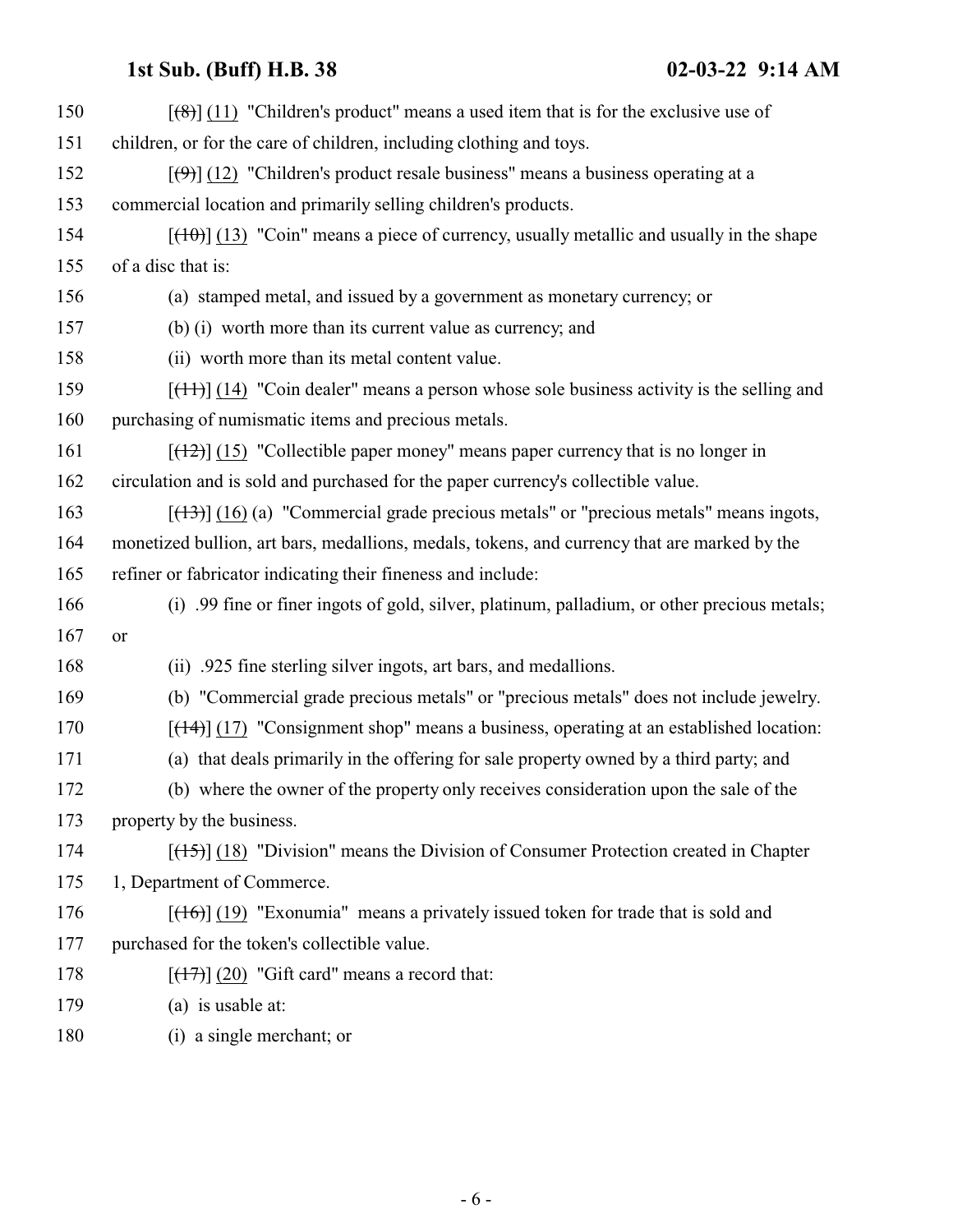| 181 | (ii) a specified group of merchants;                                                            |
|-----|-------------------------------------------------------------------------------------------------|
| 182 | (b) is prefunded before the record is used; and                                                 |
| 183 | (c) can be used for the purchase of goods or services.                                          |
| 184 | $[ (18) ]$ (21) "Identification" means any of the following non-expired forms of                |
| 185 | identification issued by a state government, the United States government, or a federally       |
| 186 | recognized Indian tribe, if the identification includes a unique number, photograph of the      |
| 187 | bearer, and date of birth:                                                                      |
| 188 | (a) a United States Passport or United States Passport Card;                                    |
| 189 | (b) a state-issued driver license;                                                              |
| 190 | (c) a state-issued identification card;                                                         |
| 191 | (d) a state-issued concealed carry permit;                                                      |
| 192 | (e) a United States military identification;                                                    |
| 193 | (f) a United States resident alien card;                                                        |
| 194 | (g) an identification of a federally recognized Indian tribe; or                                |
| 195 | (h) notwithstanding Section $53-3-207$ , a Utah driving privilege card.                         |
| 196 | $[$ (49)] (22) "IMEI number" means an International Mobile Equipment Identity number.           |
| 197 | $[\frac{1}{20}]$ (23) "Indicia of being new" means property that:                               |
| 198 | (a) is represented by the individual pawning or selling the property as new;                    |
| 199 | (b) is unopened in the original packaging; or                                                   |
| 200 | (c) possesses other distinguishing characteristics that indicate the property is new.           |
| 201 | $[\frac{(21)}{(24)}]$ (24) "Local law enforcement agency" means the law enforcement agency that |
| 202 | has direct responsibility for ensuring compliance with central database reporting requirements  |
| 203 | for the jurisdiction where the pawn or secondhand business or catalytic converter purchaser is  |
| 204 | located.                                                                                        |
| 205 | $[222]$ (25) "Numismatic item" means a coin, collectible paper money, or exonumia.              |
| 206 | $[23]$ (26) "Original victim" means a victim who is not a party to the pawn or sale             |
| 207 | transaction or catalytic converter purchase and includes:                                       |
| 208 | (a) an authorized representative designated in writing by the original victim; and              |
| 209 | (b) an insurer who has indemnified the original victim for the loss of the described            |
| 210 | property.                                                                                       |
| 211 | $[24]$ (27) "Pawn or second hand business" means a business operated by a pawn broker           |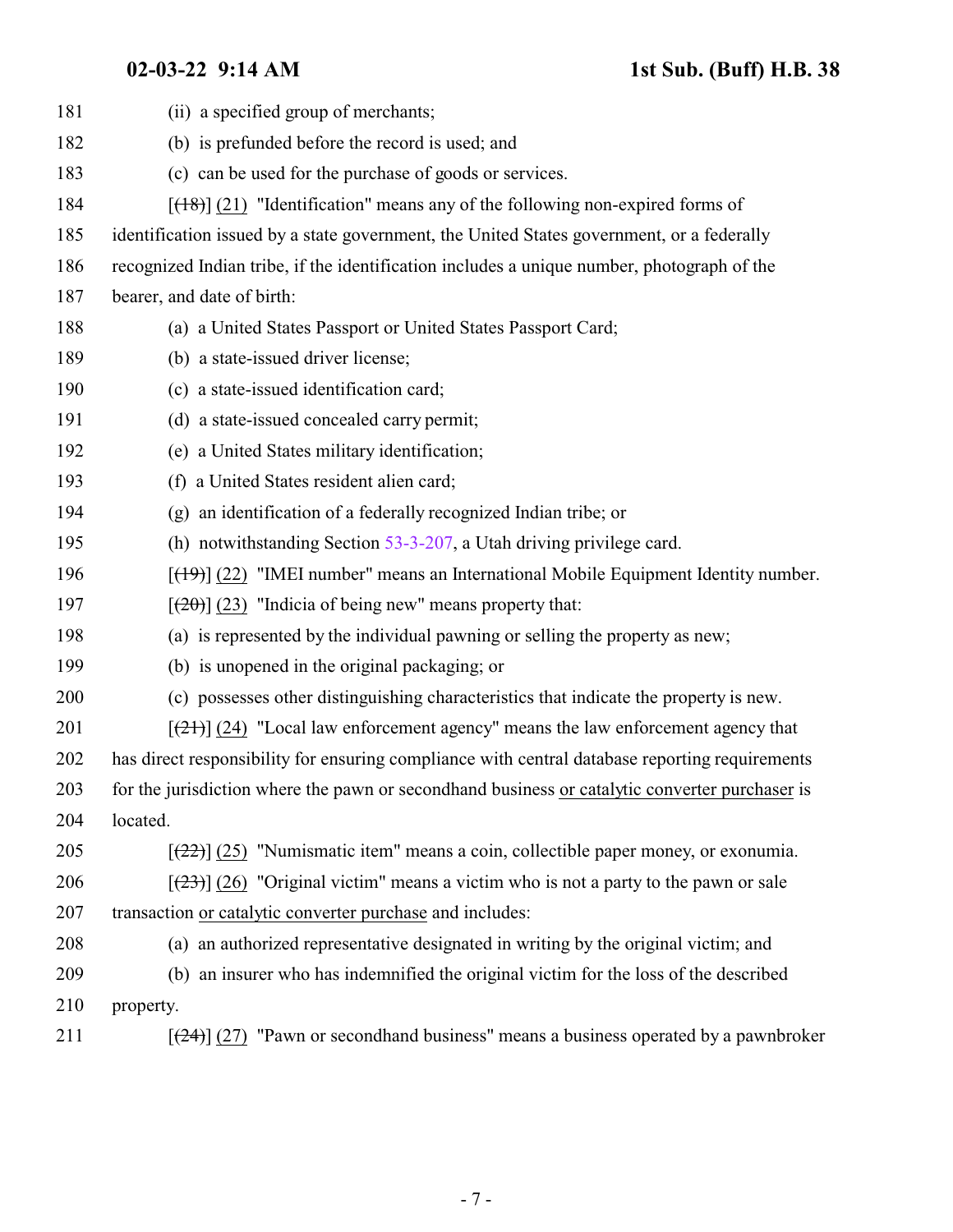| 212 | or second hand merchandise dealer, or the owner or operator of the business.                      |
|-----|---------------------------------------------------------------------------------------------------|
| 213 | $[\frac{(25)}{(28)}]$ (28) "Pawn transaction" means:                                              |
| 214 | (a) an extension of credit in which an individual delivers property to a pawnbroker for           |
| 215 | an advance of money and retains the right to redeem the property for the redemption price         |
| 216 | within a fixed period of time;                                                                    |
| 217 | (b) a loan of money on one or more deposits of personal property;                                 |
| 218 | (c) the purchase, exchange, or possession of personal property on condition of selling            |
| 219 | the same property back again to the pledgor or depositor; or                                      |
| 220 | (d) a loan or advance of money on personal property by the pawnbroker taking chattel              |
| 221 | mortgage security on the personal property, taking or receiving the personal property into the    |
| 222 | pawnbroker's possession, and selling the unredeemed pledges.                                      |
| 223 | $[\frac{126}{2}]$ (29) "Pawnbroker" means a person whose business:                                |
| 224 | (a) engages in a pawn transaction; or                                                             |
| 225 | (b) holds itself out as being in the business of a pawnbroker or pawnshop, regardless of          |
| 226 | whether the person or business enters into pawn transactions or secondhand merchandise            |
| 227 | transactions.                                                                                     |
| 228 | $[27]$ (30) "Pawnshop" means the physical location or premises where a pawnbroker                 |
| 229 | conducts business.                                                                                |
| 230 | $[\frac{(28)}{(31)}]$ "Pledgor" means an individual who conducts a pawn transaction with a        |
| 231 | pawnshop.                                                                                         |
| 232 | $[\frac{(29)}{(32)}]$ "Property" means an article of tangible personal property, numismatic item, |
| 233 | precious metal, gift card, transaction card, or other physical or digital card or certificate     |
| 234 | evidencing store credit, and includes a wireless communication device.                            |
| 235 | $[30]$ (33) "Retail media item" means recorded music, a movie, or a video game that is            |
| 236 | produced and distributed in hard copy format for retail sale.                                     |
| 237 | $[34]$ (34) "Scrap jewelry" means an item purchased solely:                                       |
| 238 | (a) for its gold, silver, or platinum content; and                                                |
| 239 | (b) for the purpose of reuse of the metal content.                                                |
| 240 | $[\frac{(32)}{(35)}]$ (a) "Secondhand merchandise dealer" means a person whose business:          |
| 241 | engages in a secondhand merchandise transaction; and<br>(i)                                       |
| 242 | (ii) does not engage in a pawn transaction.                                                       |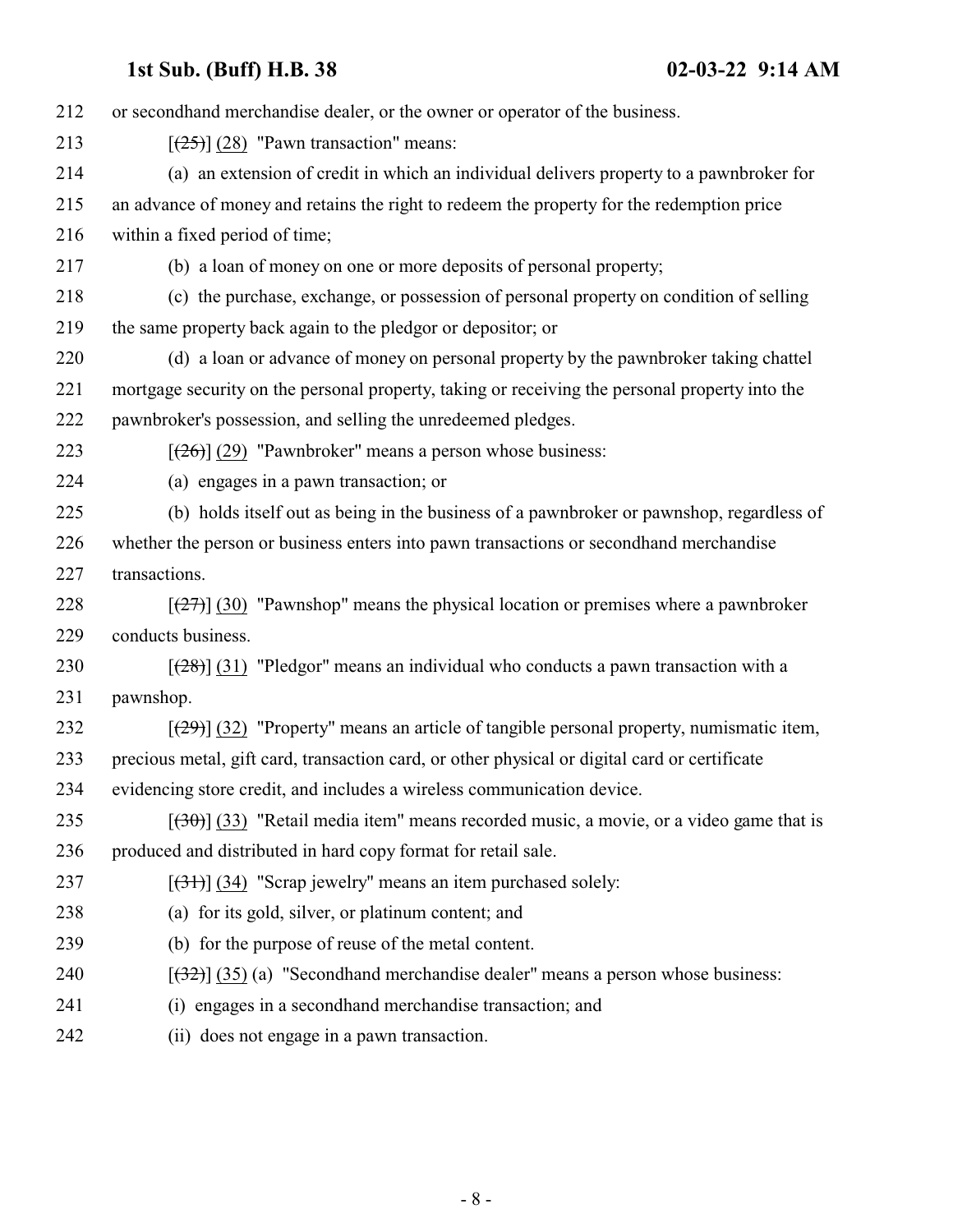| 243 | (b) "Secondhand merchandise dealer" includes a coin dealer and an automated                     |
|-----|-------------------------------------------------------------------------------------------------|
| 244 | recycling kiosk operator.                                                                       |
| 245 | (c) "Secondhand merchandise dealer" does not include:                                           |
| 246 | (i) an antique shop when dealing in antique items;                                              |
| 247 | (ii) a person who operates an auction house, flea market, or vehicle, vessel, and               |
| 248 | outboard motor dealers as defined in Section 41-1a-102;                                         |
| 249 | (iii) the sale of secondhand goods at events commonly known as "garage sales," "yard            |
| 250 | sales," "estate sales," "storage unit sales," or "storage unit auctions";                       |
| 251 | (iv) the sale or receipt of secondhand books, magazines, post cards, or nonelectronic:          |
| 252 | (A) card games;                                                                                 |
| 253 | (B) table-top games; or                                                                         |
| 254 | (C) magic tricks;                                                                               |
| 255 | (v) the sale or receipt of used merchandise donated to recognized nonprofit, religious,         |
| 256 | or charitable organizations or any school-sponsored association, and for which no               |
| 257 | compensation is paid;                                                                           |
| 258 | (vi) the sale or receipt of secondhand clothing, shoes, furniture, or appliances;               |
| 259 | (vii) a person offering the person's own personal property for sale, purchase,                  |
| 260 | consignment, or trade via the Internet;                                                         |
| 261 | (viii) a person offering the personal property of others for sale, purchase, consignment,       |
| 262 | or trade via the Internet, when that person does not have, and is not required to have, a local |
| 263 | business or occupational license or other authorization for this activity;                      |
| 264 | (ix) an owner or operator of a retail business that:                                            |
| 265 | (A) receives used merchandise as a trade-in for similar new merchandise; or                     |
| 266 | (B) receives used retail media items as a trade-in for similar new or used retail media         |
| 267 | items;                                                                                          |
| 268 | (x) an owner or operator of a business that contracts with other persons to offer those         |
| 269 | persons' secondhand goods for sale, purchase, consignment, or trade via the Internet;           |
| 270 | $(xi)$ any dealer as defined in Section 76-6-1402, that concerns scrap metal and                |
| 271 | secondary metals;                                                                               |
| 272 | (xii) the purchase of items in bulk that are:                                                   |
| 273 | (A) sold at wholesale in bulk packaging;                                                        |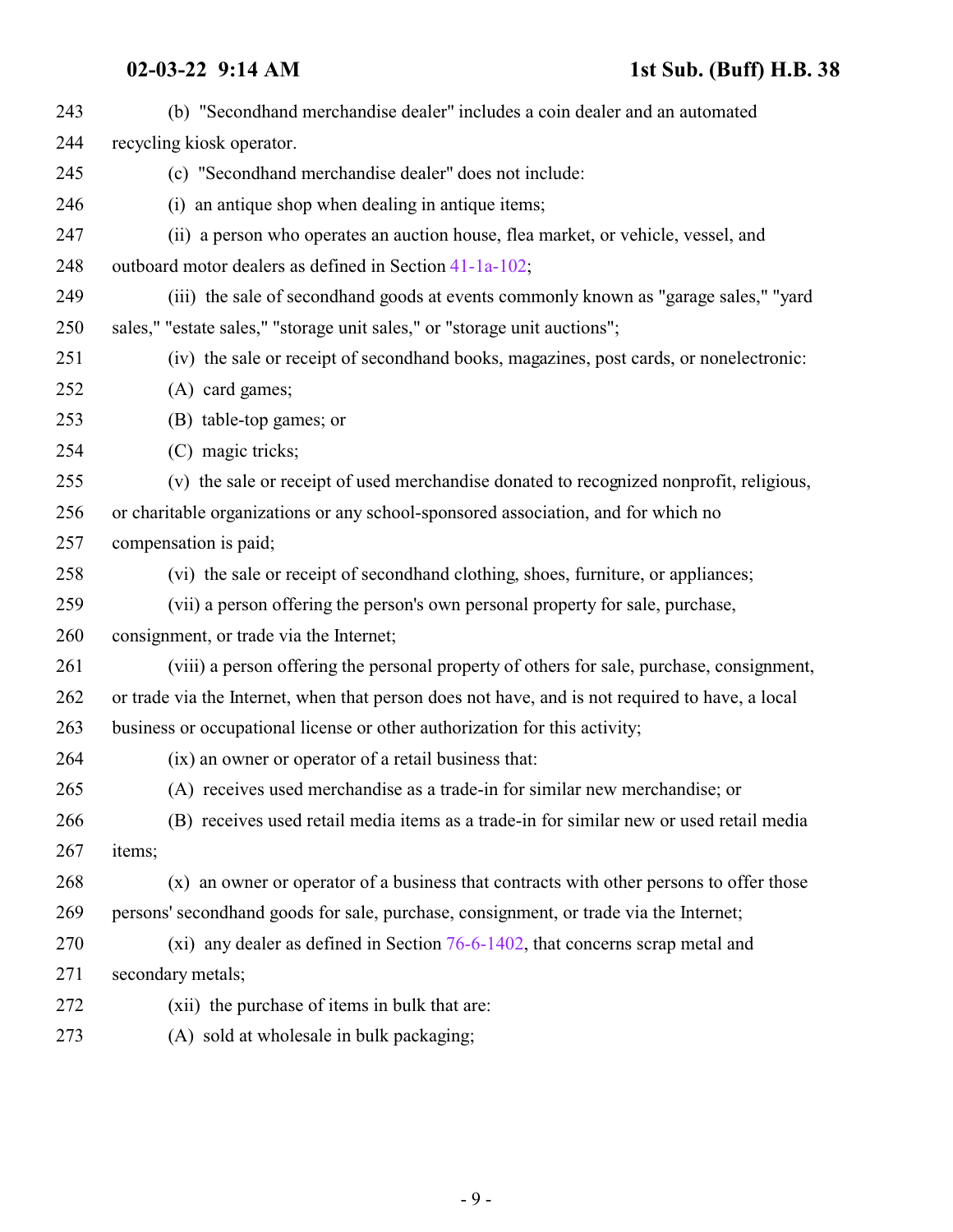<span id="page-9-0"></span>

| 274 | (B) sold by a person licensed to conduct business in Utah; and                                     |
|-----|----------------------------------------------------------------------------------------------------|
| 275 | (C) regularly sold in bulk quantities as a recognized form of sale;                                |
| 276 | (xiii) the owner or operator of a children's product resale business; $[\sigma r]$                 |
| 277 | (xiv) a consignment shop when dealing in consigned property[.]; or                                 |
| 278 | (xv) a catalytic converter purchaser.                                                              |
| 279 | $[333]$ (36) "Secondhand merchandise transaction" means the purchase or exchange of                |
| 280 | used or secondhand property.                                                                       |
| 281 | $[34]$ (37) "Ticket" means a document upon which information is entered when a                     |
| 282 | pawn transaction or secondhand merchandise transaction is made.                                    |
| 283 | $[35]$ (38) "Transaction card" means a card, code, or other means of access to a value             |
| 284 | with the retail business issued to a person that allows the person to obtain, purchase, or receive |
| 285 | any of the following:                                                                              |
| 286 | $(a)$ goods;                                                                                       |
| 287 | (b) services;                                                                                      |
| 288 | (c) money; or                                                                                      |
| 289 | (d) anything else of value.                                                                        |
| 290 | $[\frac{(36)}{(39)}]$ "Wireless communication device" means a cellular telephone or a portable     |
| 291 | electronic device designed to receive and transmit a text message, email, video, or voice          |
| 292 | communication.                                                                                     |
| 293 | Section 4. Section 13-32a-104 is amended to read:                                                  |
| 294 | 13-32a-104. Tickets required to be maintained -- Contents -- Identification of                     |
| 295 | items -- Exceptions -- Prohibition against pawning or selling certain property.                    |
| 296 | (1) A pawn or second hand business shall keep a ticket for property a person pawns or              |
| 297 | sells to the pawn or secondhand business. A pawn or secondhand business shall document on          |
| 298 | the ticket the following information regarding the property:                                       |
| 299 | (a) the date and time of the transaction;                                                          |
| 300 | (b) whether the transaction is a pawn or purchase;                                                 |
| 301 | (c) the ticket number;                                                                             |
| 302 | (d) the date by which the property must be redeemed, if the property is pawned;                    |
| 303 | (e) the following information regarding the individual who pawns or sells the property:            |
| 304 | the individual's full name and date of birth as they appear on the individual's<br>(i)             |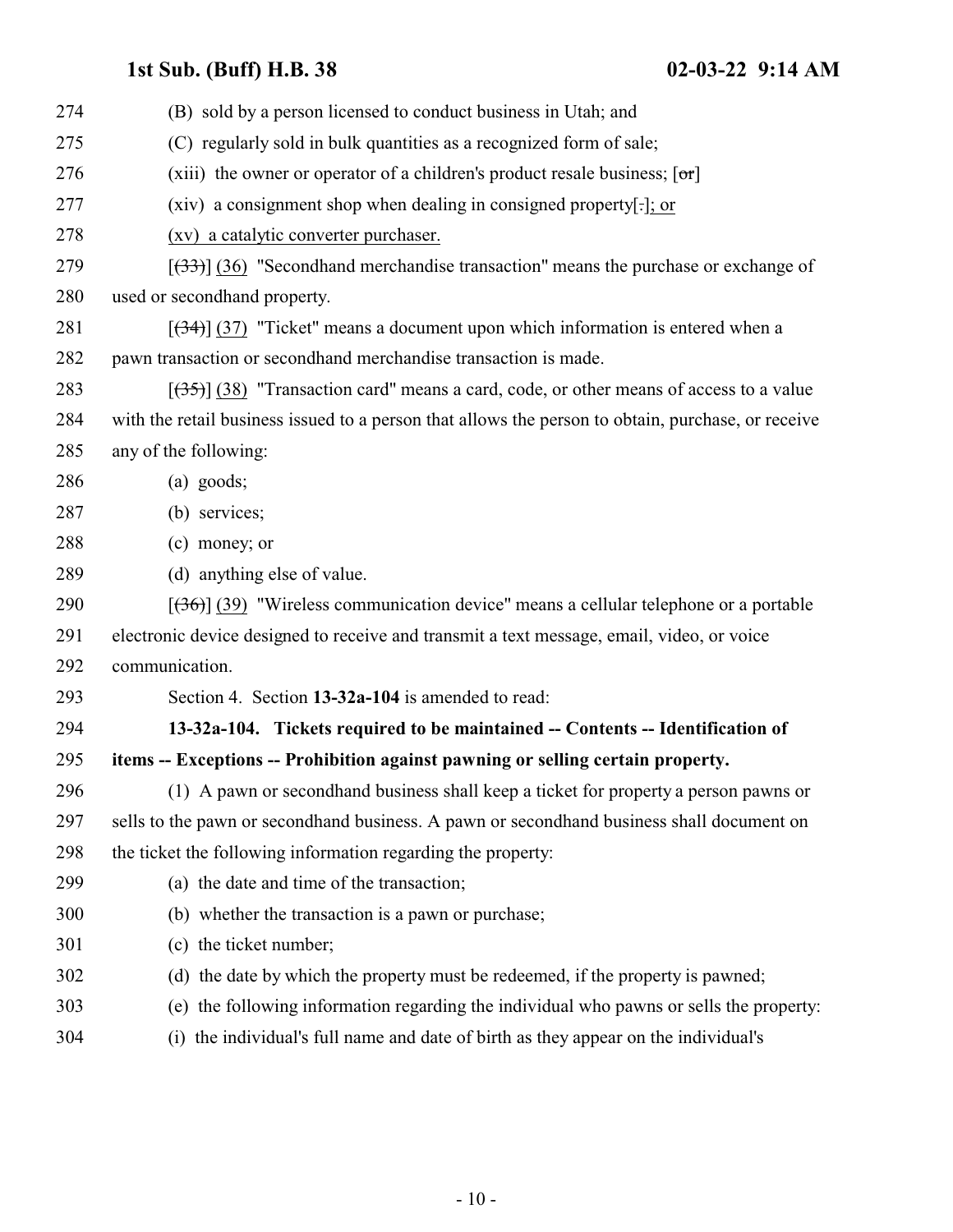identification and the individual's residence address and telephone number; (ii) the unique number and type of identification presented to the pawn or secondhand business; (iii) the individual's signature; and 309 (iv) (A) subject to any rule made under Subsection  $[\frac{(7)}{(8)}]$ , an electronic or tangible legible fingerprint of the individual's right index finger, or if the right index finger cannot be fingerprinted, a legible fingerprint of the individual with a notation identifying the fingerprint and the reason why the right index fingerprint was unavailable; and (B) notwithstanding the other provisions of this Subsection (1), an electronic legible fingerprint is not required to be documented on the ticket; (f) the amount loaned on, paid for, or value for trade-in of each article of property; (g) the full name of the individual conducting the pawn transaction or secondhand merchandise transaction on behalf of the pawn or secondhand business or the initials or a unique identifying number of the individual, if the pawn or secondhand business maintains a record of the initials or unique identifying number of the individual; and (h) an accurate description of each article of property, with available identifying marks, including: (i) (A) names, brand names, numbers, serial numbers, model numbers, IMEI numbers, color, manufacturers' names, and size; (B) metallic composition, and any jewels, stones, or glass; (C) any other marks of identification or indicia of ownership on the property; (D) the weight of the property, if the payment is based on weight; (E) any other unique identifying feature; and (F) gold content, if indicated; or (ii) if multiple articles of property of a similar nature are delivered together in one transaction and the articles of property do not bear serial or model numbers and do not include precious metals or gemstones, such as musical or video recordings, books, or hand tools, the description of the articles is adequate if it includes the quantity of the articles and a description of the type of articles delivered. (2) (a) A pawn or secondhand business may not accept property if, upon inspection, it

is apparent that: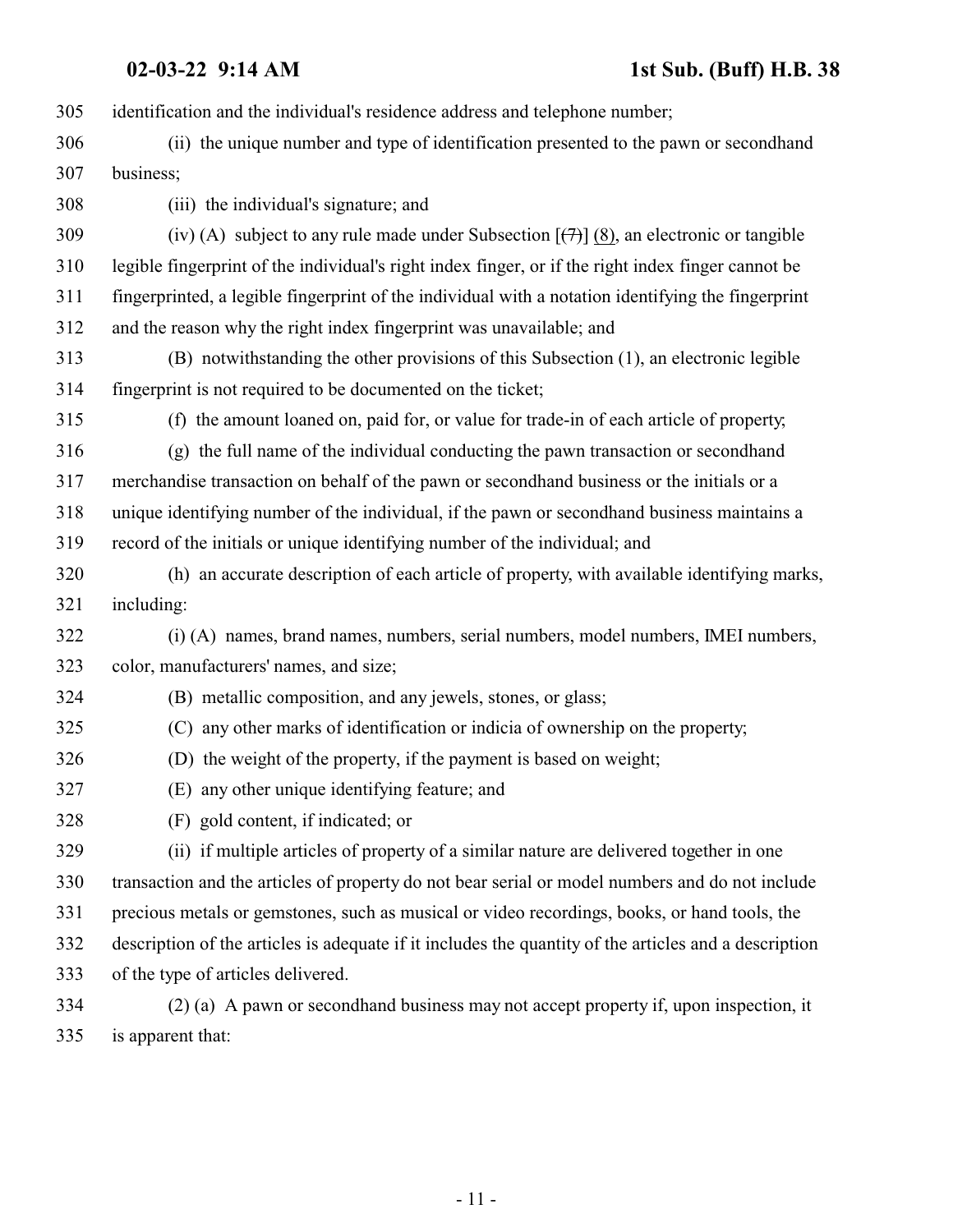| 336 | (i) a serial number or another form of indicia of ownership has been removed, altered,                                                     |
|-----|--------------------------------------------------------------------------------------------------------------------------------------------|
| 337 | defaced, or obliterated;                                                                                                                   |
| 338 | (ii) the property is not a numismatic item and has indicia of being new, but is not                                                        |
| 339 | accompanied by a written receipt or other satisfactory proof of ownership other than the seller's                                          |
| 340 | own statement; or                                                                                                                          |
| 341 | (iii) except as provided in Subsection $13-32a-103.1(3)$ , the property is a gift card,                                                    |
| 342 | transaction card, or other physical or digital card or certificate evidencing store credit.                                                |
| 343 | (b) A pawn or second hand business is not subject to Subsection $(2)(a)(ii)$ if the pawn or                                                |
| 344 | second hand business is the original seller of the property and is accepting a return of the                                               |
| 345 | property as provided by the pawn or secondhand business' established return policy.                                                        |
| 346 | (c) Property is presumed to have had indicia of being new at the time of a transaction if                                                  |
| 347 | the property is subsequently advertised by the pawn or second hand business as being new.                                                  |
| 348 | (3) (a) An individual may not pawn or sell any property to a business regulated under                                                      |
| 349 | this chapter if the property is subject to being turned over to a law enforcement agency in                                                |
| 350 | accordance with Title 77, Chapter 24a, Lost or Mislaid Personal Property.                                                                  |
| 351 | (b) If an individual attempts to sell or pawn property to a business regulated under this                                                  |
| 352 | chapter and the employee or owner of the business knows or has reason to know that the                                                     |
| 353 | property is subject to Title 77, Chapter 24a, Lost or Mislaid Personal Property, the employee or                                           |
| 354 | owner shall advise the individual of the requirements of Title 77, Chapter 24a, Lost or Mislaid                                            |
| 355 | Personal Property, and may not receive the property in pawn or sale.                                                                       |
| 356 | (4) A coin dealer is subject to Section $13-32a-104.5$ and not subject to this section.                                                    |
| 357 | (5) An automated recyling kiosk operator is subject to Section $13-32a-104.6$ and is not                                                   |
| 358 | subject to this section.                                                                                                                   |
| 359 | (6) A catalytic converter purchaser is subject to Section $13-32a-104.7$ and is not subject                                                |
| 360 | to this section.                                                                                                                           |
| 361 | $[\text{6}]}$ (7) A violation of this section is a class B misdemeanor and is also subject to civil                                        |
| 362 | penalties under Section 13-32a-110.                                                                                                        |
| 363 | $[\overline{(+)}]$ (8) The division shall establish standards and criteria for fingerprint legibility by                                   |
| 364 | rule made in accordance with Title 63G, Chapter 3, Utah Administrative Rulemaking Act.                                                     |
| 365 | $\left[\frac{1}{2}\left(3\right)\right]$ (9) (a) As used in this Subsection $\left[\frac{1}{2}\left(4\right)\right]$ (9), "jewelry" means: |
| 366 | (i) any jewelry purchased by the pawn or second hand business, including scrap jewelry                                                     |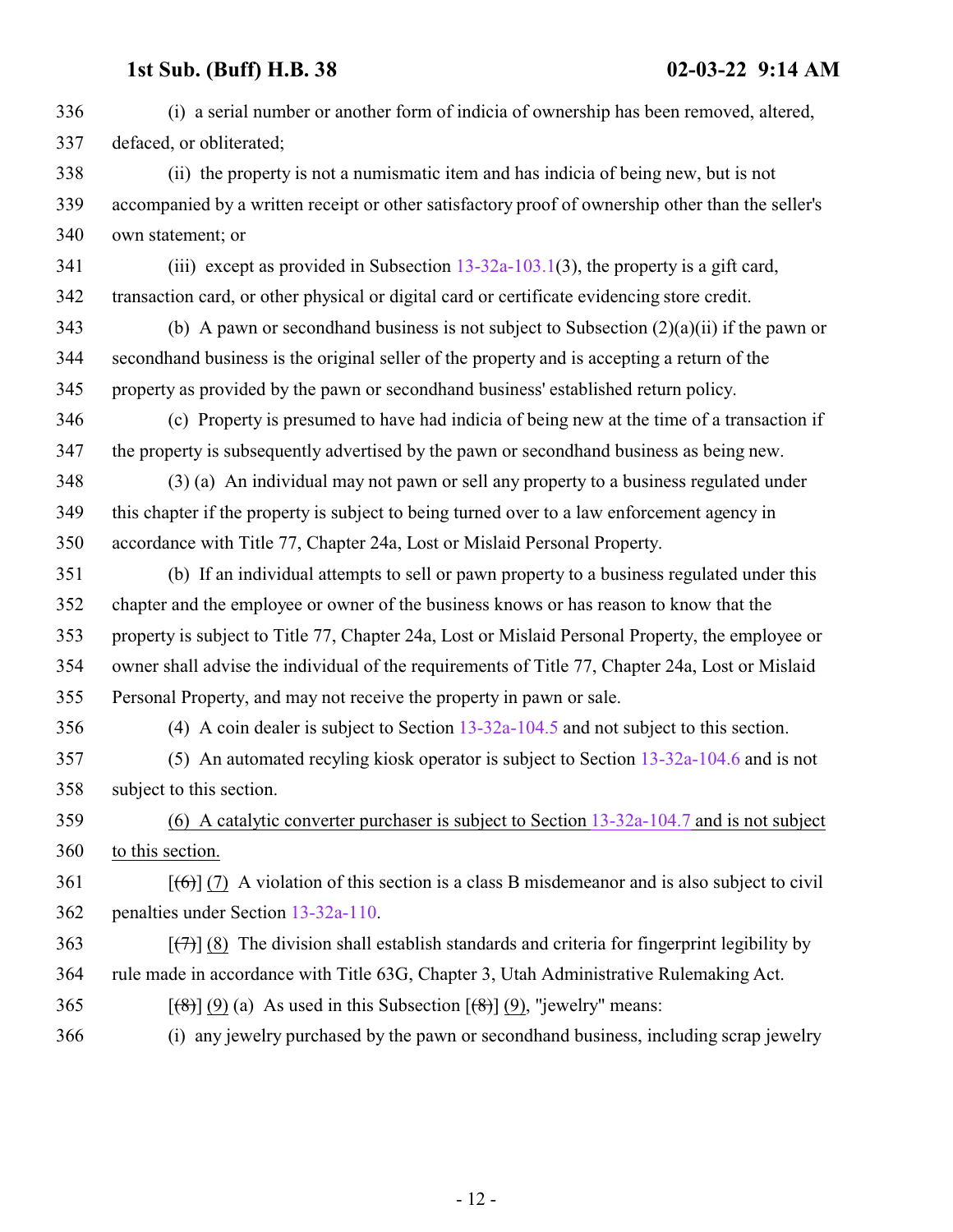<span id="page-12-0"></span>

| 367 | and watches; or                                                                               |
|-----|-----------------------------------------------------------------------------------------------|
| 368 | (ii) any jewelry pawned to a pawnbroker and the contract period between the                   |
| 369 | pawnbroker and the pledgor has expired, including scrap jewelry and watches.                  |
| 370 | (b) On and after January 1, 2020, a pawn or secondhand business shall obtain:                 |
| 371 | (i) a color digital photograph clearly and accurately depicting:                              |
| 372 | (A) each item of jewelry; and                                                                 |
| 373 | (B) if an item of jewelry has one or more engravings, an additional color digital             |
| 374 | photograph specifically depicting any engraving; and                                          |
| 375 | (ii) a color digital photograph of an item that bears an identifying mark, including:         |
| 376 | (A) a serial number, engraving, owner label, or similar identifying mark; and                 |
| 377 | (B) an additional photograph that clearly depicts the identifying mark described in           |
| 378 | Subsection $\left[\frac{1}{2}\right] (9)(b)(ii)(A)$ .                                         |
| 379 | Section 5. Section 13-32a-104.7 is enacted to read:                                           |
| 380 | 13-32a-104.7. Database information from catalytic converter purchasers --                     |
| 381 | Penalties.                                                                                    |
| 382 | (1) As soon as practicable, but no later than January 1, 2023, a catalytic converter          |
| 383 | purchaser shall document information for each catalytic converter purchase as required under  |
| 384 | this section and upload the information to the central database under Section 13-32a-106.     |
| 385 | (2) A catalytic converter purchaser shall document the following information regarding        |
| 386 | a catalytic converter purchase:                                                               |
| 387 | (a) the date and time of the catalytic converter purchase;                                    |
| 388 | (b) the following information regarding the individual selling the catalytic converter:       |
| 389 | (i) the individual's:                                                                         |
| 390 | full name and date of birth as they appear on the individual's identification;                |
| 391 | (B) residence address;                                                                        |
| 392 | (C) telephone number; and                                                                     |
| 393 | signature on a certificate stating that the individual has the legal right to sell the<br>(D) |
| 394 | catalytic converter;                                                                          |
| 395 | (ii) the type of identification the individual presents under Subsection $(2)(b)(i)(A)$ and   |
| 396 | the unique number on the identification;                                                      |
| 397 | a color digital photograph or still video of the individual taken at the time of the<br>(iii) |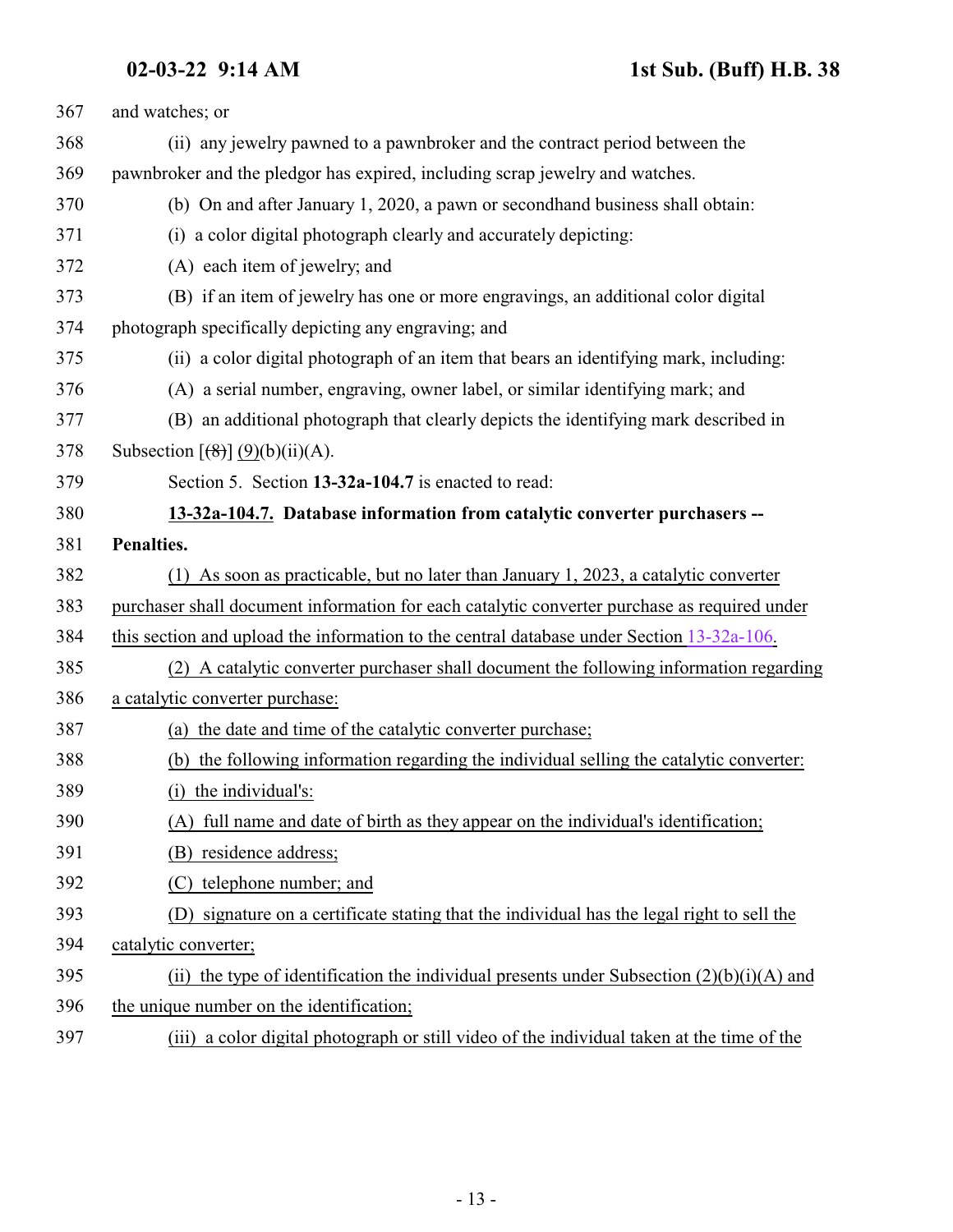| 398 | sale, or a clearly legible photocopy of the individual's identification; and                         |
|-----|------------------------------------------------------------------------------------------------------|
| 399 | (iv) except as provided in Subsection (3), an electronic or tangible legible fingerprint of          |
| 400 | the individual's right index finger, or if the right index finger cannot be fingerprinted, a legible |
| 401 | fingerprint of the individual with a notation identifying the finger fingerprinted and the reason    |
| 402 | why the right index fingerprint is unavailable;                                                      |
| 403 | (c) the amount paid for the catalytic converter;                                                     |
| 404 | (d) the full name of the individual conducting the purchase on behalf of the catalytic               |
| 405 | converter purchaser or the initials or unique identifying employee number, if the catalytic          |
| 406 | converter purchaser maintains a record of the initials or unique identifying employee number of      |
| 407 | the individual;                                                                                      |
| 408 | an accurate description of the catalytic converter, with available identifying marks,<br>(e)         |
| 409 | including:                                                                                           |
| 410 | (i) if available, the name, brand name, number, serial number, model number,                         |
| 411 | manufacturer information, and size of the catalytic converter;                                       |
| 412 | any marks of identification or indicia of ownership on the catalytic converter;<br>(ii)              |
| 413 | the weight of the catalytic converter, if the payment is based on weight; and<br>(iii)               |
| 414 | (iv) other unique identifying characteristics of the catalytic converter; and                        |
| 415 | a color, digital photograph of the catalytic converter.<br>(f)                                       |
| 416 | (3) If the individual selling a catalytic converter to the catalytic converter purchaser             |
| 417 | previously has sold one or more catalytic converters to the catalytic converter purchaser, the       |
| 418 | catalytic converter purchaser is not required to obtain the fingerprint under Subsection             |
| 419 | (2)(b)(iv).                                                                                          |
| 420 | (4) A catalytic converter purchaser may not accept a catalytic converter if, upon                    |
| 421 | inspection, it is apparent that the serial number or identifying characteristics have been           |
| 422 | intentionally defaced on the catalytic converter.                                                    |
| 423 | (5) The division shall establish standards and criteria for fingerprint legibility under             |
| 424 | Subsection $(2)(b)(iv)$ by rule made in accordance with Title 63G, Chapter 3, Utah                   |
| 425 | Administrative Rulemaking Act.                                                                       |
| 426 | (6) A violation of this section is a class B misdemeanor and is also subject to civil                |
| 427 | penalties under Section 13-32a-110.                                                                  |
| 428 | A dealer, as defined in Section 76-6-1402, that purchases a catalytic converter<br>(7)               |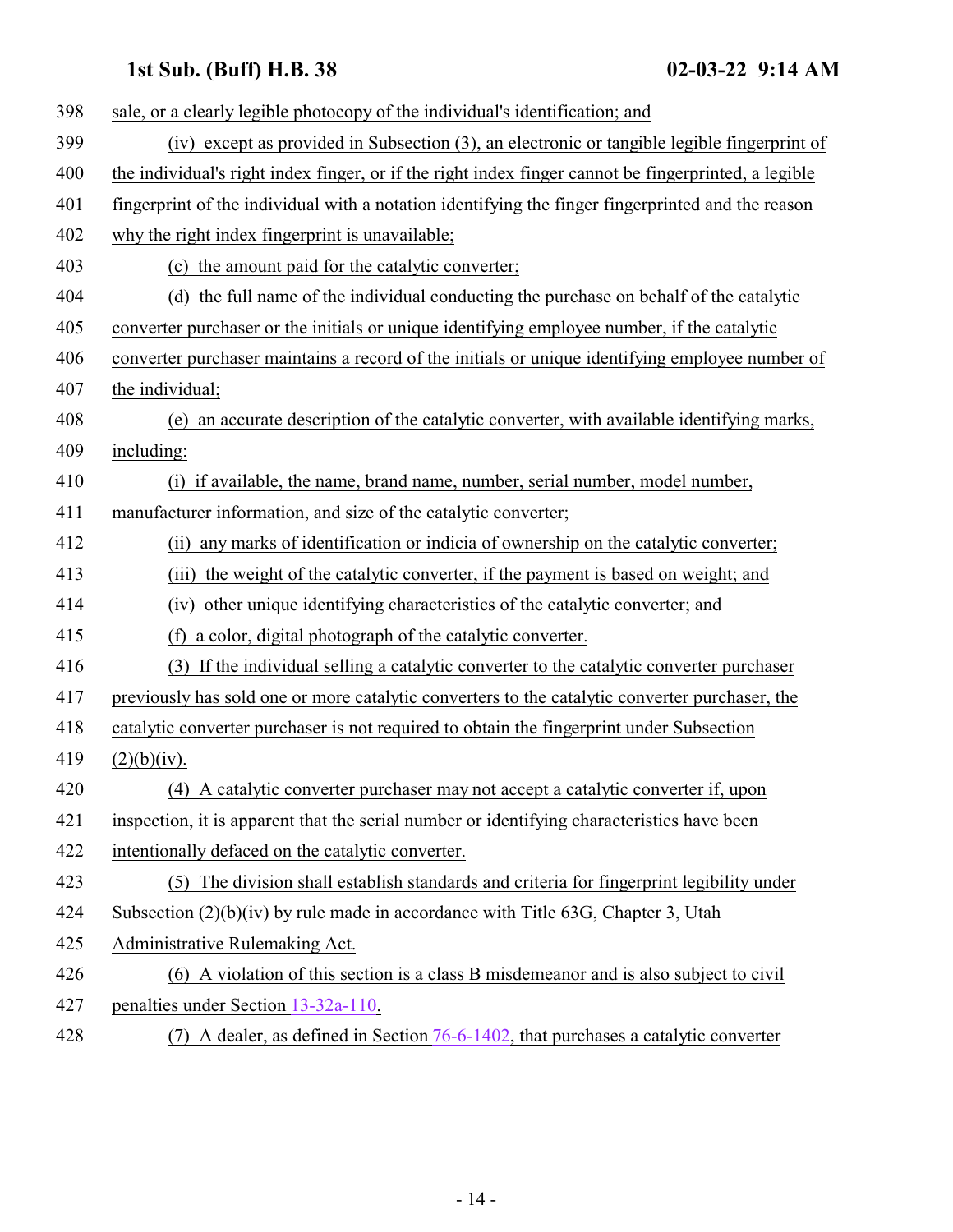<span id="page-14-0"></span>

| 429 | under this section shall comply with Title 76, Chapter 6, Part 14, Regulation of Metal Dealers.   |
|-----|---------------------------------------------------------------------------------------------------|
| 430 | Section 6. Section 13-32a-105 is amended to read:                                                 |
| 431 | 13-32a-105. Central database -- Implementation -- Notification.                                   |
| 432 | (1) In accordance with this section, there is created $[$ under this section] a central           |
| 433 | database as a statewide repository for:                                                           |
| 434 | (a) information that a pawn or second hand [businesses are] business or a catalytic               |
| 435 | converter purchaser is required to submit in accordance with this chapter; and [for]              |
| 436 | (b) the use of a participating law enforcement [agencies that meet] agency that meets             |
| 437 | the requirements of Section $13-32a-111$ .                                                        |
| 438 | (2) The division shall:                                                                           |
| 439 | (a) establish and operate the central database; or                                                |
| 440 | (b) contract with a third party to establish and operate the central database in                  |
| 441 | accordance with Title 63G, Chapter 6a, Utah Procurement Code.                                     |
| 442 | (3) Funding for the creation and operation of the central database shall be from the              |
| 443 | account.                                                                                          |
| 444 | (4) (a) An entity that operates the central database may not hold any financial or                |
| 445 | operating interest in a pawn or secondhand business or catalytic converter purchaser in any       |
| 446 | state.                                                                                            |
| 447 | (b) The division shall verify before a bid is awarded that the selected entity meets the          |
| 448 | requirements of Subsection $(4)(a)$ .                                                             |
| 449 | (c) If any entity is awarded a bid under this Subsection (4) and is later found to hold           |
| 450 | any interest in violation of Subsection $(4)(a)$ , the award is subject to being opened again for |
| 451 | request for proposal.                                                                             |
| 452 | (5) (a) Beginning January 1, 2020, upon a query by a pawnbroker, the central database             |
| 453 | shall provide notification of the volume of business an individual seeking to enter into a        |
| 454 | transaction with the pawnbroker has engaged in with any pawnbroker regulated by this chapter      |
| 455 | within the previous 30 days based on the records in the central database at the time of the       |
| 456 | query.                                                                                            |
| 457 | (b) Information entered in the central database shall be retained for five years and shall        |
| 458 | then be deleted.                                                                                  |
| 459 | (6) Upon request, the entity responsible for establishing and operating the central               |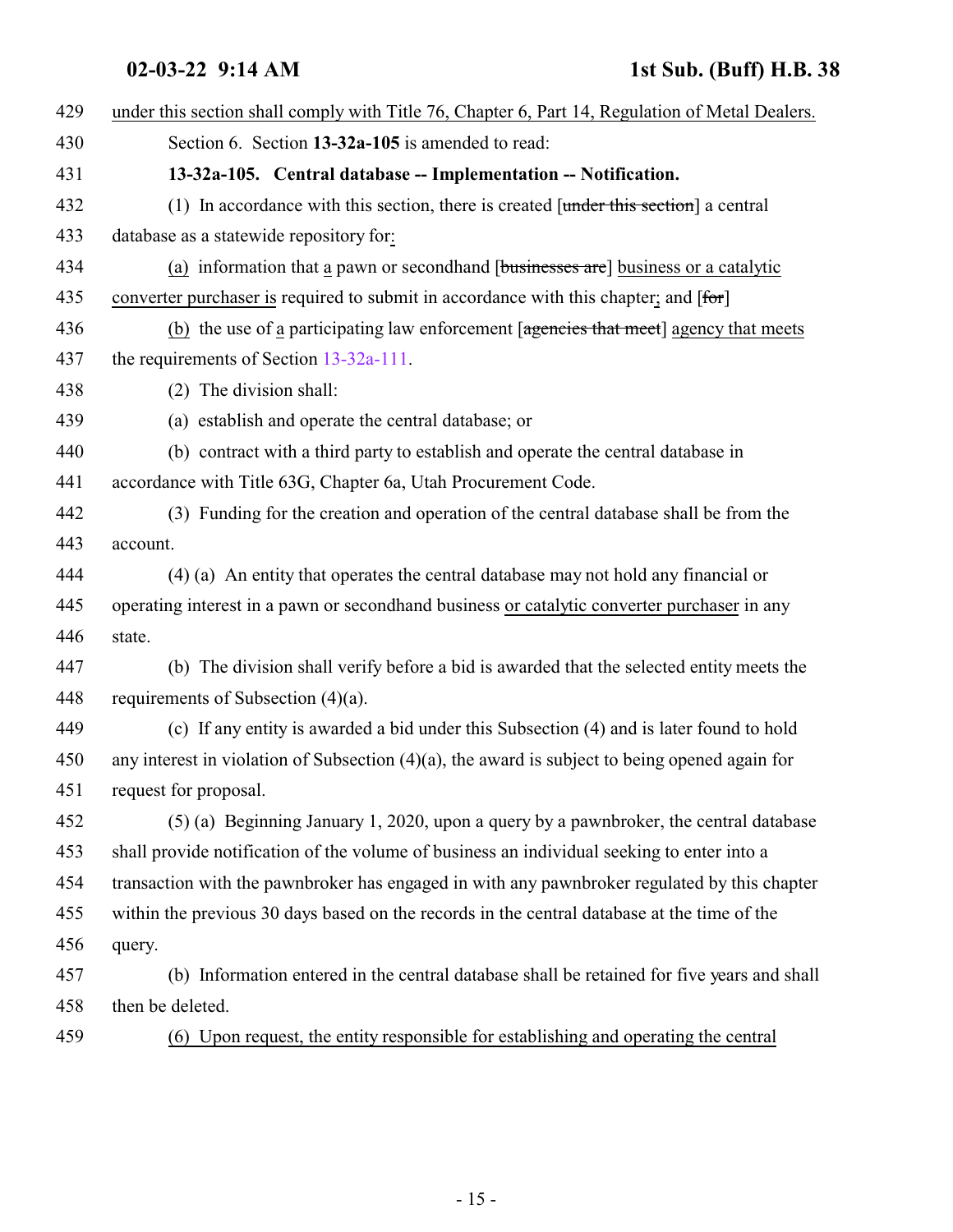- <span id="page-15-0"></span> database under Subsection (2) shall provide technical information and advice for an information technology representative of a pawn or secondhand business or catalytic converter purchaser that is required to provide information to the central database. Section 7. Section **13-32a-106** is amended to read: **13-32a-106. Transaction information provided to the central database -- Protected information.** (1) (a) Except as provided in Subsection [13-32a-104.6](http://le.utah.gov/UtahCode/SectionLookup.jsp?section=13-32a-104.6&session=2022GS)(4), a pawn or secondhand business or catalytic converter purchaser shall transmit electronically in a compatible format information required to be recorded under Sections [\[13-32a-103](http://le.utah.gov/UtahCode/SectionLookup.jsp?section=13-32a-103&session=2022GS),] [13-32a-104](#page-9-0), [13-32a-104.5](http://le.utah.gov/UtahCode/SectionLookup.jsp?section=13-32a-104.5&session=2022GS), [and] [13-32a-104.6](http://le.utah.gov/UtahCode/SectionLookup.jsp?section=13-32a-104.6&session=2022GS), and [13-32a-104.7](#page-12-0) that is capable of being transmitted electronically to the central database within 24 hours after entering into the transaction. (b) The division may specify by rule, made in accordance with Title 63G, Chapter 3, Utah Administrative Rulemaking Act, the information capable of being transmitted electronically under Subsection (1)(a). (2) (a) A pawn or secondhand business shall maintain tickets generated by the pawn or secondhand business and shall maintain the tickets in a manner so that the tickets are available to local law enforcement agencies as required by this chapter and as requested by any law enforcement agency as part of an investigation or reasonable random inspection conducted 478 [pursuant to] under this chapter. (b) (i) A catalytic converter purchaser is not required to generate or maintain a ticket 480 for a catalytic converter purchase. (ii) A catalytic converter purchaser shall make the information documented under Section [13-32a-104.7](#page-12-0) available to a local law enforcement agency in accordance with this chapter and upon request by a law enforcement agency as part of an investigation or reasonable random inspection conducted under this chapter. (3) (a) If a pawn or secondhand business or catalytic converter purchaser experiences a 486 computer or electronic malfunction that affects [its] the business's or purchaser's ability to report transactions as required in Subsection (1), the pawn or secondhand business or catalytic converter purchaser shall immediately notify the division and the local law enforcement agency of the malfunction.
- 

(b) The pawn or secondhand business or catalytic converter purchaser shall solve the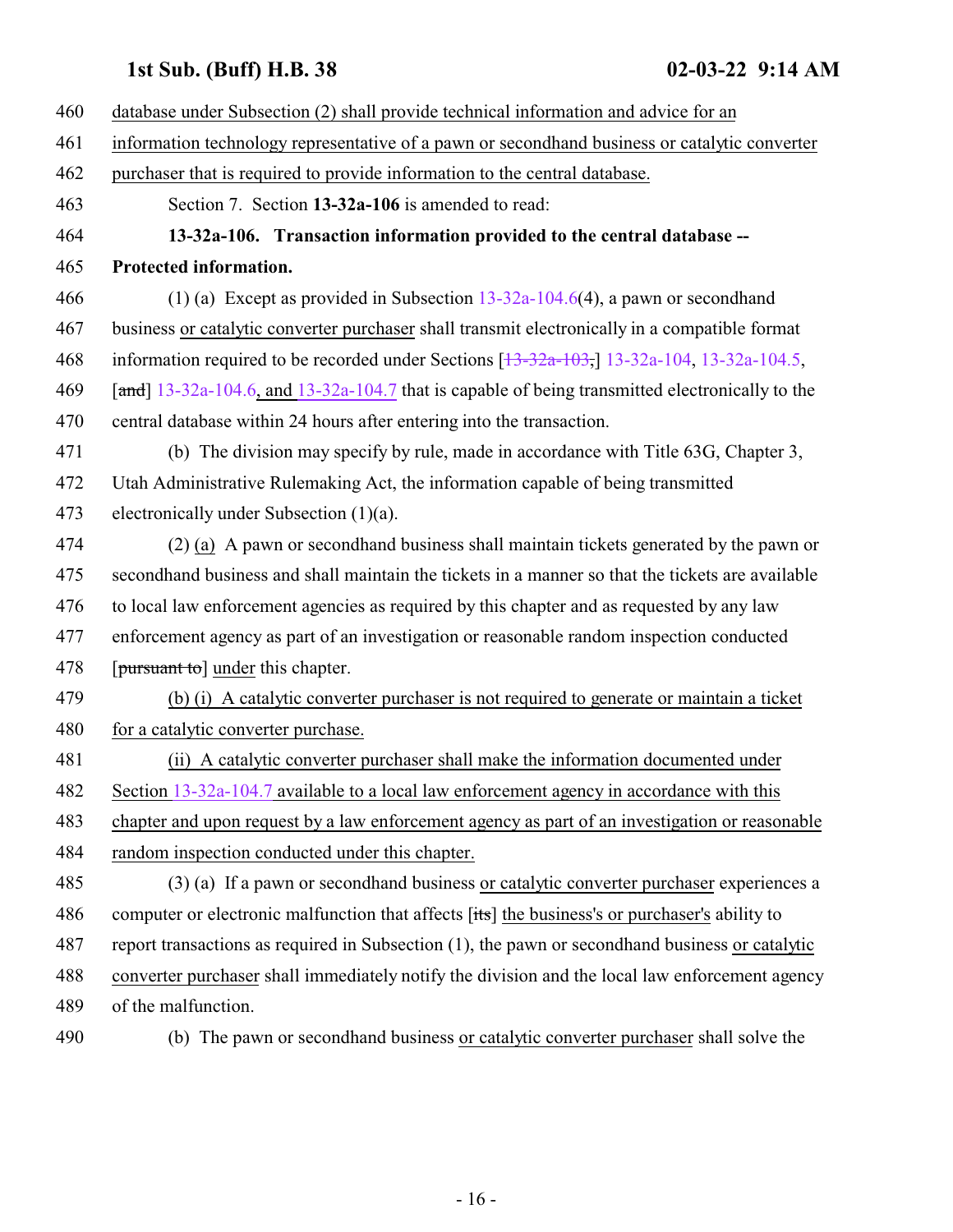malfunction within three business days after the day on which the business or purchaser experiences the malfunction or notify the division and the local law enforcement agency under Subsection (4). (4) If the computer or electronic malfunction under Subsection (3) cannot be solved within three business days after the day on which the pawn or secondhand business or catalytic converter purchaser experiences the malfunction, the pawn or secondhand business or catalytic converter purchaser shall notify the division and the local law enforcement agency of the reasons for the delay and provide documentation from a reputable computer maintenance company of the reasons why the computer or electronic malfunction cannot be solved within three business days. 501 (5) A computer or electronic malfunction does not suspend the  $\frac{1}{2}$  pawn or second hand business'] obligation of the pawn or secondhand business or catalytic converter purchaser to comply with all other provisions of this chapter. (6) During the malfunction under Subsections (3) and (4), the pawn or secondhand business or catalytic converter purchaser shall: (a) arrange with the local law enforcement agency a mutually acceptable alternative method by which the pawn or secondhand business or catalytic converter purchaser provides the required information to the local law enforcement agency; and (b) a pawn or secondhand business or catalytic converter purchaser shall maintain the tickets, if applicable, and other related information required under this chapter in a written form. (7) A pawn or secondhand business or catalytic converter purchaser that violates the electronic transaction reporting requirement [of] under this section is subject to an administrative fine of \$50 per day if: (a) the pawn or secondhand business or catalytic converter purchaser is unable to submit the information electronically due to a computer or electronic malfunction; (b) the three business day period under Subsection (3) has expired; and (c) the pawn or secondhand business or catalytic converter purchaser has not provided documentation regarding [its] the pawn or secondhand business's or catalytic converter purchaser's inability to solve the malfunction as required under Subsection (4). (8) A pawn or secondhand business or catalytic converter purchaser is not responsible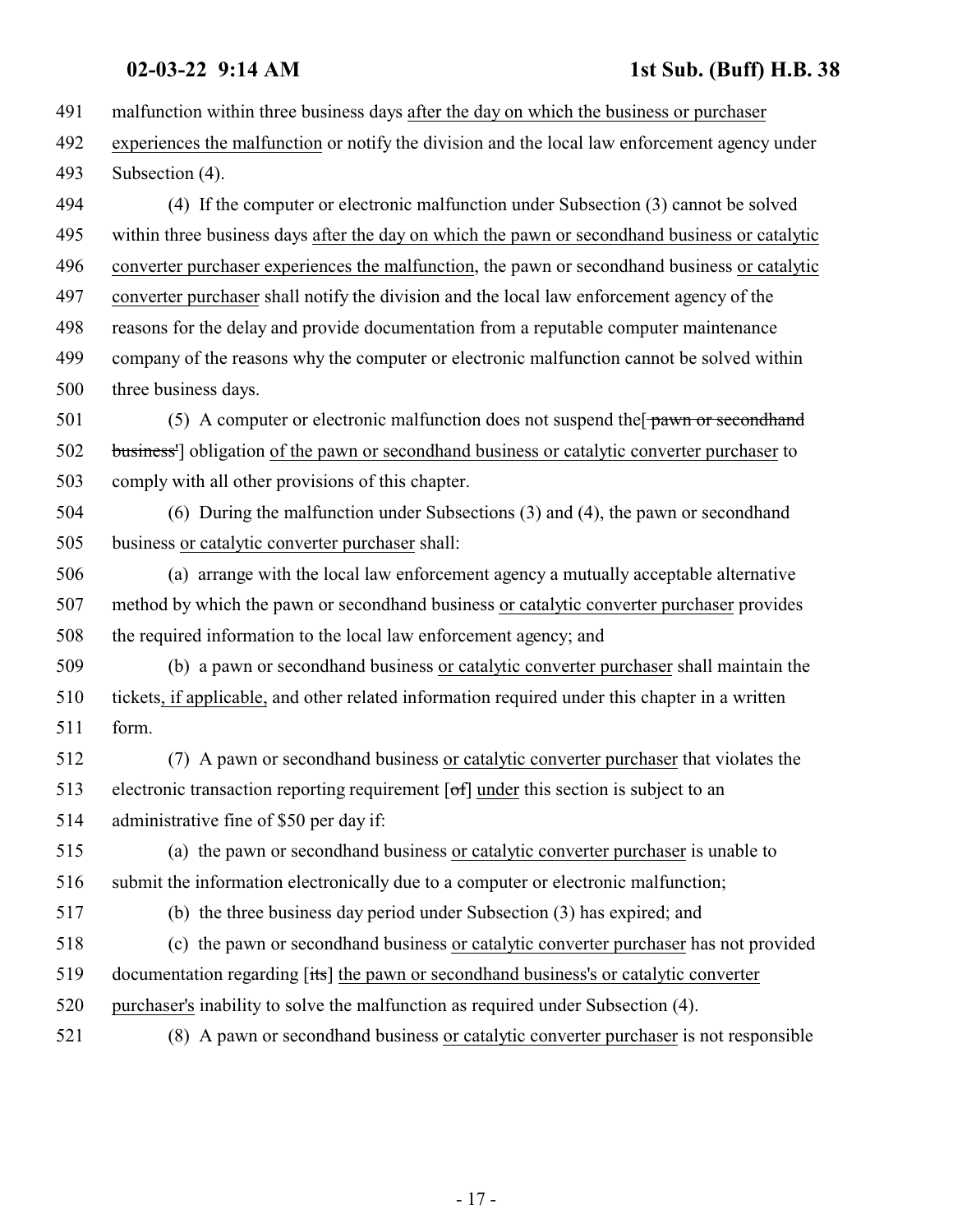<span id="page-17-0"></span>

| 522 | for a delay in transmission of information that results from a malfunction in the central            |
|-----|------------------------------------------------------------------------------------------------------|
| 523 | database.                                                                                            |
| 524 | (9) A violation of this section is a Class B misdemeanor and is also subject to civil                |
| 525 | penalties under Section 13-32a-110.                                                                  |
| 526 | Section 8. Section 13-32a-106.5 is amended to read:                                                  |
| 527 | 13-32a-106.5. Confidentiality of pawn and purchase transactions.                                     |
| 528 | (1) A ticket, copy of a ticket, $\sigma$ information from a ticket, or information required          |
| 529 | under Section 13-32a-104.7 delivered to a local law enforcement agency or transmitted to the         |
| 530 | central database [ $pursuant to$ ] under Section $13-32a-106$ is a protected record under Section    |
| 531 | 63G-2-305.                                                                                           |
| 532 | (2) In addition to use by the issuing pawn or second hand business or catalytic converter            |
| 533 | purchaser, the ticket, copy of a ticket, $\sigma$ information from a ticket, or information required |
| 534 | under Section $13-32a-104.7$ may be used only by a law enforcement agency and the division           |
| 535 | and only for the law enforcement and administrative enforcement purposes of:                         |
| 536 | (a) investigating possible criminal conduct involving the property delivered:                        |
| 537 | (i) to the pawn or secondhand business in a pawn transaction or secondhand                           |
| 538 | merchandise transaction; or                                                                          |
| 539 | (ii) to a catalytic converter purchaser in a catalytic converter purchase;                           |
| 540 | (b) investigating a possible violation of the record keeping or reporting requirements of            |
| 541 | this chapter when the local law enforcement agency or the division, based on a review of the         |
| 542 | records and information received, has reason to believe that a violation has occurred;               |
| 543 | (c) responding to an inquiry from an insurance company investigating a claim for                     |
| 544 | physical loss of described property by searching the central database to determine if property       |
| 545 | matching the description has been delivered to a pawn or secondhand business or catalytic            |
| 546 | converter purchaser by another person in a pawn transaction $[\sigma r]$ , second hand merchandise   |
| 547 | purchase transaction, or catalytic converter purchase and if so, obtaining from the central          |
| 548 | database:                                                                                            |
| 549 | (i) a description of the property;                                                                   |
| 550 | (ii) the name and address of the pawn or secondhand business or catalytic converter                  |
| 551 | purchaser that received the property; and                                                            |
| 552 | (iii) the name, address, and date of birth of the conveying individual; and                          |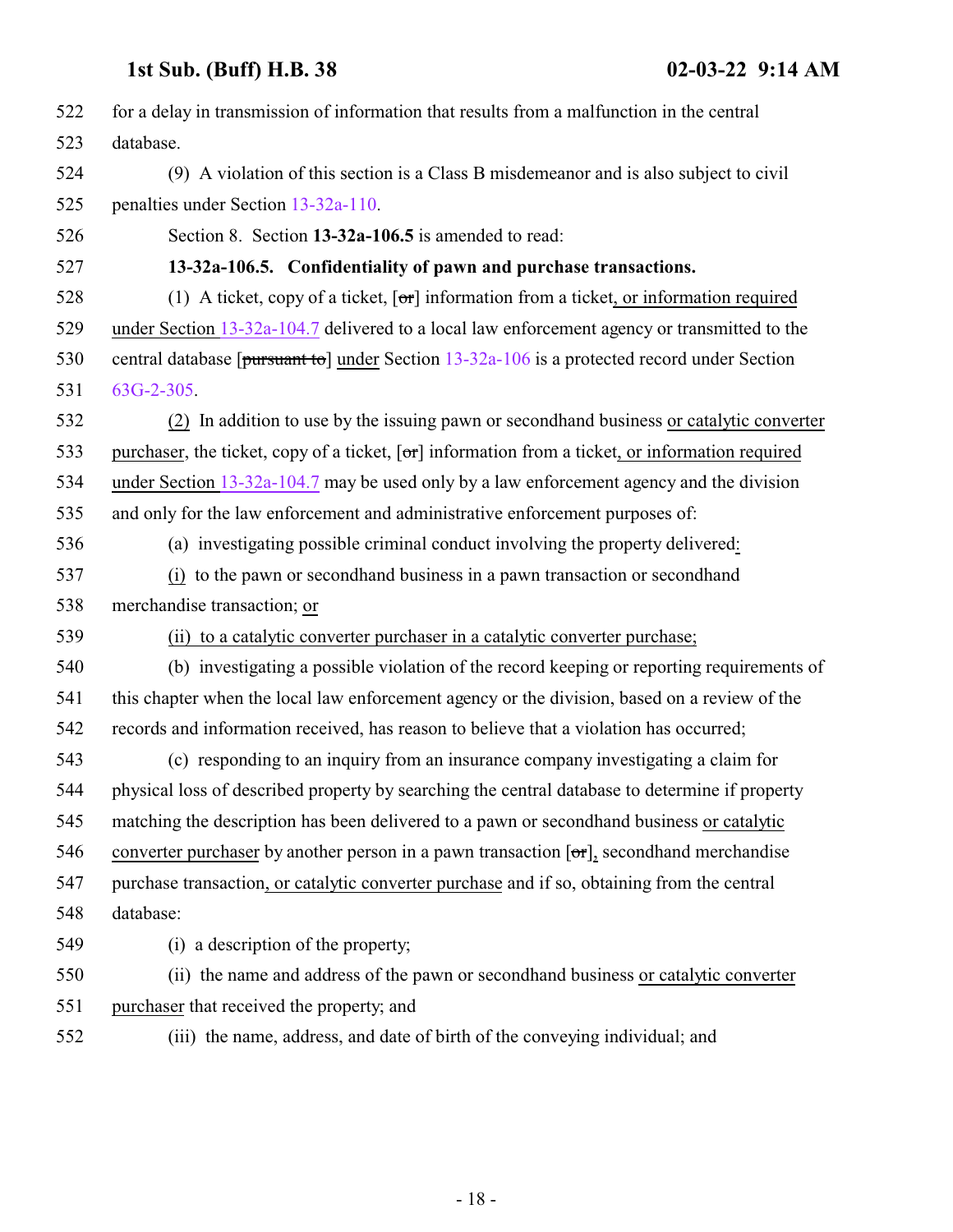<span id="page-18-1"></span><span id="page-18-0"></span>

| 553 | (d) taking enforcement action under Section $13-2-5$ against a pawn or second hand                               |
|-----|------------------------------------------------------------------------------------------------------------------|
| 554 | business or catalytic converter purchaser.                                                                       |
| 555 | $[\frac{1}{2}]$ (3) An insurance company making a request under Subsection $[\frac{1}{2}]$ (2)(c) shall          |
| 556 | provide the police report case number concerning the described property.                                         |
| 557 | $[\langle 3\rangle]$ (4) (a) A person may not knowingly and intentionally use, release, publish, or              |
| 558 | otherwise make available to any person any information obtained from the central database for                    |
| 559 | any purpose other than those specified in Subsection $[\frac{+1}{2}]$ (2).                                       |
| 560 | (b) Each separate violation of Subsection $[\frac{(\lambda)}{(\lambda)}]$ (4)(a) is a class B misdemeanor.       |
| 561 | (c) Each separate violation of Subsection $[\frac{(3)}{4}]$ $\frac{(4)}{4}$ is subject to a civil penalty not to |
| 562 | exceed \$250.                                                                                                    |
| 563 | Section 9. Section 13-32a-108 is amended to read:                                                                |
| 564 | 13-32a-108. Retention of records -- Reasonable inspection.                                                       |
| 565 | (1) A pawn or secondhand business or local law enforcement agency, whichever has                                 |
| 566 | custody of a ticket or copy of a ticket, shall retain the ticket or copy for no less than three years            |
| 567 | [from] after the date of the transaction.                                                                        |
| 568 | (2) (a) A law enforcement agency or the division may conduct random reasonable                                   |
| 569 | inspections of pawn or secondhand businesses or catalytic converter purchasers for the purpose                   |
| 570 | of monitoring compliance with the requirements of this chapter.                                                  |
| 571 | (b) [Inspections] A law enforcement agency or the division shall conduct an inspection                           |
| 572 | under Subsection $(2)(a)$ [shall be performed] during the regular business hours of the pawn or                  |
| 573 | secondhand business or catalytic converter purchaser.                                                            |
| 574 | (3) A violation of this section is a Class B misdemeanor and is also subject to civil                            |
| 575 | penalties under Section 13-32a-110.                                                                              |
| 576 | Section 10. Section 13-32a-109 is amended to read:                                                               |
| 577 | 13-32a-109. Holding period for property -- Return of property -- Penalty.                                        |
| 578 | $(1)$ (a) A pawnbroker may sell property pawned to the pawnbroker if:                                            |
| 579 | (i) 15 calendar days have passed after the day on which the pawnbroker submits the                               |
| 580 | information and any required photograph to the central database;                                                 |
| 581 | (ii) the contract period between the pawnbroker and the pledgor expires; and                                     |
| 582 | (iii) the pawnbroker has complied with Sections $\left[13-32a-103, 13-32a-104, \text{ and} \right]$              |
| 583 | 13-32a-106.                                                                                                      |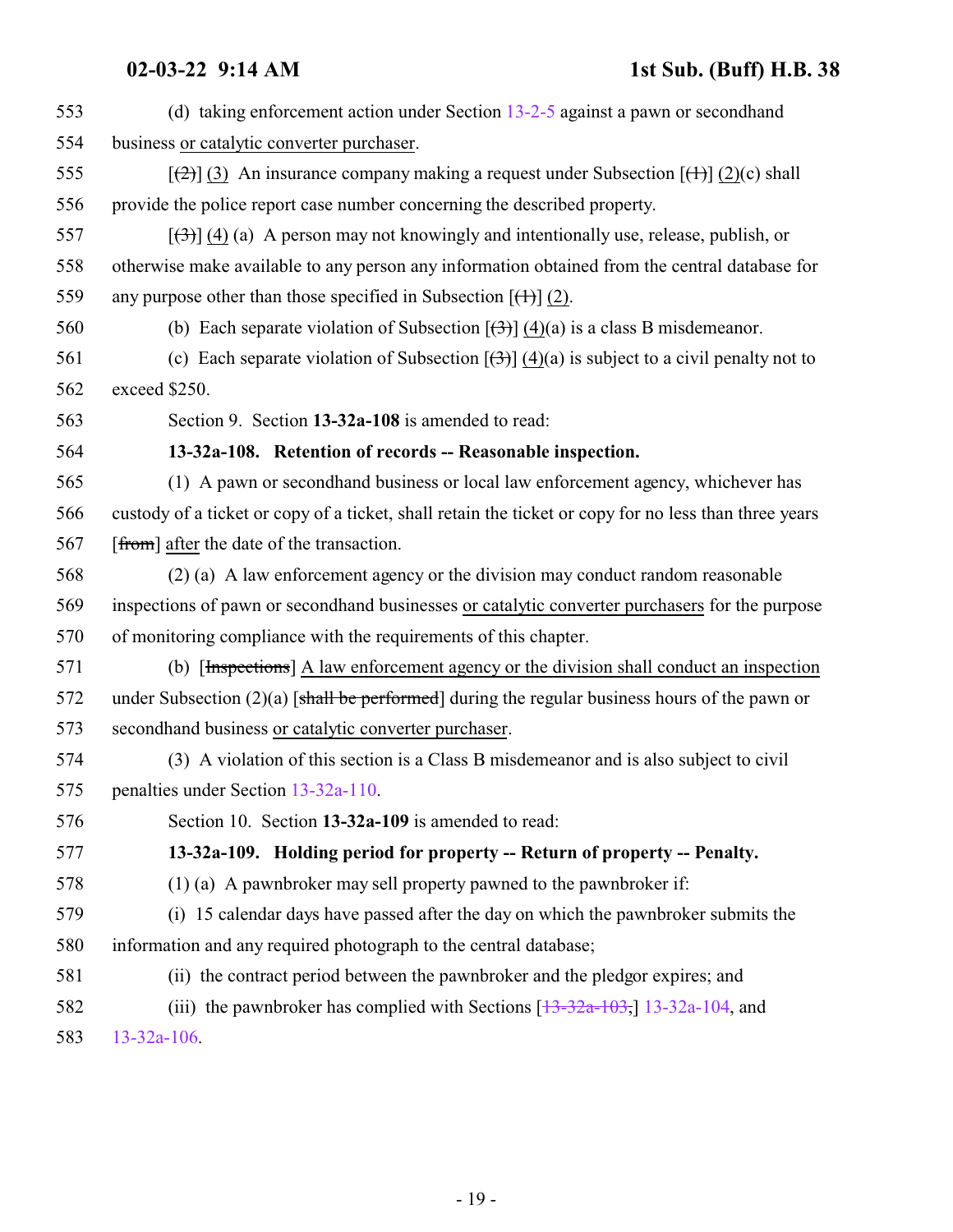- (b) If property, including scrap jewelry, is purchased by a pawn or secondhand business or catalytic converter purchaser, the pawn or secondhand business or catalytic converter purchaser may sell the property if the pawn or secondhand business or catalytic converter purchaser has held the property for 15 calendar days after the day on which the pawn or secondhand business or catalytic converter purchaser submits the information to the central 589 database, and complied with Sections [\[13-32a-103](http://le.utah.gov/UtahCode/SectionLookup.jsp?section=13-32a-103&session=2022GS),] [13-32a-104](#page-9-0), [13-32a-104.6](http://le.utah.gov/UtahCode/SectionLookup.jsp?section=13-32a-104.6&session=2022GS), [13-32a-104.7](#page-12-0), and [13-32a-106](#page-15-0), except that the pawn or secondhand business is not required to hold precious metals or numismatic items under this Subsection (1)(b).
- (c) (i) This Subsection (1) does not preclude a law enforcement agency from requiring a pawn or secondhand business or catalytic converter purchaser to hold property if necessary in the course of an investigation.
- (ii) If the property is pawned, the law enforcement agency may require the property be held beyond the terms of the contract between the pledgor and the pawnbroker.
- (iii) If the property is sold to the pawn or secondhand business or catalytic converter purchaser, the law enforcement agency may require the property be held if the pawn or secondhand business or catalytic converter purchaser has not sold the article.
- (d) If the law enforcement agency requesting a hold on property under this Subsection (1) is not the local law enforcement agency, the requesting law enforcement agency shall notify the local law enforcement agency of the request and also the pawn or secondhand business or catalytic converter purchaser.
- (2) If a law enforcement agency requires the pawn or secondhand business or catalytic converter purchaser to hold property as part of an investigation, the law enforcement agency shall provide to the pawn or secondhand business or catalytic converter purchaser a hold form issued by the law enforcement agency, that:
- (a) states the active case number;

- (b) confirms the date of the hold request and the property to be held; and
- (c) facilitates the ability of the pawn or secondhand business or catalytic converter purchaser to track the property when the prosecution takes over the case.
- (3) If property is not seized by a law enforcement agency that has placed a hold on the property, the property shall remain in the custody of the pawn or secondhand business or 614 catalytic converter purchaser until further disposition by the law enforcement agency, and  $\left[$ as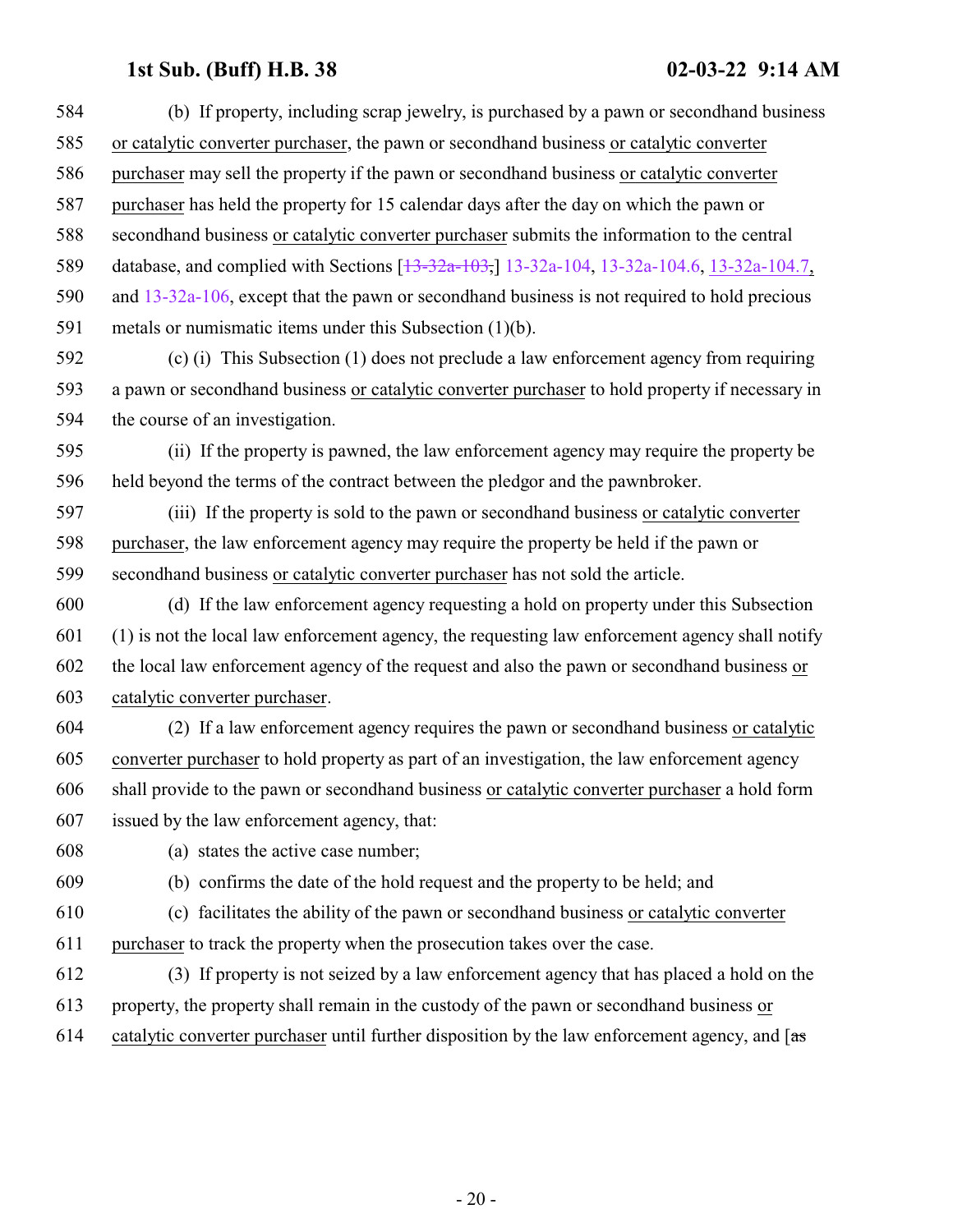consistent] in accordance with this chapter. (4) (a) The initial hold by a law enforcement agency is for a period of 90 days. (b) If the property is not seized by the law enforcement agency, the property shall remain in the custody of the pawn or secondhand business or catalytic converter purchaser and is subject to the hold unless exigent circumstances require the property to be seized by the law enforcement agency. (5) (a) A law enforcement agency may extend any hold for up to an additional 90 days if circumstances require the extension. 623 (b) If there is an extension of a hold under Subsection  $(5)(a)$ , the requesting law enforcement agency shall notify the pawn or secondhand business or catalytic converter 625 purchaser that is subject to the hold  $[\overline{prior\ to}]$  before the expiration of the initial 90 days. (c) A law enforcement agency may not hold an item for more than the 180 days allowed under Subsections (5)(a) and (b) without obtaining a court order authorizing the hold. (6) A hold on property under Subsection (2) takes precedence over any request to claim or purchase the property subject to the hold. (7) If an original victim who has complied with Section [13-32a-115](#page-28-0) has not been identified and the hold or seizure of the property is terminated, the law enforcement agency requiring the hold or seizure shall within 15 business days after the day on which the termination occurs: (a) notify the pawn or secondhand business or catalytic converter purchaser in writing that the hold or seizure has been terminated; (b) return the property subject to the seizure to the pawn or secondhand business or catalytic converter purchaser; or (c) if the property is not returned to the pawn or secondhand business or catalytic converter purchaser, advise the pawn or secondhand business or catalytic converter purchaser either in writing or electronically of the specific alternative disposition of the property. (8) (a) If the original victim who has complied with Section [13-32a-115](#page-28-0) has been identified and the hold or seizure of property is terminated, the law enforcement agency requiring the hold or seizure shall: (i) document the original victim who has positively identified the property; and (ii) provide the documented information concerning the original victim to the

- 21 -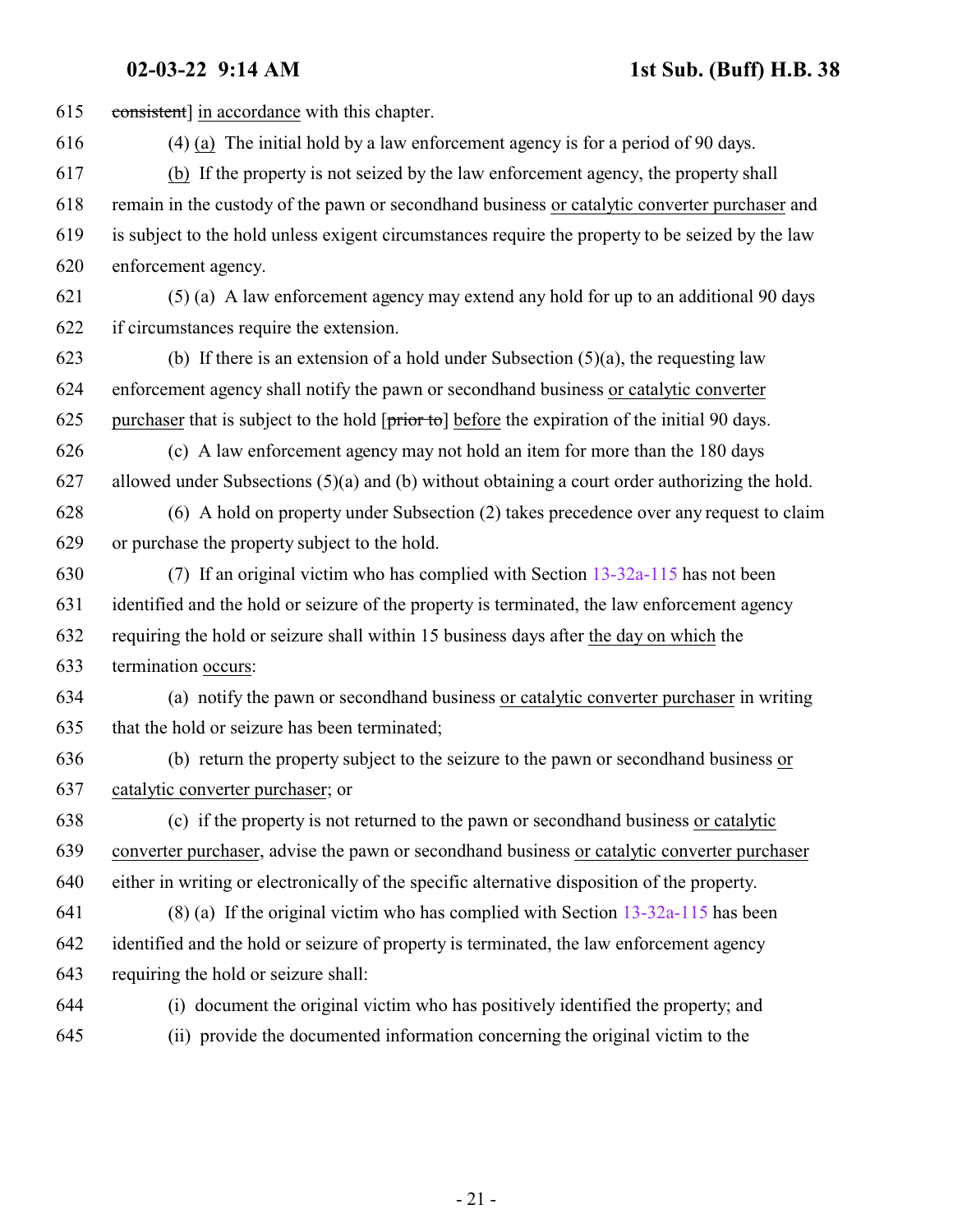prosecuting agency to determine whether continued possession of the property is necessary for purposes of prosecution, as provided in Section [24-3-103](http://le.utah.gov/UtahCode/SectionLookup.jsp?section=24-3-103&session=2022GS). (b) If the prosecuting agency determines that continued possession of the property is not necessary for purposes of prosecution, as provided in Section [24-3-103](http://le.utah.gov/UtahCode/SectionLookup.jsp?section=24-3-103&session=2022GS), the prosecuting agency shall provide a written or electronic notification to the law enforcement agency that authorizes the return of the property to an original victim who has complied with Section [13-32a-115](#page-28-0). (c) (i) A law enforcement agency shall promptly provide notice to the pawn or secondhand business or catalytic converter purchaser of the authorized return of the property under this Subsection (8). (ii) The notice shall identify the original victim, advise the pawn or secondhand business or catalytic converter purchaser that the original victim has identified the property, and direct the pawn or secondhand business or catalytic converter purchaser to release the property to the original victim at no cost to the original victim. (iii) If the property was seized, the notice shall advise that the property will be returned to the original victim within 15 days after the day on which the pawn or secondhand business or catalytic converter purchaser receives the notice, except as provided under Subsection (8)(d). (d) The pawn or secondhand business or catalytic converter purchaser shall release 664 property under Subsection  $(8)(c)$  unless within 15 days  $\lceil \frac{\text{of receiving}}{\text{of receiving}} \rceil$  after the day on which the notice is received the pawn or secondhand business or catalytic converter purchaser complies with Section [13-32a-116.5](#page-29-1). (9) (a) If the law enforcement agency does not notify the pawn or secondhand business or catalytic converter purchaser that a hold on the property has expired, the pawn or secondhand business or catalytic converter purchaser shall send a letter by registered or certified mail to the law enforcement agency that ordered the hold and inform the agency that the holding period has expired. (b) The law enforcement agency shall respond within 30 days by:  $[4\rightarrow 673$  [(a)] (i) confirming that the hold period has expired and that the pawn or secondhand business or catalytic converter purchaser may manage the property as if acquired in the ordinary course of business; or  $[(\theta)]$  (ii) providing written notice to the pawn or secondhand business or catalytic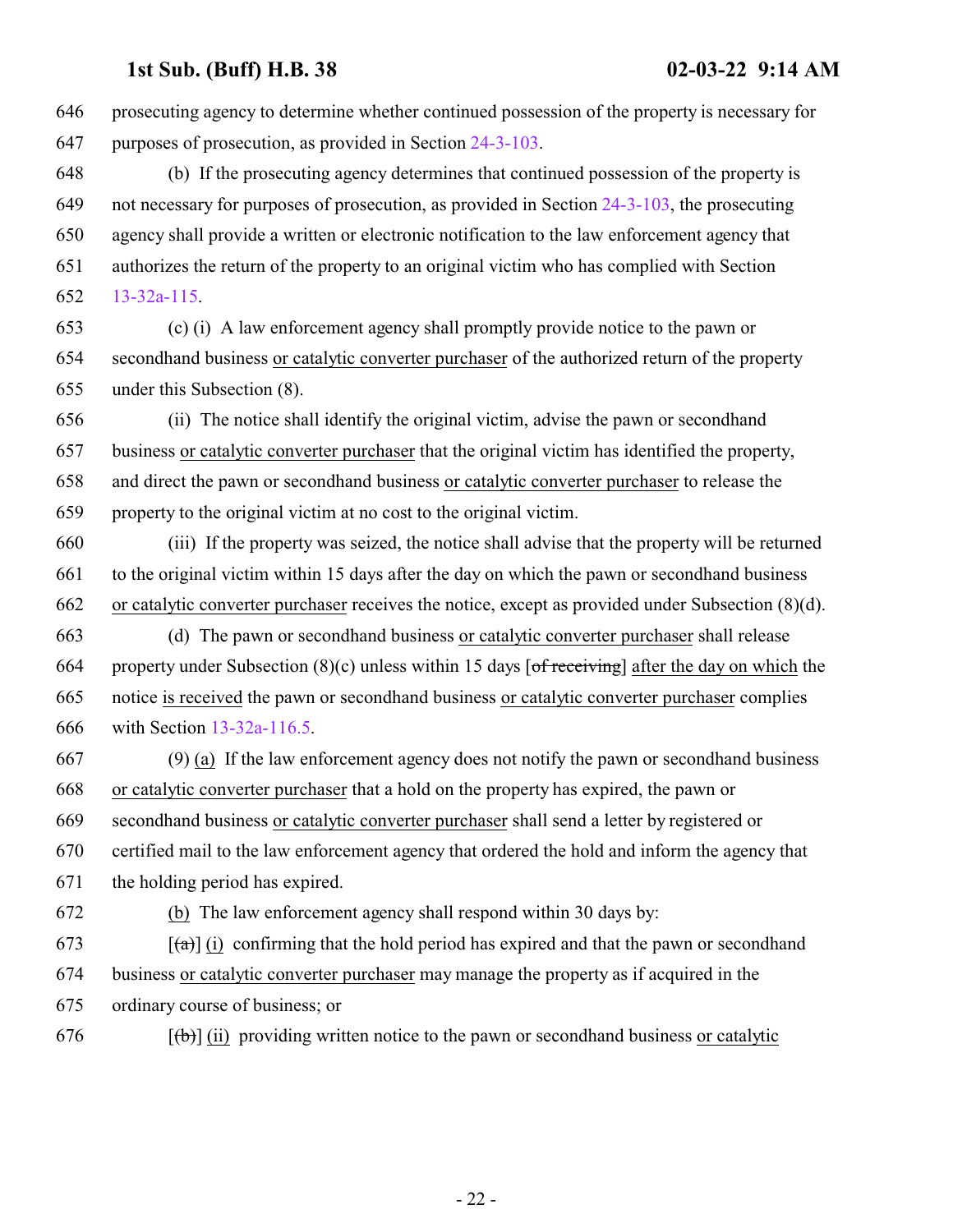<span id="page-22-0"></span>

| 677 | converter purchaser that a court order has continued the period of time for which the item shall |
|-----|--------------------------------------------------------------------------------------------------|
| 678 | be held.                                                                                         |
| 679 | (10) The written notice under Subsection $(9)(b)(ii)$ is considered provided when:               |
| 680 | (a) personally delivered to the pawn or second hand business or catalytic converter              |
| 681 | purchaser with a signed receipt of delivery;                                                     |
| 682 | (b) delivered to the pawn or secondhand business or catalytic converter purchaser by             |
| 683 | registered or certified mail; or                                                                 |
| 684 | (c) delivered by any other means with the mutual assent of the law enforcement agency            |
| 685 | and the pawn or secondhand business or catalytic converter purchaser.                            |
| 686 | (11) If the law enforcement agency does not respond within 30 days under Subsection              |
| 687 | (9), the pawn or secondhand business or catalytic converter purchaser may manage the property    |
| 688 | as if acquired in the ordinary course of business.                                               |
| 689 | (12) A violation of this section is a class B misdemeanor and is also subject to civil           |
| 690 | penalties under Section 13-32a-110.                                                              |
| 691 | Section 11. Section 13-32a-109.5 is amended to read:                                             |
| 692 | 13-32a-109.5. Seizure of property -- Notification to pawn or secondhand business                 |
| 693 | or catalytic converter purchaser.                                                                |
| 694 | If a law enforcement agency determines seizure of property pawned or sold to a pawn              |
| 695 | or secondhand business or catalytic converter purchaser is necessary under this chapter during   |
| 696 | the course of a criminal investigation, in addition to the hold provisions under Section         |
| 697 | 13-32a-109, the law enforcement agency shall:                                                    |
| 698 | (1) notify the pawn or second hand business or catalytic converter purchaser of the              |
| 699 | specific property to be seized; and                                                              |
| 700 | (2) issue to the pawn or secondhand business or catalytic converter purchaser a seizure          |
| 701 | form approved by the division and that:                                                          |
| 702 | (a) provides the active case number related to the property to be seized;                        |
| 703 | (b) provides the date of the seizure request;                                                    |
| 704 | (c) provides the reason for the seizure;                                                         |
| 705 | (d) describes the property to be seized;                                                         |
| 706 | (e) states each reason the property is necessary during the course of a criminal                 |
| 707 | investigation; and                                                                               |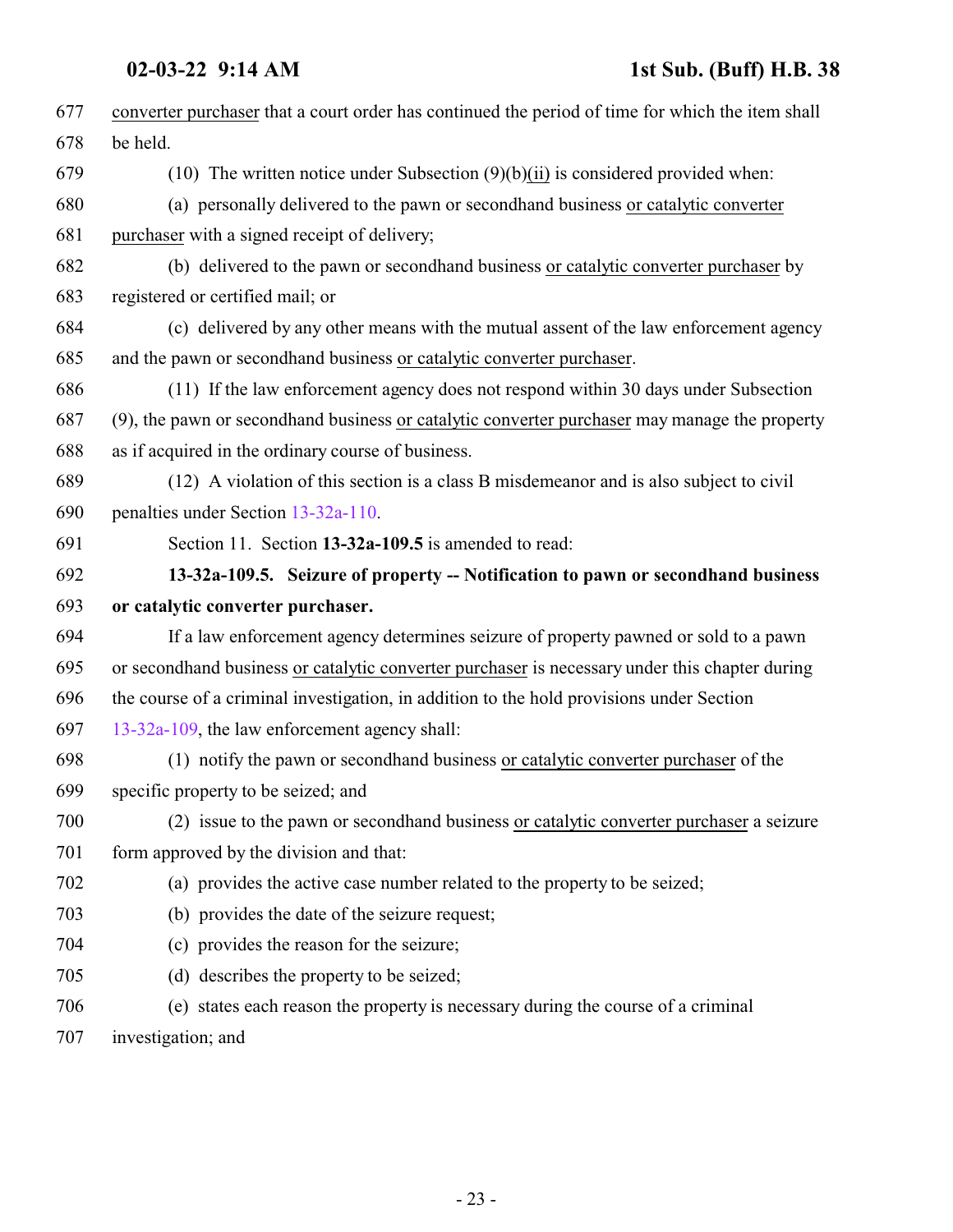<span id="page-23-1"></span><span id="page-23-0"></span>

| 708 | (f) includes any information that facilitates the $\lceil$ pawn or second hand business <sup>1</sup> ability |
|-----|--------------------------------------------------------------------------------------------------------------|
| 709 | of the pawn or second hand business or catalytic converter purchaser to track the property when              |
| 710 | the prosecution agency takes over the case.                                                                  |
| 711 | Section 12. Section 13-32a-110 is amended to read:                                                           |
| 712 | 13-32a-110. Administrative or civil penalties -- Criminal prosecution.                                       |
| 713 | (1) A violation of any of the following sections is subject to an administrative or civil                    |
| 714 | penalty of not more than \$500:                                                                              |
| 715 | (a) Section $13-32a-104$ , [ticket] tickets required to be maintained;                                       |
| 716 | (b) Section $13-32a-104.5$ , [ticket by coin dealer to be maintained] database information                   |
| 717 | from coin dealers;                                                                                           |
| 718 | (c) Section $13-32a-104.6$ , [ticket by] database information from automated recycling                       |
| 719 | kiosk [operator to be maintained] operators;                                                                 |
| 720 | (d) Section $13-32a-104.7$ , database information from catalytic converter purchasers;                       |
| 721 | $[\text{(\text{d})}]$ (e) Section 13-32a-106, transaction information provided to [law enforcement]          |
| 722 | the central database;                                                                                        |
| 723 | $[\text{e}(\text{e})]$ (f) Section 13-32a-108, retention of records;                                         |
| 724 | $[f(f)]$ (g) Section 13-32a-109, holding period for [pawned or purchased] property;                          |
| 725 | $\left[\frac{1}{2}\right]$ (h) Section 13-32a-110.5, transactions with certain individuals prohibited;       |
| 726 | $[\text{th}]$ (i) Section 13-32a-111, [payment of fees as required] fees to fund account; or                 |
| 727 | $\left[\frac{1}{1}\right]$ (j) Section 13-32a-112.1, annual training [requirements for pawn or second hand   |
| 728 | business employees and officers of participating law enforcement agencies].                                  |
| 729 | (2) This section does not prohibit civil action by a governmental entity regarding $[$ the                   |
| 730 | pawn or second hand business <sup>1</sup> the operation or [licenses] license of a pawn or second hand       |
| 731 | business or catalytic converter purchaser.                                                                   |
| 732 | (3) The imposition of civil penalties under this section does not prohibit criminal                          |
| 733 | prosecution by a governmental entity for criminal violations of this chapter.                                |
| 734 | Section 13. Section 13-32a-110.5 is amended to read:                                                         |
| 735 | 13-32a-110.5. Transactions with certain individuals prohibited.                                              |
| 736 | A pawn or secondhand business or catalytic converter purchaser may not engage in a                           |
| 737 | pawn transaction or secondhand merchandise transaction or catalytic converter purchase with                  |
| 738 | an individual who:                                                                                           |
|     |                                                                                                              |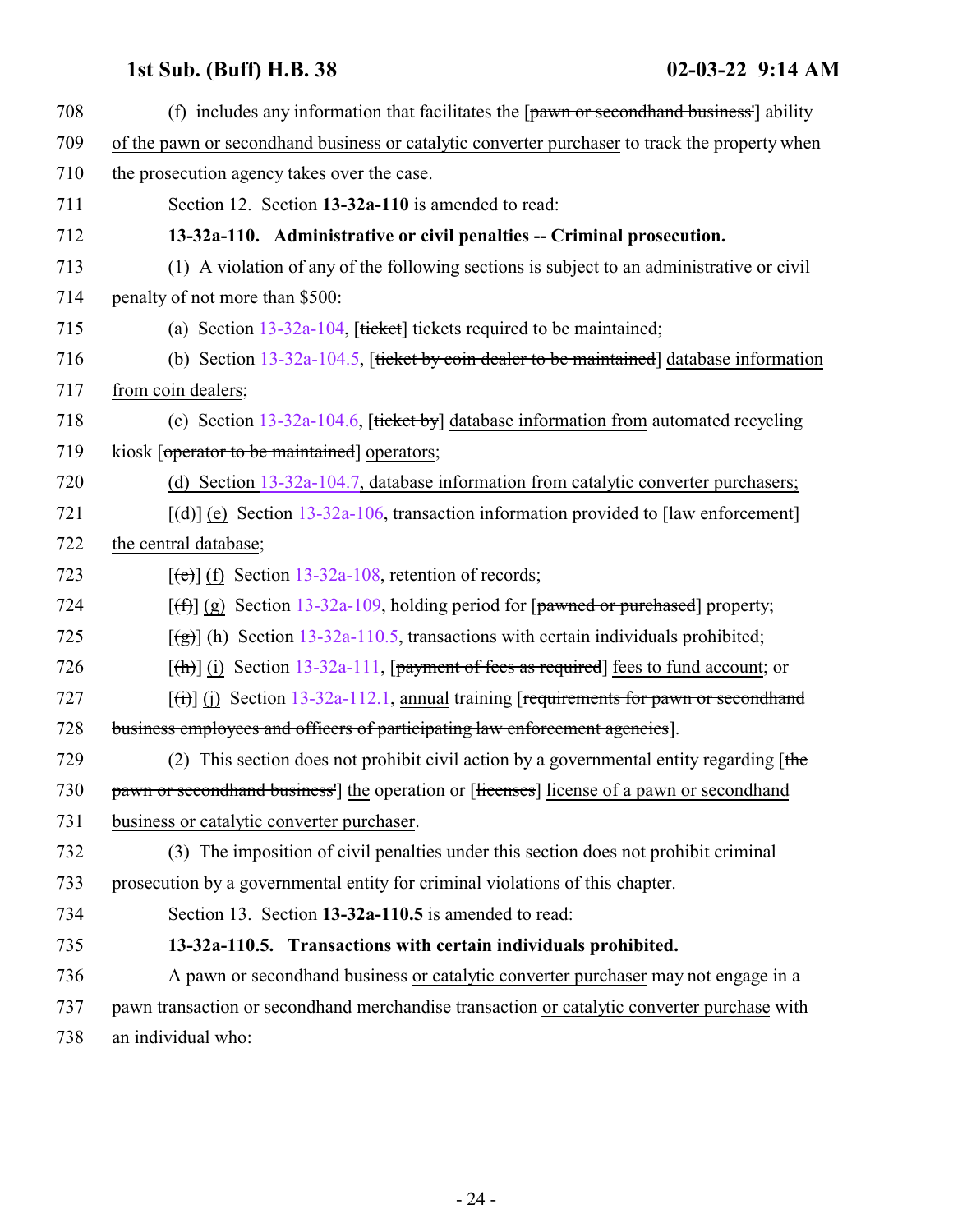<span id="page-24-1"></span><span id="page-24-0"></span>

| 739 | (1) is younger than 18 years $\lceil \text{of age} \rceil$ old; or                          |
|-----|---------------------------------------------------------------------------------------------|
| 740 | (2) appears to be under the influence of alcohol or a controlled substance.                 |
| 741 | Section 14. Section 13-32a-111 is amended to read:                                          |
| 742 | 13-32a-111. Fees to fund account.                                                           |
| 743 | (1) (a) A pawn or second hand business or catalytic converter purchaser in operation        |
| 744 | shall pay an annual fee[,] of no more than \$500, set in accordance with Section 63J-1-504. |
| 745 | (b) A law enforcement agency within Utah that participates in the use of the central        |
| 746 | database shall pay an annual fee set in accordance with Section 63J-1-504.                  |
| 747 | (c) A law enforcement agency outside Utah that requests access to the central database      |
| 748 | shall pay an annual fee set in accordance with Section 63J-1-504.                           |
| 749 | (2) A fee paid under Subsection (1) shall be paid annually to the division on or before     |
| 750 | January 31.                                                                                 |
| 751 | (3) A fee received by the division under this section shall be deposited into the account.  |
| 752 | (4) The division may only increase fees for a pawn or second hand business or catalytic     |
| 753 | converter purchaser under Section 63J-1-504.                                                |
| 754 | Section 15. Section 13-32a-112 is amended to read:                                          |
| 755 | 13-32a-112. Pawnshop, Secondhand Merchandise, and Catalytic Converter                       |
| 756 | <b>Advisory Board.</b>                                                                      |
| 757 | (1) There is created within the division the "Pawnshop $[\text{and}]$ , Secondhand          |
| 758 | Merchandise, and Catalytic Converter Advisory Board."                                       |
| 759 | (2) The board consists of seven voting members appointed by the executive director of       |
| 760 | the Department of Commerce:                                                                 |
| 761 | (a) one law enforcement officer whose work regularly involves pawn or second hand           |
| 762 | business or catalytic converter purchases, recommended by the Utah Chiefs of Police         |
| 763 | Association;                                                                                |
| 764 | (b) one law enforcement officer whose work regularly involves pawn or secondhand            |
| 765 | business or catalytic converter purchases, recommended by the Utah Sheriffs Association;    |
| 766 | (c) one state, county, or municipal prosecutor, recommended by a prosecutors'               |
| 767 | association or council;                                                                     |
| 768 | (d) one pawnbroker, recommended by the pawn industry;                                       |
| 769 | (e) one secondhand merchandise dealer, recommended by the secondhand merchandise            |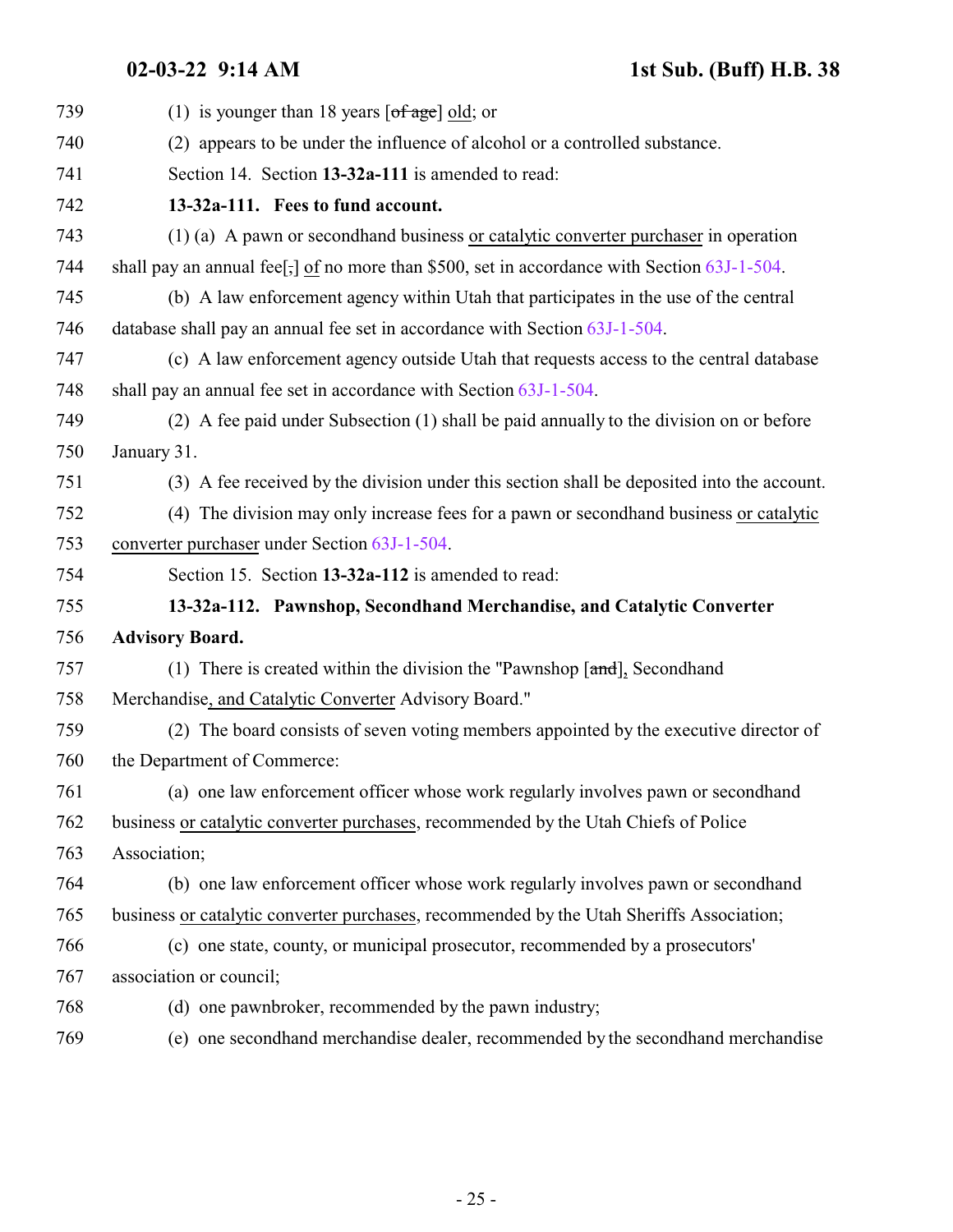| 770 | industry;                                                                                         |
|-----|---------------------------------------------------------------------------------------------------|
| 771 | (f) one coin dealer, recommended by the Utah Coin Dealers Association; and                        |
| 772 | $(g)$ one representative from the pawn or secondhand merchandise industry at large,               |
| 773 | recommended by the pawn or secondhand merchandise industry.]                                      |
| 774 | (g) one representative from the catalytic converter purchaser industry, recommended by            |
| 775 | the catalytic converter purchaser industry.                                                       |
| 776 | (3) After receiving a recommendation for a member by a respective association,                    |
| 777 | council, or industry for the board, the executive director may:                                   |
| 778 | (a) decline the recommendation; and                                                               |
| 779 | (b) request another recommendation from the respective association, council, or                   |
| 780 | industry.                                                                                         |
| 781 | (4) (a) A member of the board shall be appointed to a term of not more than four years,           |
| 782 | and may be reappointed upon expiration of the member's term.                                      |
| 783 | (b) Notwithstanding the requirements of Subsection $(4)(a)$ , the executive director of the       |
| 784 | Department of Commerce shall, at the time of appointments or reappointments, adjust the           |
| 785 | length of terms to ensure that the terms of board members are staggered so that approximately     |
| 786 | half of the board is appointed every two years.                                                   |
| 787 | (c) When a vacancy occurs in the membership for any reason, the executive director of             |
| 788 | the Department of Commerce shall appoint a member for the unexpired term.                         |
| 789 | (d) The executive director of the Department of Commerce may remove a member and                  |
| 790 | replace the member in accordance with this section for the following reasons:                     |
| 791 | (i) the member fails or refuses to fulfill the duties of a board member, including                |
| 792 | attendance at board meetings; or                                                                  |
| 793 | (ii) the member, an entity owned by the member, an entity that the member is                      |
| 794 | employed by, or an entity that the member is representing, engages in a violation of this chapter |
| 795 | or Section 76-6-408.                                                                              |
| 796 | (e) Notwithstanding Subsection (4)(d), members of the board as of May 13, 2019, are               |
| 797 | removed from the board and the executive director of the Department of Commerce shall             |
| 798 | appoint the board members in accordance with this section.                                        |
| 799 | (5) (a) The board shall elect one voting member as the chair of the board by a majority           |
| 800 | of the members present at the board's first meeting each year.                                    |
|     |                                                                                                   |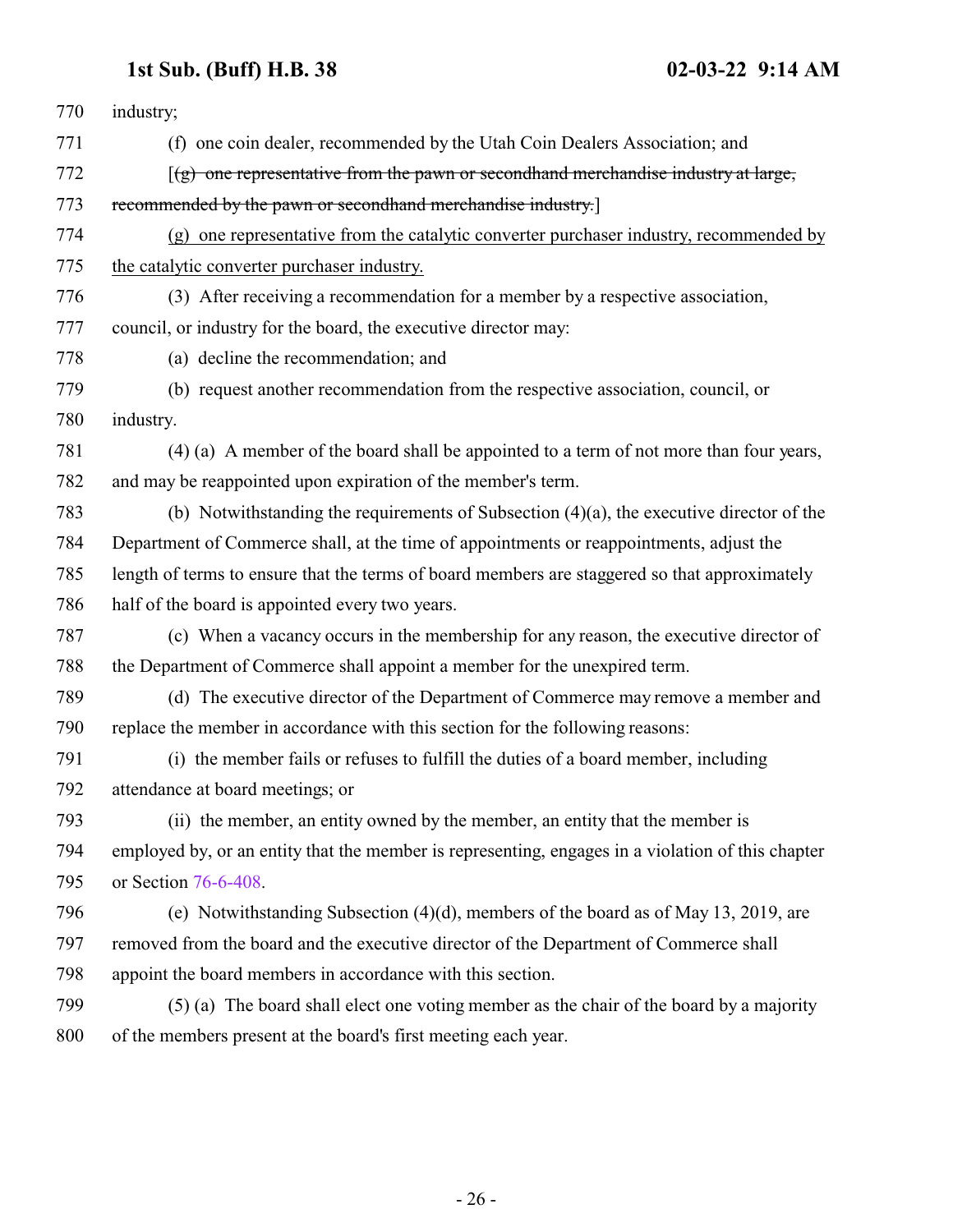<span id="page-26-1"></span><span id="page-26-0"></span>

| 801 | (b) The chair shall preside over the board for a period of one year.                          |
|-----|-----------------------------------------------------------------------------------------------|
| 802 | (c) The board shall meet quarterly upon the call of the chair.                                |
| 803 | (d) A quorum of five members is required for the board to take action. An action taken        |
| 804 | by majority of a quorum present at a meeting constitutes an action of the board.              |
| 805 | $(6)$ (a) The duties and powers of the board include the following:                           |
| 806 | (i) recommending to the division appropriate rules regarding the administration and           |
| 807 | enforcement of this chapter;                                                                  |
| 808 | (ii) recommending to the division changes related to the central database; and                |
| 809 | (iii) advising the division on matters related to the pawn and second hand merchandise        |
| 810 | and catalytic converter purchase industries.                                                  |
| 811 | (b) This Subsection (6) does not require the board's approval to act on a rule or amend       |
| 812 | this chapter.                                                                                 |
| 813 | (7) (a) A pawn or second hand business or catalytic converter purchaser may file with         |
| 814 | the board complaints regarding law enforcement agency practices perceived to be inconsistent  |
| 815 | with this chapter.                                                                            |
| 816 | (b) The board may refer the complaints to the Peace Officers Standards and Training           |
| 817 | Division.                                                                                     |
| 818 | Section 16. Section 13-32a-112.1 is amended to read:                                          |
| 819 | 13-32a-112.1. Annual training.                                                                |
| 820 | (1) (a) The division shall provide training sessions, whether online or in-person, at least   |
| 821 | once each year regarding compliance with this chapter and other applicable state laws.        |
| 822 | (b) A pawn or second hand business or catalytic converter purchaser shall ensure that         |
| 823 | each individual employed by the pawn or second hand business or catalytic converter purchaser |
| 824 | with access to the central database annually completes the training described in Subsection   |
| 825 | $(1)(a)$ in order for that individual to continue to have access to the central database.     |
| 826 | (c) A law enforcement agency participating in the use of the central database shall           |
| 827 | ensure that each individual employed by the law enforcement agency with access to the central |
| 828 | database annually completes the training described in Subsection $(1)(a)$ in order for that   |
| 829 | individual to continue to have access to the central database.                                |
| 830 | (2) The division shall monitor and keep a record of training completion.                      |
| 831 | Section 17. Section 13-32a-112.5 is amended to read:                                          |
|     |                                                                                               |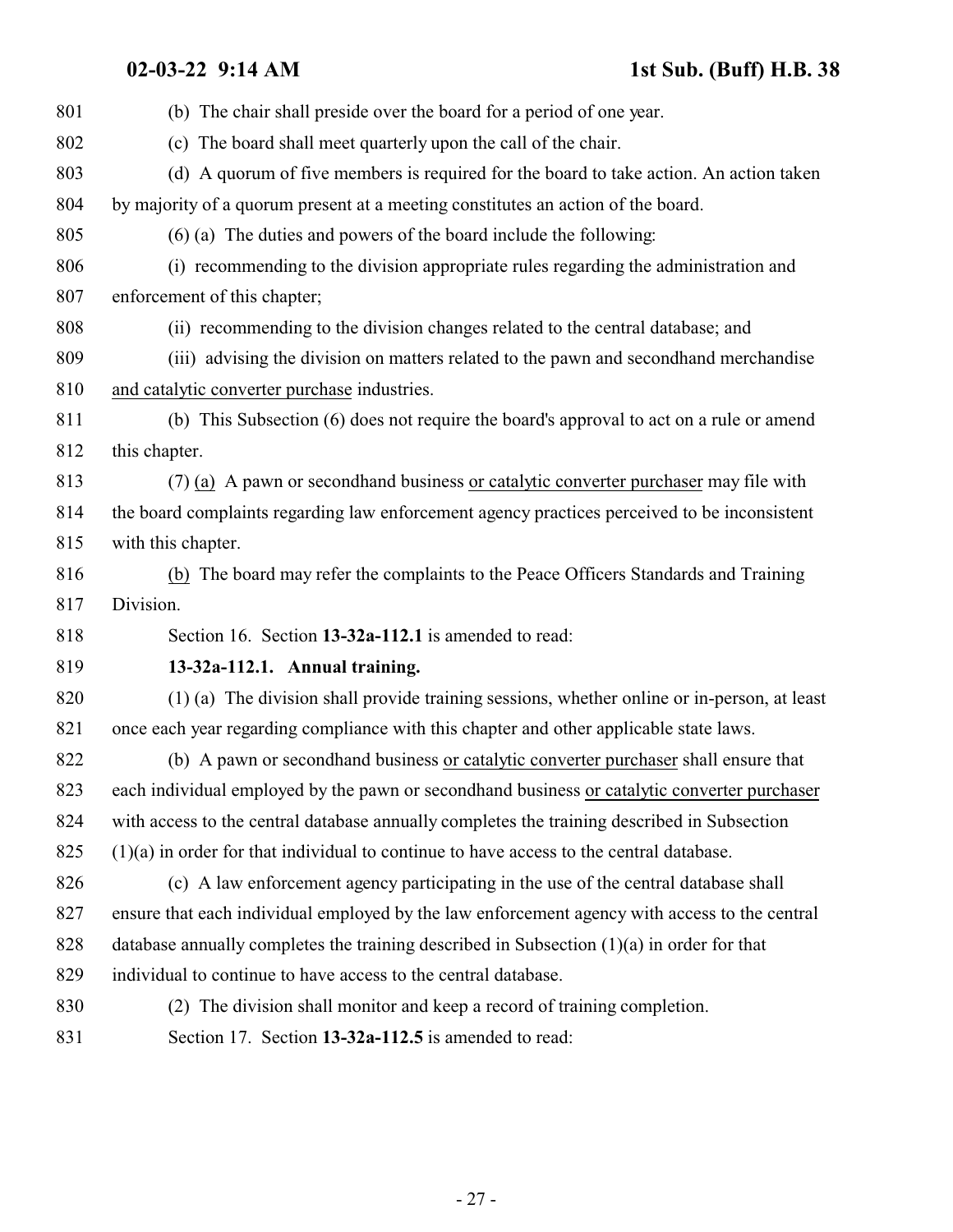<span id="page-27-1"></span><span id="page-27-0"></span>

| 832 | 13-32a-112.5. Temporary businesses subject to chapter.                                       |
|-----|----------------------------------------------------------------------------------------------|
| 833 | A pawn or secondhand business or catalytic converter purchaser that operates on a            |
| 834 | temporary basis or from a location that is not a permanent retail location:                  |
| 835 | (1) shall comply with this chapter; and                                                      |
| 836 | (2) is subject to enforcement of this chapter.                                               |
| 837 | Section 18. Section 13-32a-113 is amended to read:                                           |
| 838 | 13-32a-113. Pawnbroker, Secondhand Merchandise, and Catalytic Converter                      |
| 839 | <b>Operations Restricted Account.</b>                                                        |
| 840 | (1) There is created within the General Fund a restricted account known as the               |
| 841 | "Pawnbroker [and], Secondhand Merchandise, and Catalytic Converter Operations Restricted     |
| 842 | Account."                                                                                    |
| 843 | (2) (a) The account shall be funded from fees and administrative and civil fines             |
| 844 | imposed and collected under Sections 13-32a-106, 13-32a-110, and 13-32a-111. [These]         |
| 845 | (b) The fees and administrative and civil fines shall be paid to the division, which shall   |
| 846 | deposit them in the account.                                                                 |
| 847 | $[\theta]$ (c) The Legislature shall appropriate funds in [this] the account to the division |
| 848 | for:                                                                                         |
| 849 | (i) the costs of providing training required under this chapter;                             |
| 850 | (ii) the costs of the central database created in Section $13-32a-105$ ; and                 |
| 851 | (iii) the division's costs of administering $[the]$ this chapter.                            |
| 852 | Section 19. Section 13-32a-114 is amended to read:                                           |
| 853 | 13-32a-114. Preemption of local ordinances -- Exceptions.                                    |
| 854 | (1) This chapter preempts town, city, county, and other local ordinances governing           |
| 855 | pawn or second hand businesses or catalytic converter purchasers, if the ordinances are more |
| 856 | restrictive than the provisions of this chapter or are not consistent with this chapter.     |
| 857 | (2) Subsection (1) does not preclude a city, county, or other local governmental unit        |
| 858 | from:                                                                                        |
| 859 | (a) enacting or enforcing local ordinances concerning public health, safety, or welfare,     |
| 860 | if the ordinances are uniform and equal in application to pawn and second hand businesses or |
| 861 | catalytic converter purchasers and other retail businesses or activities;                    |
| 862 | (b) requiring a pawn or secondhand business or catalytic converter purchaser to obtain       |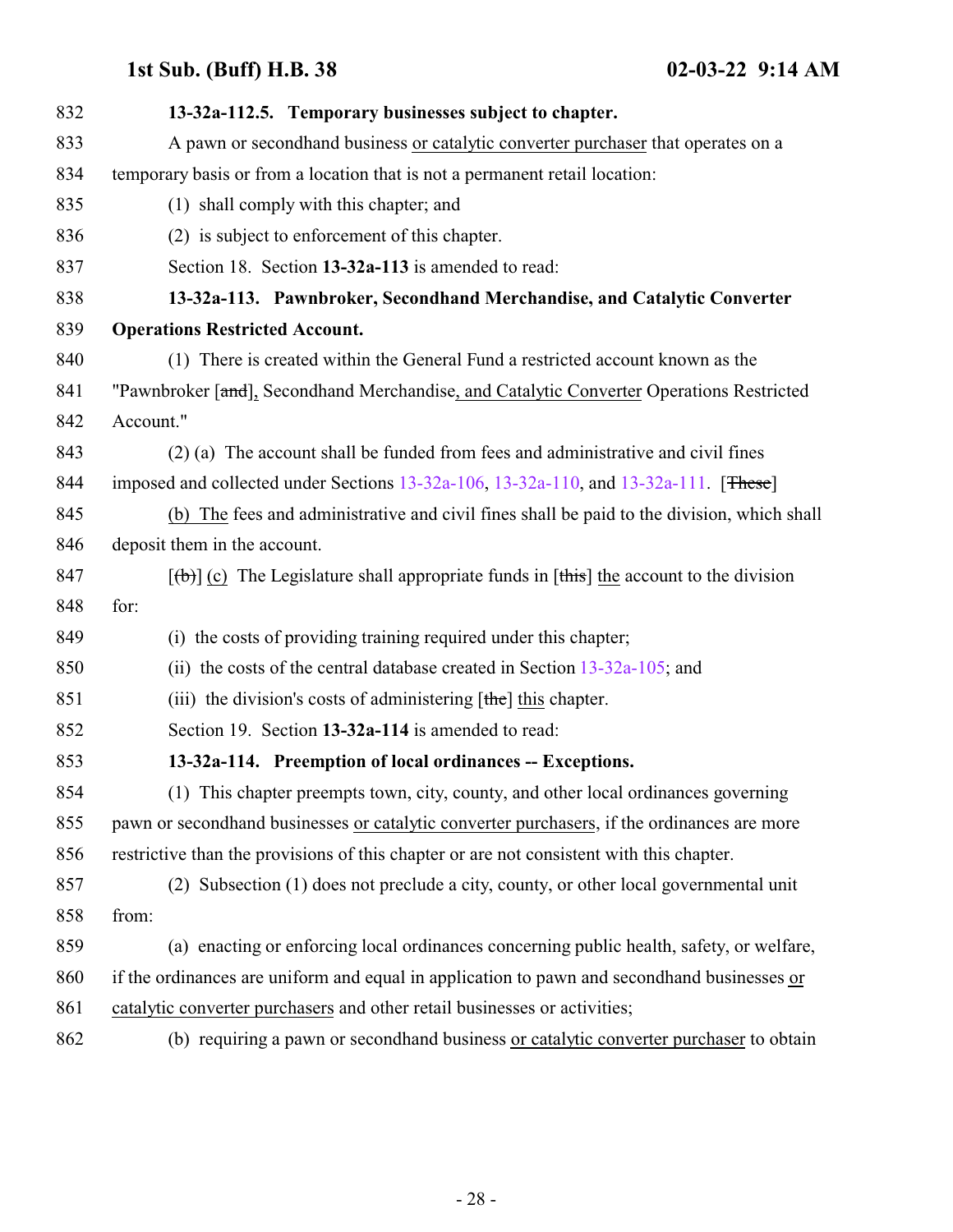<span id="page-28-0"></span>

| 863 | and maintain a business license and providing for revocation of the business license based on      |
|-----|----------------------------------------------------------------------------------------------------|
| 864 | multiple violations of Section 76-6-408; [and] or                                                  |
| 865 | (c) enacting zoning ordinances that restrict areas where pawn or second hand businesses            |
| 866 | or catalytic converter purchasers and other retail businesses or activities can be located.        |
| 867 | Section 20. Section 13-32a-115 is amended to read:                                                 |
| 868 | 13-32a-115. Criminal investigation -- Prosecution -- Property disposition.                         |
| 869 | (1) If the property pawned or sold to a pawn or second hand business or catalytic                  |
| 870 | converter purchaser is the subject of a criminal investigation and a hold has been placed on the   |
| 871 | property under Section 13-32a-109, the original victim shall do the following to establish a       |
| 872 | claim:                                                                                             |
| 873 | (a) positively identify to law enforcement the property stolen or lost;                            |
| 874 | (b) if a police report has not already been filed for the original theft or loss of property,      |
| 875 | file a police report, and provide for the law enforcement agency information surrounding the       |
| 876 | original theft or loss of property; and                                                            |
| 877 | (c) give a sworn statement under penalty of law that:                                              |
| 878 | (i) claims ownership of the property;                                                              |
| 879 | (ii) references the original theft or loss; and                                                    |
| 880 | (iii) identifies the perpetrator if known.                                                         |
| 881 | (2) The pawn or secondhand business or catalytic converter purchaser shall retain                  |
| 882 | possession of any property subject to a hold until a criminal prosecution is commenced relating    |
| 883 | to the property for which the hold was placed unless:                                              |
| 884 | (a) during the course of a criminal investigation the actual physical possession by law            |
| 885 | enforcement of the property purchased or pawned is essential for the purpose of forensic testing   |
| 886 | of the property, or if the property contains unique or sensitive personal identifying information; |
| 887 | or                                                                                                 |
| 888 | (b) an agreement between the original victim and the pawn or second hand business or               |
| 889 | catalytic converter purchaser to return the property is reached.                                   |
| 890 | (3) (a) Upon the commencement of a criminal prosecution, any property subject to a                 |
| 891 | hold for investigation under this chapter may be seized by the law enforcement agency that         |
| 892 | requested the hold.                                                                                |
| 893 | (b) Subsequent disposition of the property shall be consistent with this chapter.                  |
|     |                                                                                                    |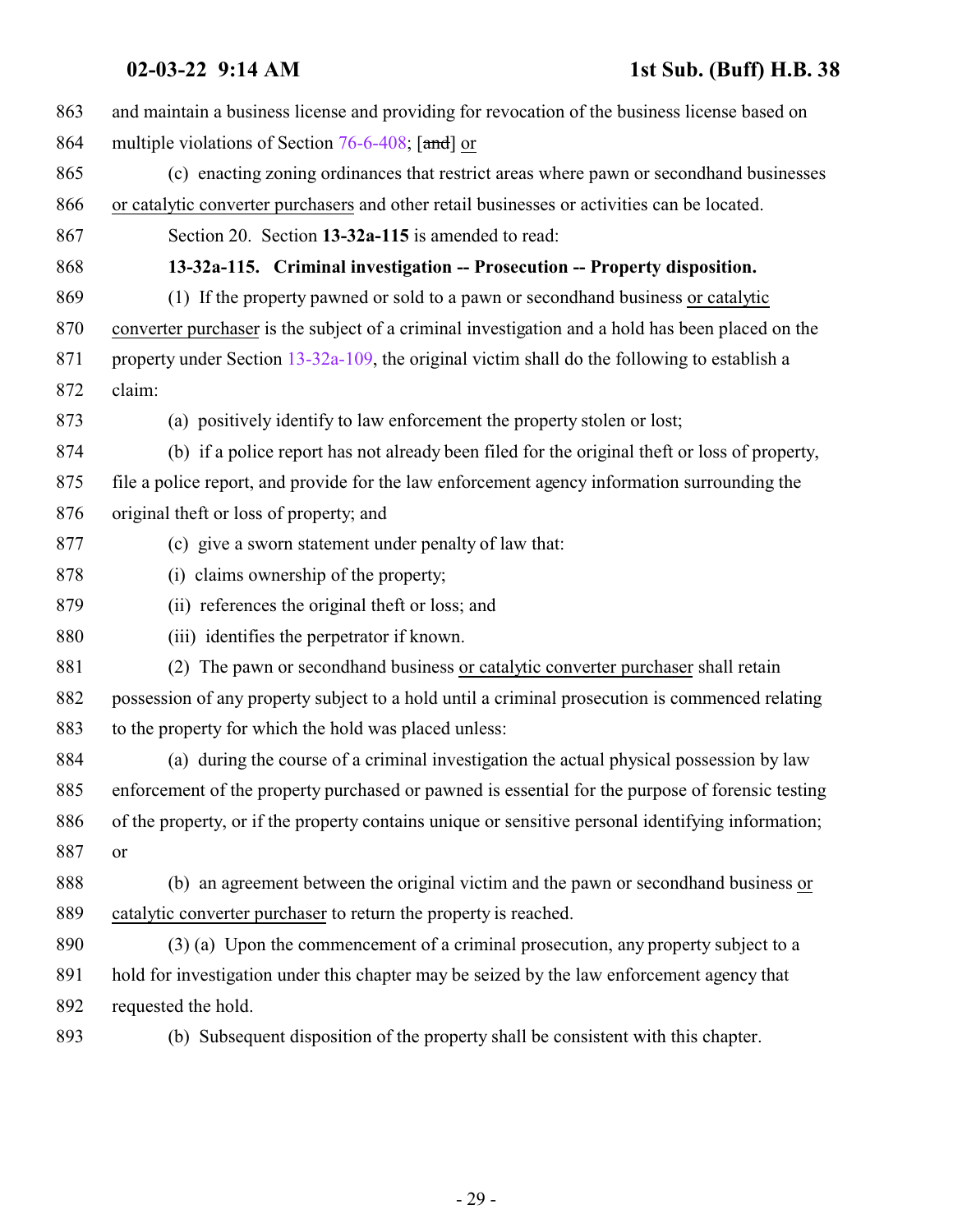<span id="page-29-1"></span><span id="page-29-0"></span>

| 894 | (4) At all times during the course of a criminal investigation and subsequent                    |
|-----|--------------------------------------------------------------------------------------------------|
| 895 | prosecution, the property subject to a law enforcement hold shall be kept secure by the pawn or  |
| 896 | secondhand business or catalytic converter purchaser subject to the hold unless the pawned or    |
| 897 | purchased property has been seized by the law enforcement agency pursuant to Section             |
| 898 | $13 - 32a - 109.5$ .                                                                             |
| 899 | Section 21. Section 13-32a-116 is amended to read:                                               |
| 900 | 13-32a-116. Property disposition -- Property subject to prosecution -- Property                  |
| 901 | not used as evidence.                                                                            |
| 902 | When property that is pawned or sold to a pawn or second hand business or catalytic              |
| 903 | converter purchaser is the subject of a criminal proceeding, and has been seized by law          |
| 904 | enforcement pursuant to this chapter, the prosecuting agency shall notify the seizing agency,    |
| 905 | the original victim, and the pawn or secondhand business or catalytic converter purchaser in     |
| 906 | compliance with Subsection $13-32a-109(8)$ , if the prosecuting agency determines the article is |
| 907 | no longer needed as evidence pending resolution of the criminal case.                            |
| 908 | Section 22. Section 13-32a-116.5 is amended to read:                                             |
| 909 | 13-32a-116.5. Contested disposition of property - Procedure.                                     |
| 910 | (1) If a pawn or secondhand business or catalytic converter purchaser receives notice            |
| 911 | from a law enforcement agency under Section $13-32a-109$ that property that is the subject of a  |
| 912 | hold or seizure shall be returned to an identified original victim, the pawn or secondhand       |
| 913 | business or catalytic converter purchaser may contest the determination and seek a specific      |
| 914 | alternative disposition if within 15 business days after the day on which the pawn or            |
| 915 | secondhand business or catalytic converter purchaser receives the notice:                        |
| 916 | (a) the pawn or second hand business or catalytic converter purchaser gives notice to            |
| 917 | the identified original victim, by certified mail, that the pawn or second hand business or      |
| 918 | catalytic converter purchaser contests the determination to return the property to the original  |
| 919 | victim; and                                                                                      |
| 920 | (b) the pawn or second hand business or catalytic converter purchaser files a petition in        |
| 921 | a court having jurisdiction over the matter to determine rightful ownership of the property as   |
| 922 | provided in Section 24-3-104.                                                                    |
| 923 | (2) A pawn or second hand business or catalytic converter purchaser is guilty of a class         |
| 924 | B misdemeanor if the pawn or secondhand business or catalytic converter purchaser:               |
|     |                                                                                                  |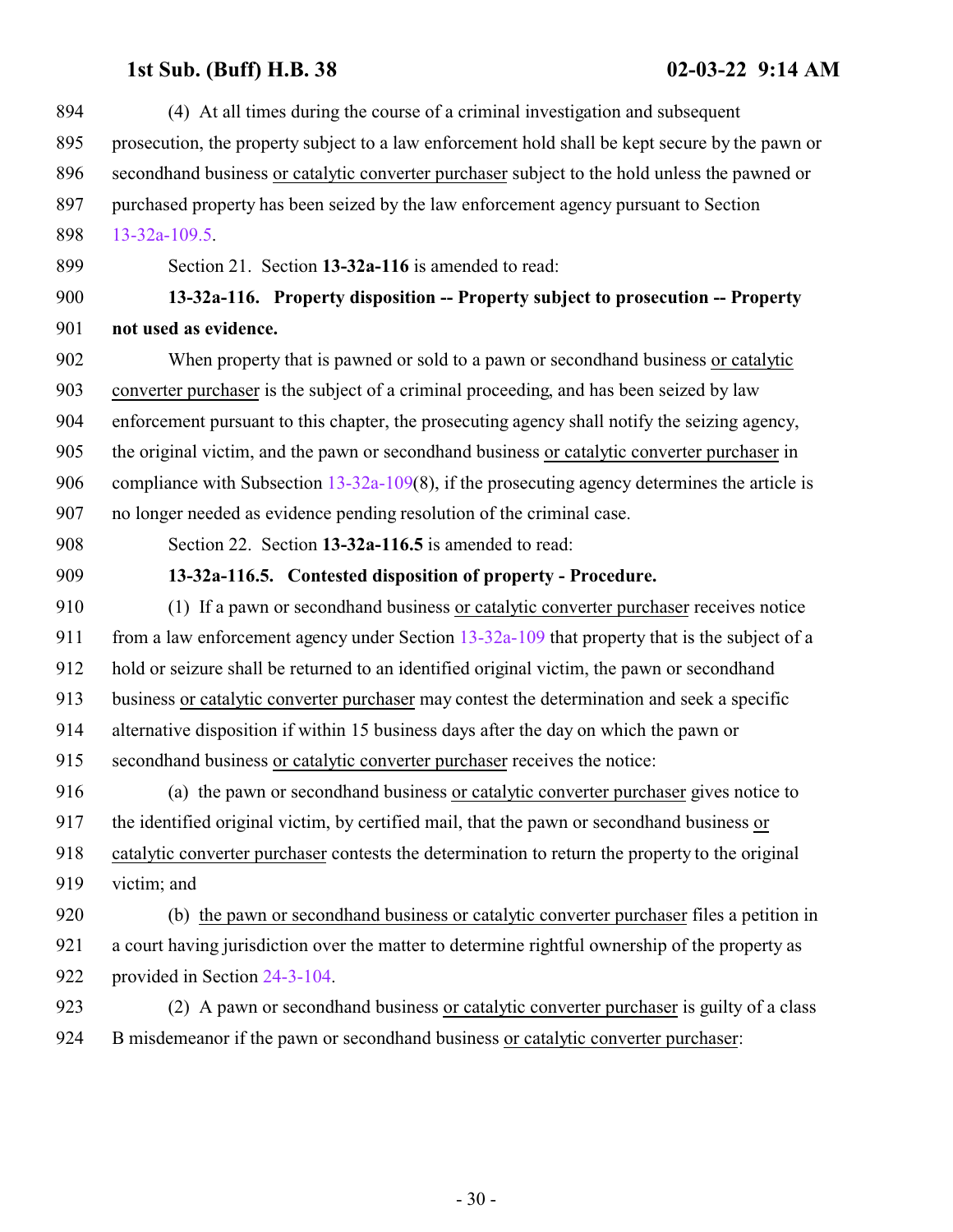<span id="page-30-1"></span><span id="page-30-0"></span>

| 925 | (a) holds or sells property in violation of a notification from a law enforcement agency         |
|-----|--------------------------------------------------------------------------------------------------|
| 926 | that the property is to be returned to an original victim; and                                   |
| 927 | (b) [the pawn or second hand business] does not comply with the requirements of this             |
| 928 | section within the time periods specified.                                                       |
| 929 | Section 23. Section 13-32a-118 is enacted to read:                                               |
| 930 | 13-32a-118. Payment limitation for catalytic converter purchases.                                |
| 931 | (1) A catalytic converter purchaser, when making a catalytic converter purchase, may             |
| 932 | not pay the seller for the catalytic converter with cash or a gift card.                         |
| 933 | (2) Subsection (1) does not apply to a catalytic converter purchase in which the amount          |
| 934 | paid to the seller is under \$100.                                                               |
| 935 | Section 24. Section 63G-2-305 is amended to read:                                                |
| 936 | 63G-2-305. Protected records.                                                                    |
| 937 | The following records are protected if properly classified by a governmental entity:             |
| 938 | (1) trade secrets as defined in Section $13-24-2$ if the person submitting the trade secret      |
| 939 | has provided the governmental entity with the information specified in Section 63G-2-309;        |
| 940 | (2) commercial information or nonindividual financial information obtained from a                |
| 941 | person if:                                                                                       |
| 942 | (a) disclosure of the information could reasonably be expected to result in unfair               |
| 943 | competitive injury to the person submitting the information or would impair the ability of the   |
| 944 | governmental entity to obtain necessary information in the future;                               |
| 945 | (b) the person submitting the information has a greater interest in prohibiting access           |
| 946 | than the public in obtaining access; and                                                         |
| 947 | (c) the person submitting the information has provided the governmental entity with              |
| 948 | the information specified in Section $63G-2-309$ ;                                               |
| 949 | (3) commercial or financial information acquired or prepared by a governmental entity            |
| 950 | to the extent that disclosure would lead to financial speculations in currencies, securities, or |
| 951 | commodities that will interfere with a planned transaction by the governmental entity or cause   |
| 952 | substantial financial injury to the governmental entity or state economy;                        |
| 953 | (4) records, the disclosure of which could cause commercial injury to, or confer a               |
| 954 | competitive advantage upon a potential or actual competitor of, a commercial project entity as   |
| 955 | defined in Subsection $11-13-103(4)$ ;                                                           |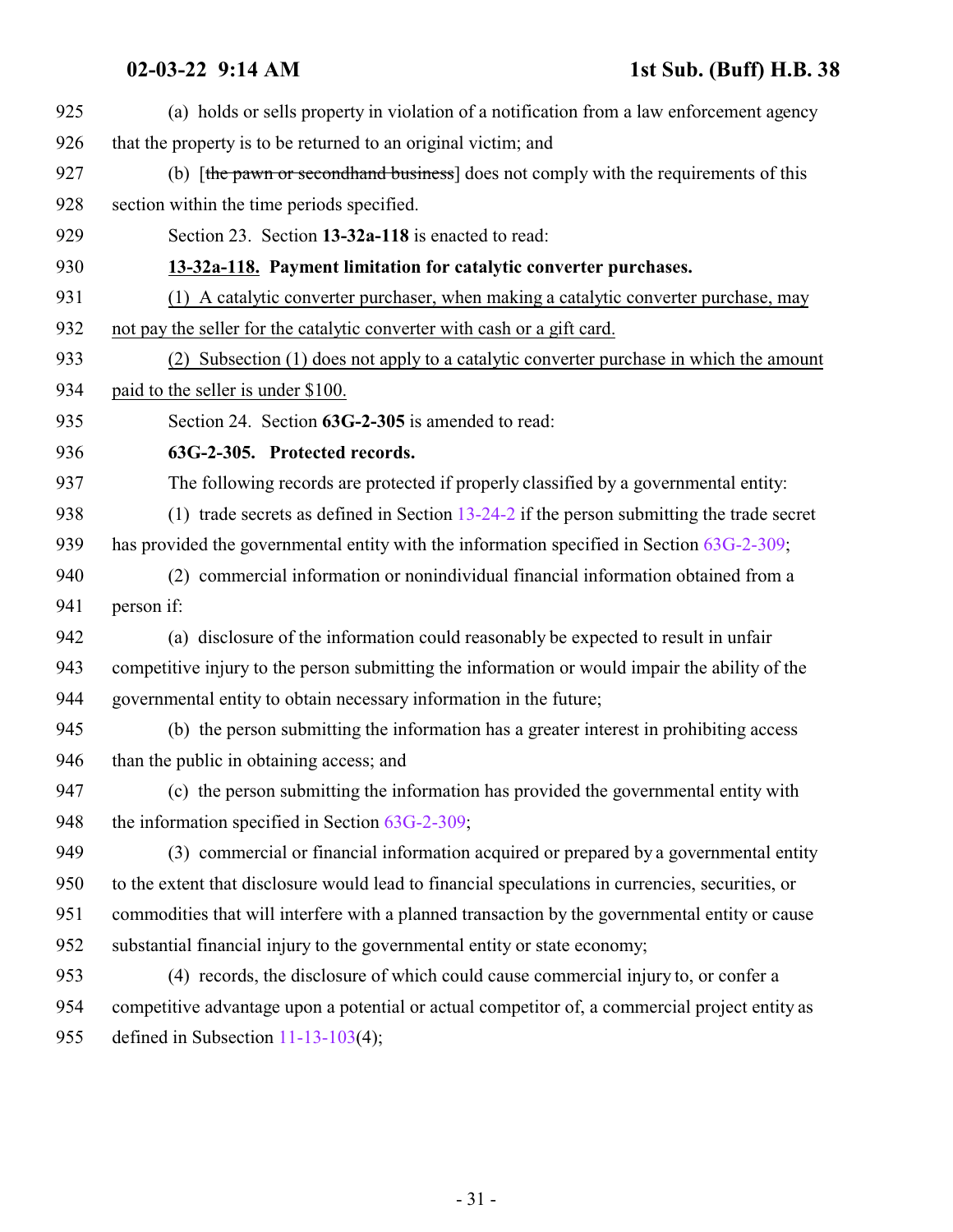| 956 | (5) test questions and answers to be used in future license, certification, registration,           |
|-----|-----------------------------------------------------------------------------------------------------|
| 957 | employment, or academic examinations;                                                               |
| 958 | (6) records, the disclosure of which would impair governmental procurement                          |
| 959 | proceedings or give an unfair advantage to any person proposing to enter into a contract or         |
| 960 | agreement with a governmental entity, except, subject to Subsections (1) and (2), that this         |
| 961 | Subsection (6) does not restrict the right of a person to have access to, after the contract or     |
| 962 | grant has been awarded and signed by all parties:                                                   |
| 963 | (a) a bid, proposal, application, or other information submitted to or by a governmental            |
| 964 | entity in response to:                                                                              |
| 965 | (i) an invitation for bids;                                                                         |
| 966 | (ii) a request for proposals;                                                                       |
| 967 | (iii) a request for quotes;                                                                         |
| 968 | $(iv)$ a grant; or                                                                                  |
| 969 | (v) other similar document; or                                                                      |
| 970 | (b) an unsolicited proposal, as defined in Section 63G-6a-712;                                      |
| 971 | (7) information submitted to or by a governmental entity in response to a request for               |
| 972 | information, except, subject to Subsections (1) and (2), that this Subsection (7) does not restrict |
| 973 | the right of a person to have access to the information, after:                                     |
| 974 | (a) a contract directly relating to the subject of the request for information has been             |
| 975 | awarded and signed by all parties; or                                                               |
| 976 | (b) (i) a final determination is made not to enter into a contract that relates to the              |
| 977 | subject of the request for information; and                                                         |
| 978 | (ii) at least two years have passed after the day on which the request for information is           |
| 979 | issued;                                                                                             |
| 980 | (8) records that would identify real property or the appraisal or estimated value of real           |
| 981 | or personal property, including intellectual property, under consideration for public acquisition   |
| 982 | before any rights to the property are acquired unless:                                              |
| 983 | (a) public interest in obtaining access to the information is greater than or equal to the          |
| 984 | governmental entity's need to acquire the property on the best terms possible;                      |
| 985 | (b) the information has already been disclosed to persons not employed by or under a                |
| 986 | duty of confidentiality to the entity;                                                              |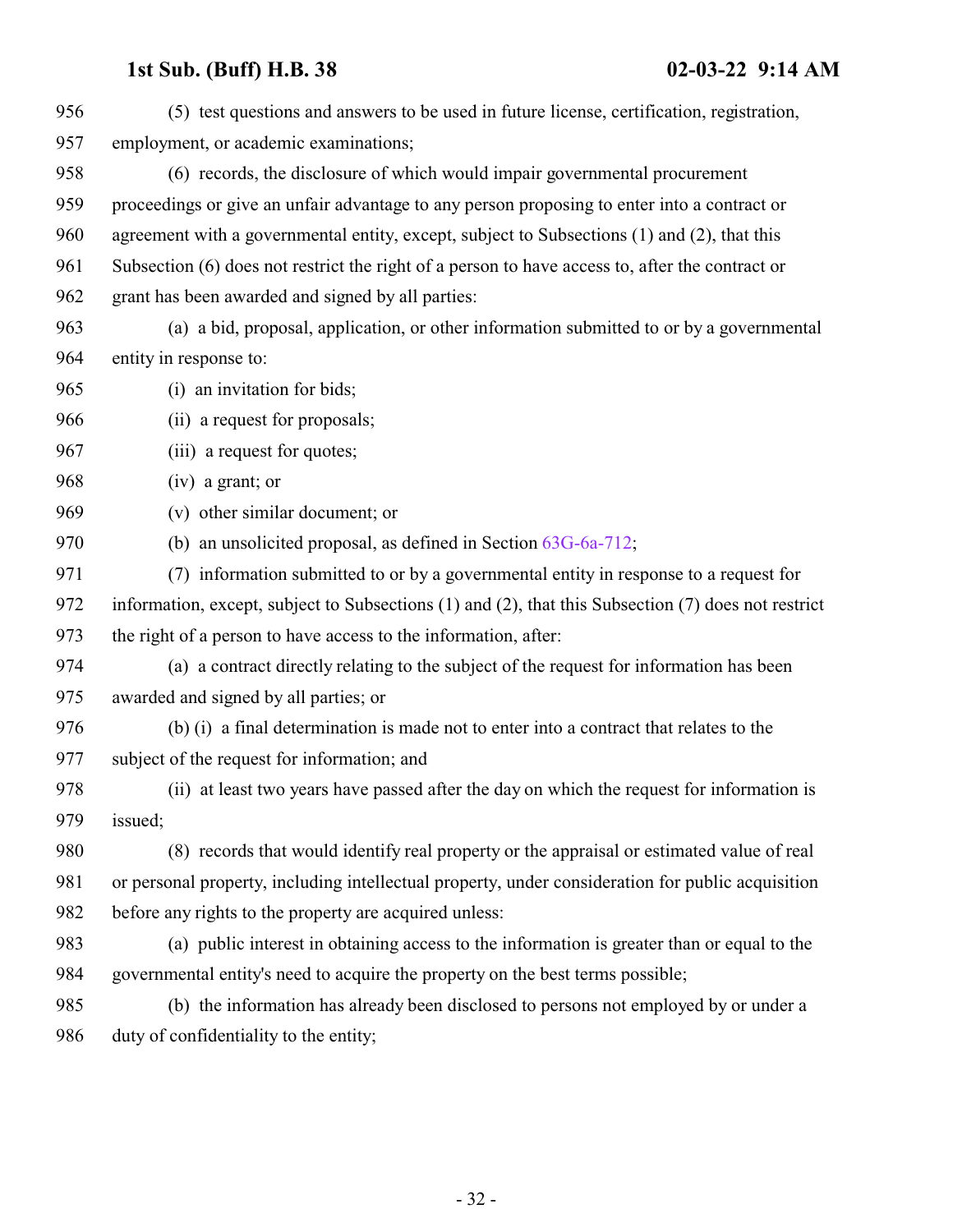(c) in the case of records that would identify property, potential sellers of the described property have already learned of the governmental entity's plans to acquire the property; (d) in the case of records that would identify the appraisal or estimated value of property, the potential sellers have already learned of the governmental entity's estimated value of the property; or (e) the property under consideration for public acquisition is a single family residence and the governmental entity seeking to acquire the property has initiated negotiations to acquire 994 the property as required under Section [78B-6-505](http://le.utah.gov/UtahCode/SectionLookup.jsp?section=78b-6-505&session=2022GS); (9) records prepared in contemplation of sale, exchange, lease, rental, or other compensated transaction of real or personal property including intellectual property, which, if disclosed prior to completion of the transaction, would reveal the appraisal or estimated value of the subject property, unless: (a) the public interest in access is greater than or equal to the interests in restricting access, including the governmental entity's interest in maximizing the financial benefit of the 1001 transaction; or (b) when prepared by or on behalf of a governmental entity, appraisals or estimates of the value of the subject property have already been disclosed to persons not employed by or under a duty of confidentiality to the entity; (10) records created or maintained for civil, criminal, or administrative enforcement purposes or audit purposes, or for discipline, licensing, certification, or registration purposes, if release of the records: (a) reasonably could be expected to interfere with investigations undertaken for enforcement, discipline, licensing, certification, or registration purposes; (b) reasonably could be expected to interfere with audits, disciplinary, or enforcement proceedings; (c) would create a danger of depriving a person of a right to a fair trial or impartial hearing; (d) reasonably could be expected to disclose the identity of a source who is not generally known outside of government and, in the case of a record compiled in the course of an investigation, disclose information furnished by a source not generally known outside of government if disclosure would compromise the source; or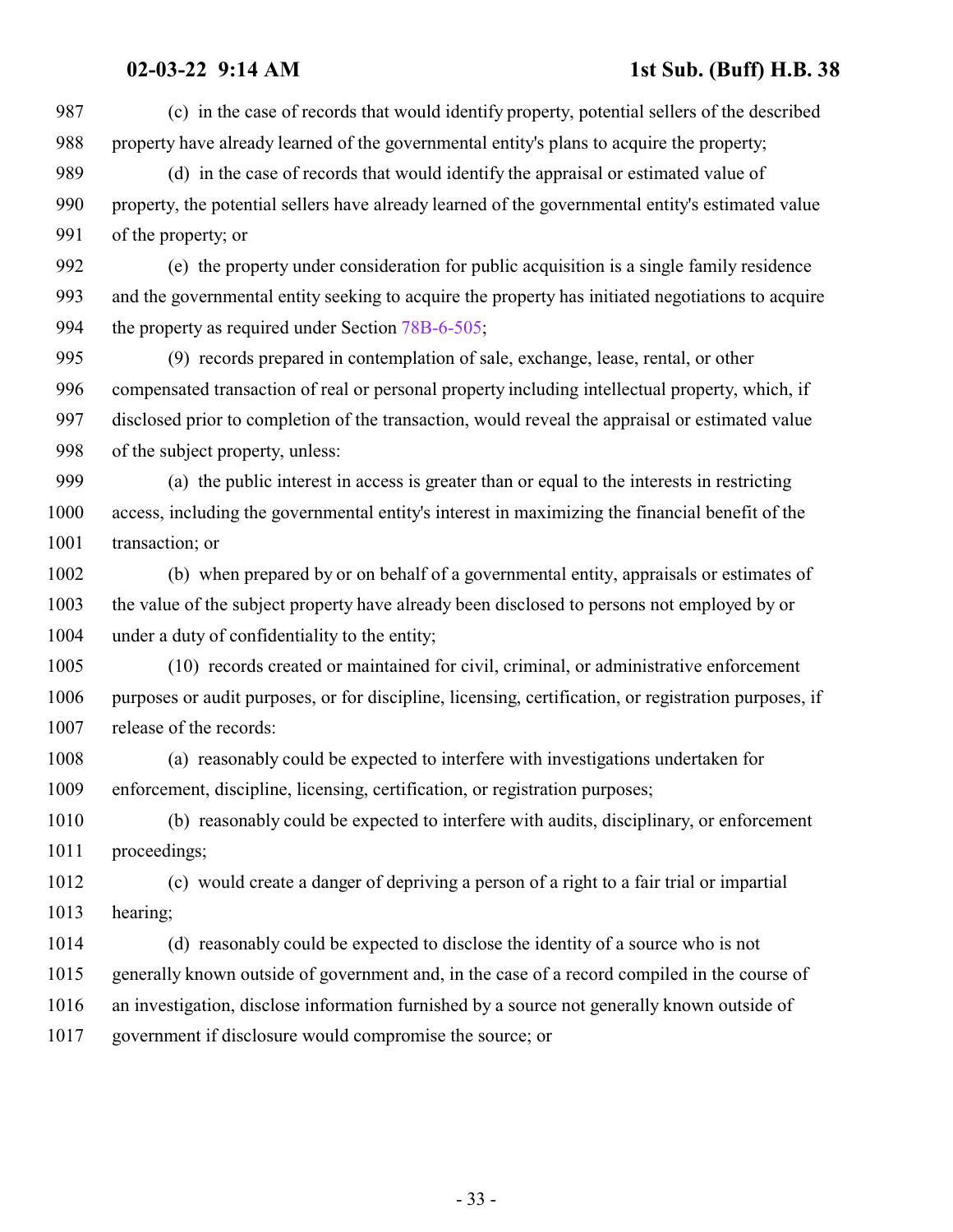(e) reasonably could be expected to disclose investigative or audit techniques, procedures, policies, or orders not generally known outside of government if disclosure would interfere with enforcement or audit efforts;

 (11) records the disclosure of which would jeopardize the life or safety of an individual;

 (12) records the disclosure of which would jeopardize the security of governmental property, governmental programs, or governmental recordkeeping systems from damage, theft, or other appropriation or use contrary to law or public policy;

 (13) records that, if disclosed, would jeopardize the security or safety of a correctional facility, or records relating to incarceration, treatment, probation, or parole, that would interfere with the control and supervision of an offender's incarceration, treatment, probation, or parole;

 (14) records that, if disclosed, would reveal recommendations made to the Board of Pardons and Parole by an employee of or contractor for the Department of Corrections, the Board of Pardons and Parole, or the Department of Human Services that are based on the employee's or contractor's supervision, diagnosis, or treatment of any person within the board's 1033 jurisdiction;

 (15) records and audit workpapers that identify audit, collection, and operational procedures and methods used by the State Tax Commission, if disclosure would interfere with audits or collections;

 (16) records of a governmental audit agency relating to an ongoing or planned audit until the final audit is released;

(17) records that are subject to the attorney client privilege;

 (18) records prepared for or by an attorney, consultant, surety, indemnitor, insurer, employee, or agent of a governmental entity for, or in anticipation of, litigation or a judicial, quasi-judicial, or administrative proceeding;

 (19) (a) (i) personal files of a state legislator, including personal correspondence to or from a member of the Legislature; and

 (ii) notwithstanding Subsection (19)(a)(i), correspondence that gives notice of legislative action or policy may not be classified as protected under this section; and

 (b) (i) an internal communication that is part of the deliberative process in connection with the preparation of legislation between:

- 34 -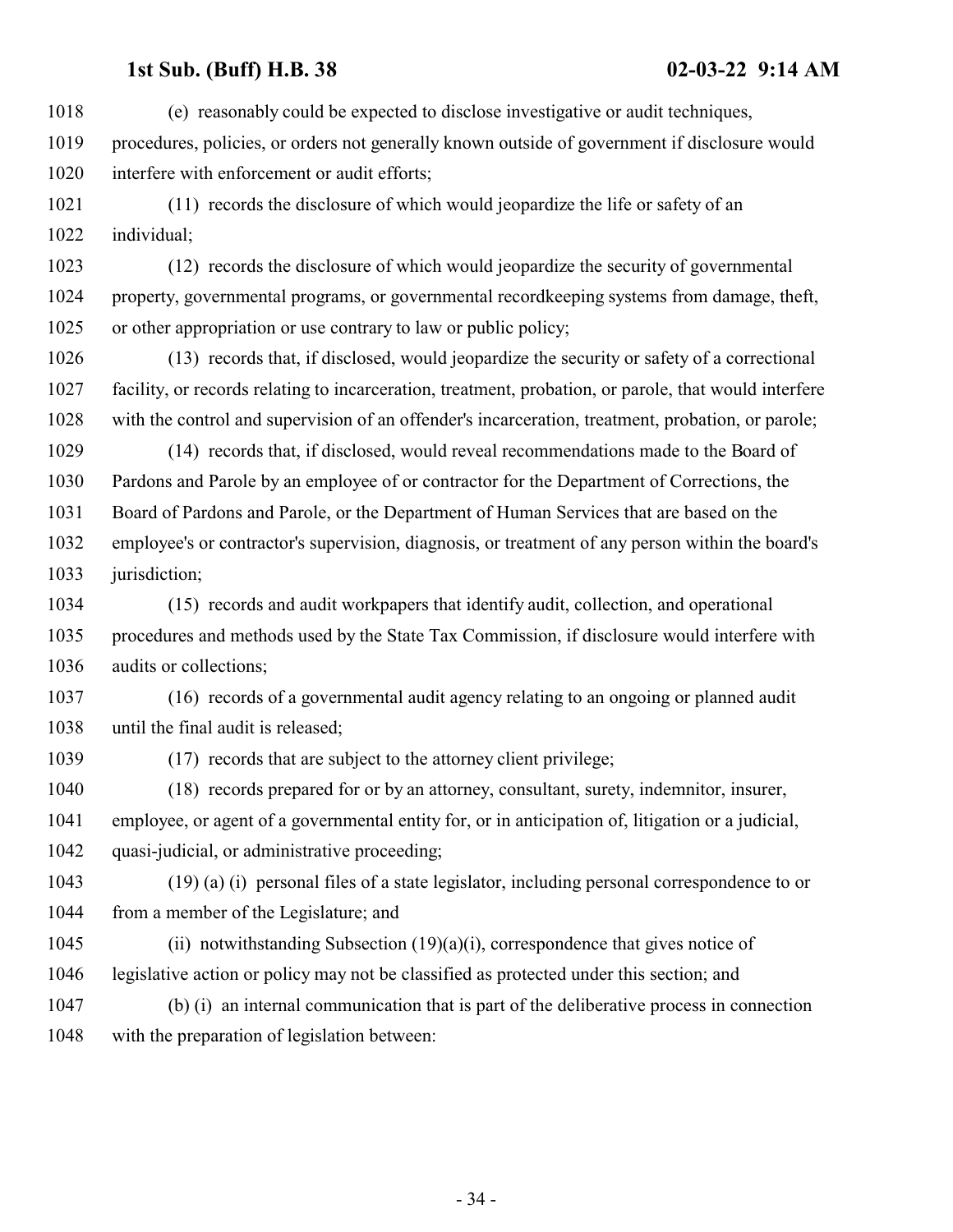| 1049 | (A) members of a legislative body;                                                             |
|------|------------------------------------------------------------------------------------------------|
| 1050 | (B) a member of a legislative body and a member of the legislative body's staff; or            |
| 1051 | (C) members of a legislative body's staff; and                                                 |
| 1052 | (ii) notwithstanding Subsection $(19)(b)(i)$ , a communication that gives notice of            |
| 1053 | legislative action or policy may not be classified as protected under this section;            |
| 1054 | (20) (a) records in the custody or control of the Office of Legislative Research and           |
| 1055 | General Counsel, that, if disclosed, would reveal a particular legislator's contemplated       |
| 1056 | legislation or contemplated course of action before the legislator has elected to support the  |
| 1057 | legislation or course of action, or made the legislation or course of action public; and       |
| 1058 | (b) notwithstanding Subsection $(20)(a)$ , the form to request legislation submitted to the    |
| 1059 | Office of Legislative Research and General Counsel is a public document unless a legislator    |
| 1060 | asks that the records requesting the legislation be maintained as protected records until such |
| 1061 | time as the legislator elects to make the legislation or course of action public;              |
| 1062 | (21) research requests from legislators to the Office of Legislative Research and              |
| 1063 | General Counsel or the Office of the Legislative Fiscal Analyst and research findings prepared |
| 1064 | in response to these requests;                                                                 |
| 1065 | (22) drafts, unless otherwise classified as public;                                            |
| 1066 | (23) records concerning a governmental entity's strategy about:                                |
| 1067 | (a) collective bargaining; or                                                                  |
| 1068 | (b) imminent or pending litigation;                                                            |
| 1069 | (24) records of investigations of loss occurrences and analyses of loss occurrences that       |
| 1070 | may be covered by the Risk Management Fund, the Employers' Reinsurance Fund, the               |
| 1071 | Uninsured Employers' Fund, or similar divisions in other governmental entities;                |
| 1072 | (25) records, other than personnel evaluations, that contain a personal recommendation         |
| 1073 | concerning an individual if disclosure would constitute a clearly unwarranted invasion of      |
| 1074 | personal privacy, or disclosure is not in the public interest;                                 |
| 1075 | (26) records that reveal the location of historic, prehistoric, paleontological, or            |
| 1076 | biological resources that if known would jeopardize the security of those resources or of      |
| 1077 | valuable historic, scientific, educational, or cultural information;                           |
| 1078 | (27) records of independent state agencies if the disclosure of the records would              |
| 1079 | conflict with the fiduciary obligations of the agency;                                         |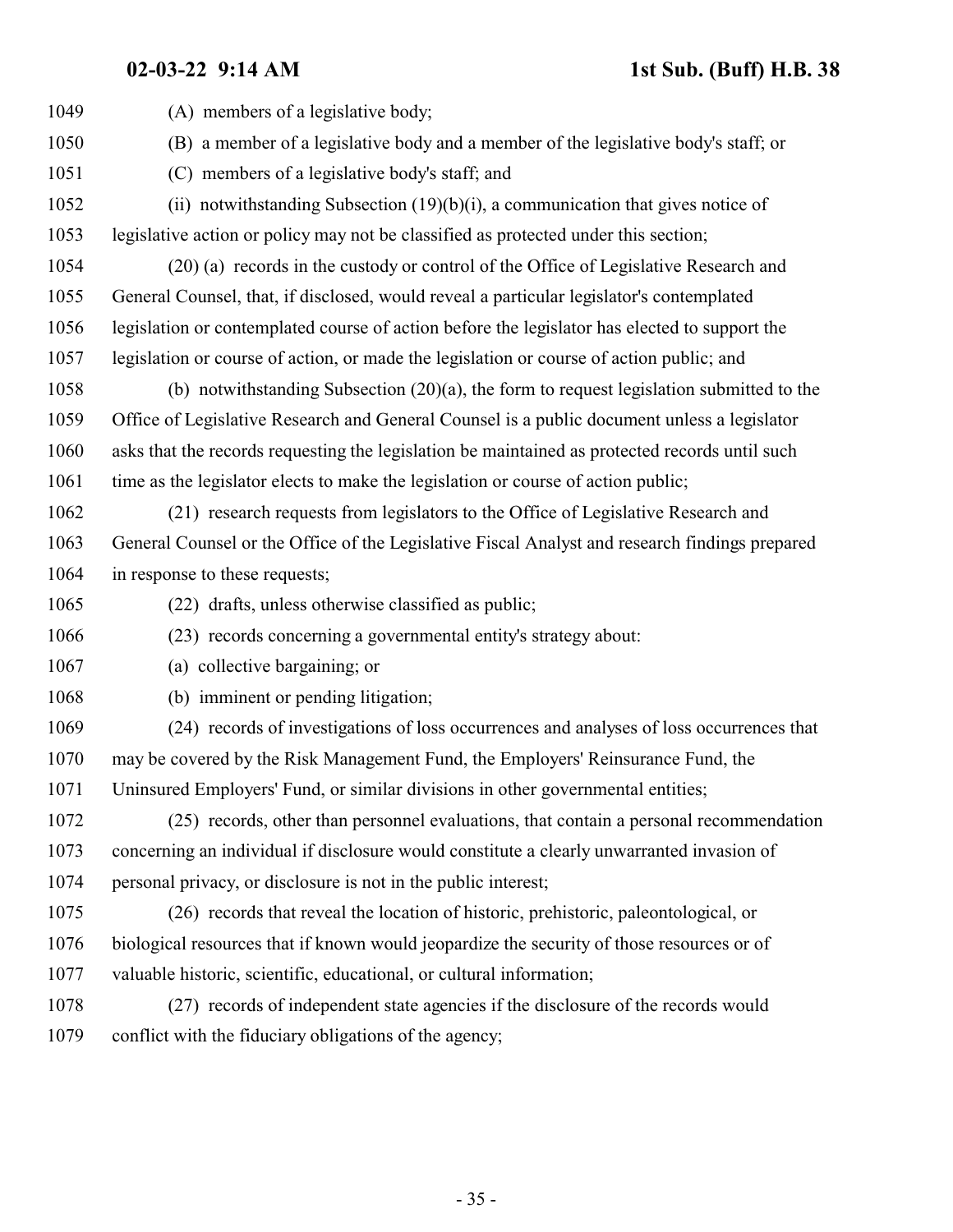(28) records of an institution within the state system of higher education defined in Section [53B-1-102](http://le.utah.gov/UtahCode/SectionLookup.jsp?section=53b-1-102&session=2022GS) regarding tenure evaluations, appointments, applications for admissions, retention decisions, and promotions, which could be properly discussed in a meeting closed in accordance with Title 52, Chapter 4, Open and Public Meetings Act, provided that records of the final decisions about tenure, appointments, retention, promotions, or those students admitted, may not be classified as protected under this section;

 (29) records of the governor's office, including budget recommendations, legislative proposals, and policy statements, that if disclosed would reveal the governor's contemplated policies or contemplated courses of action before the governor has implemented or rejected 1089 those policies or courses of action or made them public;

 (30) records of the Office of the Legislative Fiscal Analyst relating to budget analysis, revenue estimates, and fiscal notes of proposed legislation before issuance of the final recommendations in these areas;

 (31) records provided by the United States or by a government entity outside the state that are given to the governmental entity with a requirement that they be managed as protected records if the providing entity certifies that the record would not be subject to public disclosure 1096 if retained by it;

 (32) transcripts, minutes, recordings, or reports of the closed portion of a meeting of a 1098 public body except as provided in Section [52-4-206](http://le.utah.gov/UtahCode/SectionLookup.jsp?section=52-4-206&session=2022GS);

 (33) records that would reveal the contents of settlement negotiations but not including final settlements or empirical data to the extent that they are not otherwise exempt from disclosure;

 (34) memoranda prepared by staff and used in the decision-making process by an administrative law judge, a member of the Board of Pardons and Parole, or a member of any other body charged by law with performing a quasi-judicial function;

 (35) records that would reveal negotiations regarding assistance or incentives offered by or requested from a governmental entity for the purpose of encouraging a person to expand or locate a business in Utah, but only if disclosure would result in actual economic harm to the person or place the governmental entity at a competitive disadvantage, but this section may not be used to restrict access to a record evidencing a final contract;

(36) materials to which access must be limited for purposes of securing or maintaining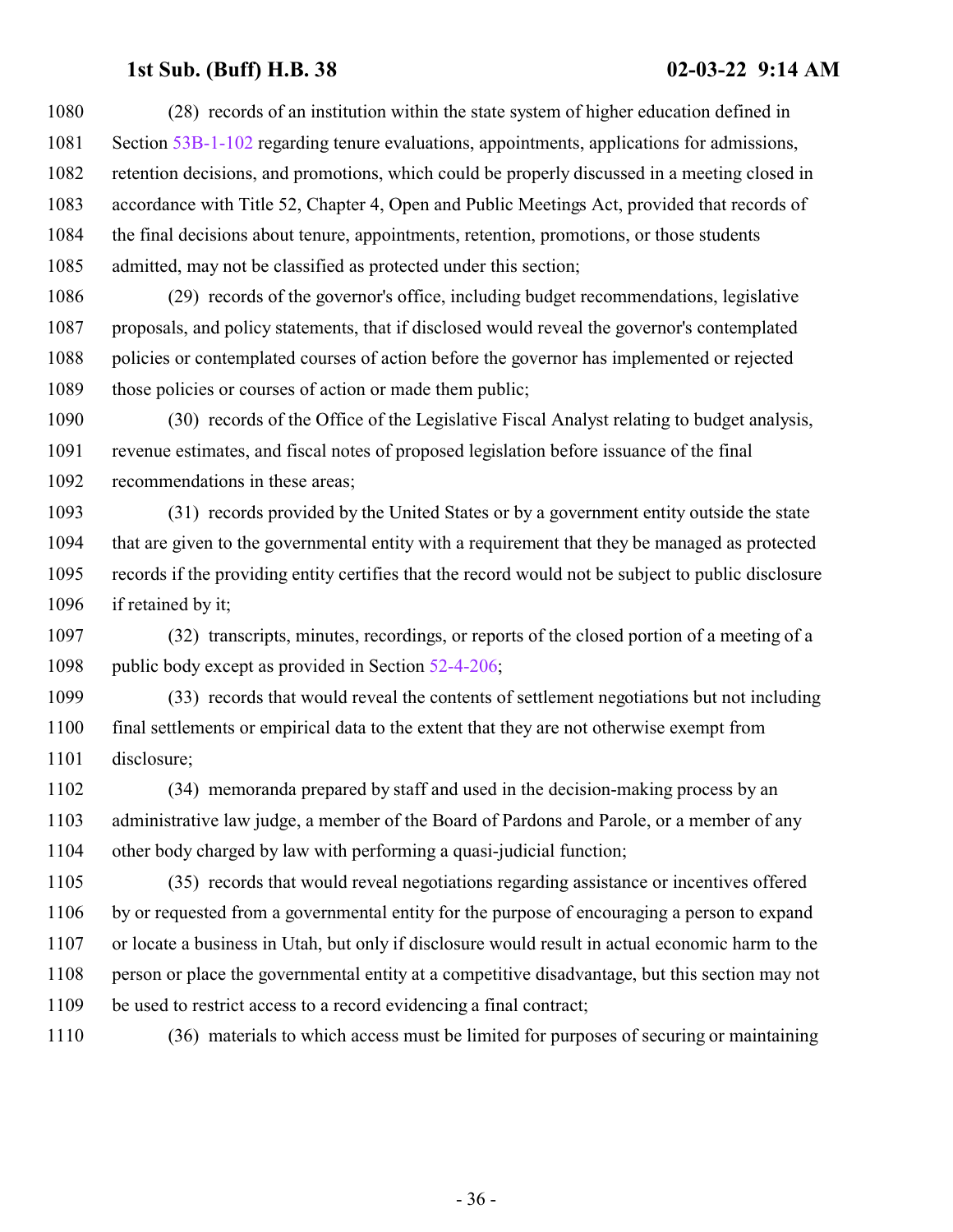| 1111 | the governmental entity's proprietary protection of intellectual property rights including patents, |
|------|-----------------------------------------------------------------------------------------------------|
| 1112 | copyrights, and trade secrets;                                                                      |
| 1113 | (37) the name of a donor or a prospective donor to a governmental entity, including an              |
| 1114 | institution within the state system of higher education defined in Section 53B-1-102, and other     |
| 1115 | information concerning the donation that could reasonably be expected to reveal the identity of     |
| 1116 | the donor, provided that:                                                                           |
| 1117 | (a) the donor requests anonymity in writing;                                                        |
| 1118 | (b) any terms, conditions, restrictions, or privileges relating to the donation may not be          |
| 1119 | classified protected by the governmental entity under this Subsection (37); and                     |
| 1120 | (c) except for an institution within the state system of higher education defined in                |
| 1121 | Section 53B-1-102, the governmental unit to which the donation is made is primarily engaged         |
| 1122 | in educational, charitable, or artistic endeavors, and has no regulatory or legislative authority   |
| 1123 | over the donor, a member of the donor's immediate family, or any entity owned or controlled         |
| 1124 | by the donor or the donor's immediate family;                                                       |
| 1125 | (38) accident reports, except as provided in Sections 41-6a-404, 41-12a-202, and                    |
| 1126 | $73 - 18 - 13$ ;                                                                                    |
| 1127 | (39) a notification of workers' compensation insurance coverage described in Section                |
| 1128 | 34A-2-205;                                                                                          |
| 1129 | (40) (a) the following records of an institution within the state system of higher                  |
| 1130 | education defined in Section 53B-1-102, which have been developed, discovered, disclosed to,        |
| 1131 | or received by or on behalf of faculty, staff, employees, or students of the institution:           |
| 1132 | (i) unpublished lecture notes;                                                                      |
| 1133 | (ii) unpublished notes, data, and information:                                                      |
| 1134 | (A) relating to research; and                                                                       |
| 1135 | $(B)$ of:                                                                                           |
| 1136 | (I) the institution within the state system of higher education defined in Section                  |
| 1137 | 53B-1-102; or                                                                                       |
| 1138 | (II) a sponsor of sponsored research;                                                               |
| 1139 | (iii) unpublished manuscripts;                                                                      |
| 1140 | (iv) creative works in process;                                                                     |
| 1141 | (v) scholarly correspondence; and                                                                   |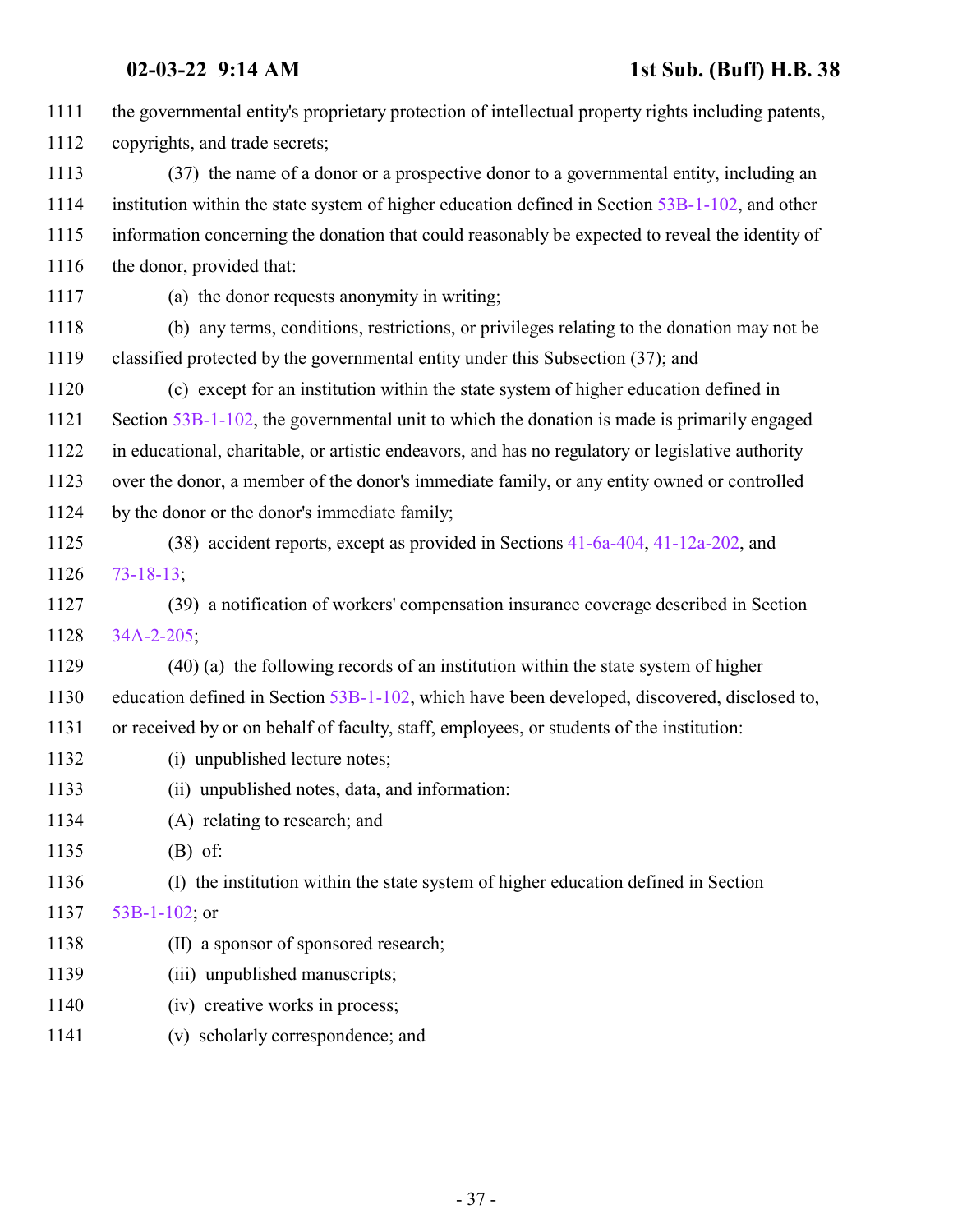| 1142 | (vi) confidential information contained in research proposals;                                    |
|------|---------------------------------------------------------------------------------------------------|
| 1143 | (b) Subsection $(40)(a)$ may not be construed to prohibit disclosure of public                    |
| 1144 | information required pursuant to Subsection $53B-16-302(2)(a)$ or (b); and                        |
| 1145 | (c) Subsection $(40)(a)$ may not be construed to affect the ownership of a record;                |
| 1146 | (41) (a) records in the custody or control of the Office of the Legislative Auditor               |
| 1147 | General that would reveal the name of a particular legislator who requests a legislative audit    |
| 1148 | prior to the date that audit is completed and made public; and                                    |
| 1149 | (b) notwithstanding Subsection $(41)(a)$ , a request for a legislative audit submitted to the     |
| 1150 | Office of the Legislative Auditor General is a public document unless the legislator asks that    |
| 1151 | the records in the custody or control of the Office of the Legislative Auditor General that would |
| 1152 | reveal the name of a particular legislator who requests a legislative audit be maintained as      |
| 1153 | protected records until the audit is completed and made public;                                   |
| 1154 | (42) records that provide detail as to the location of an explosive, including a map or           |
| 1155 | other document that indicates the location of:                                                    |
| 1156 | (a) a production facility; or                                                                     |
| 1157 | (b) a magazine;                                                                                   |
| 1158 | (43) information:                                                                                 |
| 1159 | (a) contained in the statewide database of the Division of Aging and Adult Services               |
| 1160 | created by Section $62A-3-311.1$ ; or                                                             |
| 1161 | (b) received or maintained in relation to the Identity Theft Reporting Information                |
| 1162 | System (IRIS) established under Section 67-5-22;                                                  |
| 1163 | (44) information contained in the Licensing Information System described in Title                 |
| 1164 | 62A, Chapter 4a, Child and Family Services;                                                       |
| 1165 | (45) information regarding National Guard operations or activities in support of the              |
| 1166 | National Guard's federal mission;                                                                 |
| 1167 | (46) records provided by any pawn or second hand business to a law enforcement                    |
| 1168 | agency or to the central database in compliance with Title 13, Chapter 32a, Pawnshop [and],       |
| 1169 | Secondhand Merchandise, and Catalytic Converter Transaction Information Act;                      |
| 1170 | (47) information regarding food security, risk, and vulnerability assessments performed           |
| 1171 | by the Department of Agriculture and Food;                                                        |
| 1172 | (48) except to the extent that the record is exempt from this chapter pursuant to Section         |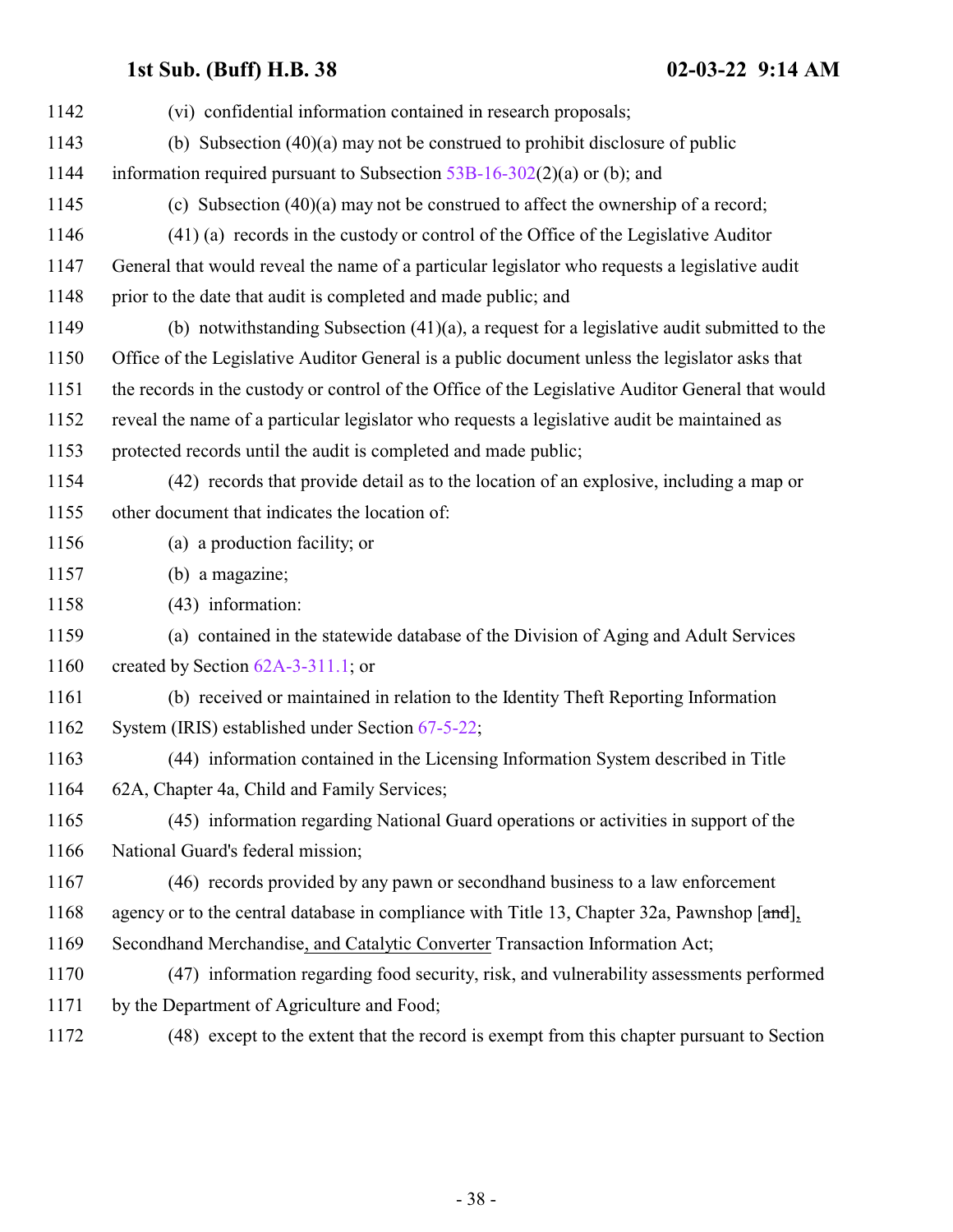| 1173 | $63G-2-106$ , records related to an emergency plan or program, a copy of which is provided to or   |
|------|----------------------------------------------------------------------------------------------------|
| 1174 | prepared or maintained by the Division of Emergency Management, and the disclosure of              |
| 1175 | which would jeopardize:                                                                            |
| 1176 | (a) the safety of the general public; or                                                           |
| 1177 | (b) the security of:                                                                               |
| 1178 | (i) governmental property;                                                                         |
| 1179 | (ii) governmental programs; or                                                                     |
| 1180 | (iii) the property of a private person who provides the Division of Emergency                      |
| 1181 | Management information;                                                                            |
| 1182 | (49) records of the Department of Agriculture and Food that provides for the                       |
| 1183 | identification, tracing, or control of livestock diseases, including any program established under |
| 1184 | Title 4, Chapter 24, Utah Livestock Brand and Anti-Theft Act, or Title 4, Chapter 31, Control      |
| 1185 | of Animal Disease;                                                                                 |
| 1186 | $(50)$ as provided in Section 26-39-501:                                                           |
| 1187 | (a) information or records held by the Department of Health related to a complaint                 |
| 1188 | regarding a child care program or residential child care which the department is unable to         |
| 1189 | substantiate; and                                                                                  |
| 1190 | (b) information or records related to a complaint received by the Department of Health             |
| 1191 | from an anonymous complainant regarding a child care program or residential child care;            |
| 1192 | $(51)$ unless otherwise classified as public under Section $63G-2-301$ and except as               |
| 1193 | provided under Section 41-1a-116, an individual's home address, home telephone number, or          |
| 1194 | personal mobile phone number, if:                                                                  |
| 1195 | (a) the individual is required to provide the information in order to comply with a law,           |
| 1196 | ordinance, rule, or order of a government entity; and                                              |
| 1197 | (b) the subject of the record has a reasonable expectation that this information will be           |
| 1198 | kept confidential due to:                                                                          |
| 1199 | (i) the nature of the law, ordinance, rule, or order; and                                          |
| 1200 | (ii) the individual complying with the law, ordinance, rule, or order;                             |
| 1201 | (52) the portion of the following documents that contains a candidate's residential or             |
| 1202 | mailing address, if the candidate provides to the filing officer another address or phone number   |
| 1203 | where the candidate may be contacted:                                                              |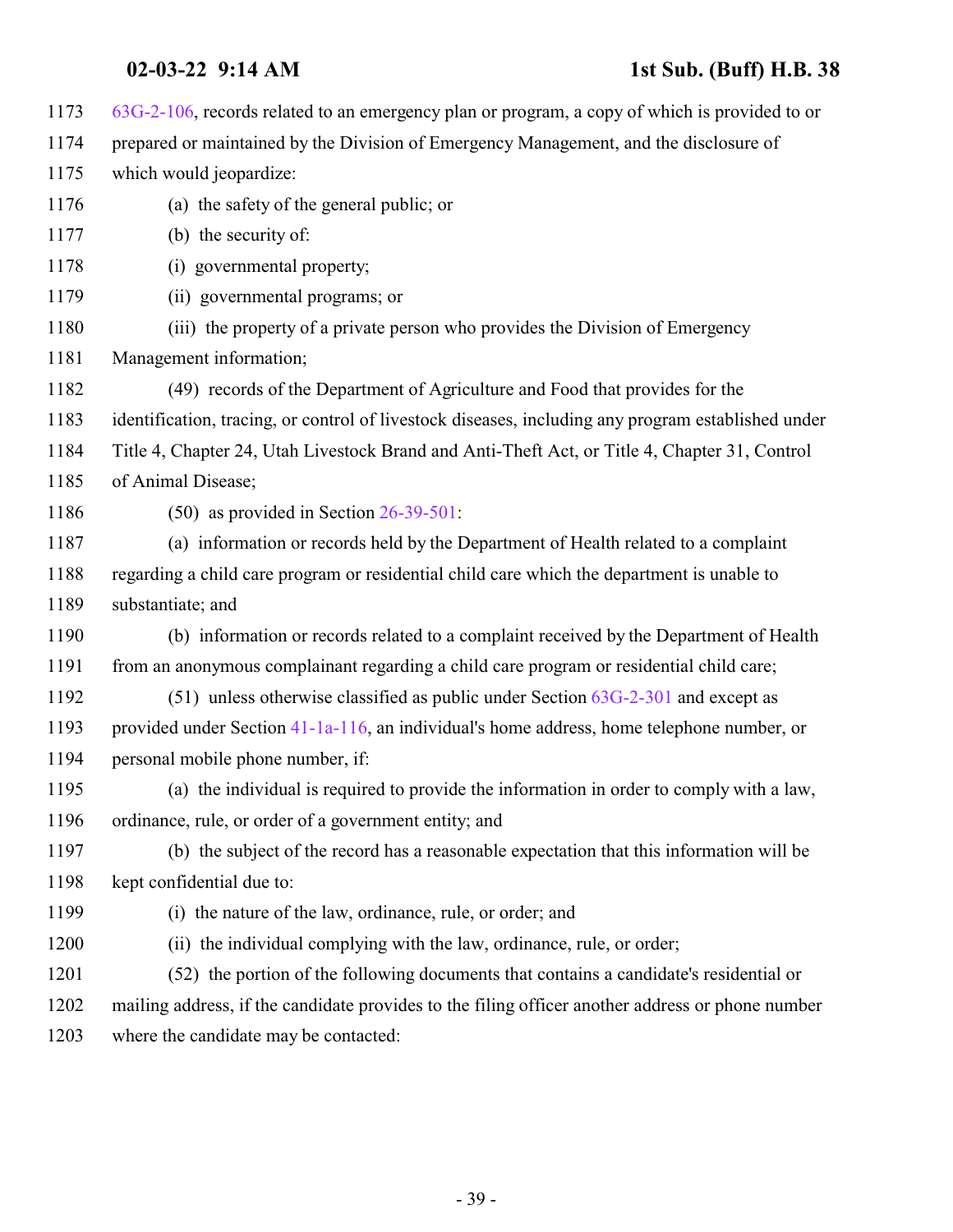| 1204 | (a) a declaration of candidacy, a nomination petition, or a certificate of nomination,              |
|------|-----------------------------------------------------------------------------------------------------|
| 1205 | described in Section 20A-9-201, 20A-9-202, 20A-9-203, 20A-9-404, 20A-9-405, 20A-9-408,              |
| 1206 | 20A-9-408.5, 20A-9-502, or 20A-9-601;                                                               |
| 1207 | (b) an affidavit of impecuniosity, described in Section 20A-9-201; or                               |
| 1208 | (c) a notice of intent to gather signatures for candidacy, described in Section                     |
| 1209 | $20A-9-408$ ;                                                                                       |
| 1210 | (53) the name, home address, work addresses, and telephone numbers of an individual                 |
| 1211 | that is engaged in, or that provides goods or services for, medical or scientific research that is: |
| 1212 | (a) conducted within the state system of higher education, as defined in Section                    |
| 1213 | 53B-1-102; and                                                                                      |
| 1214 | (b) conducted using animals;                                                                        |
| 1215 | (54) in accordance with Section 78A-12-203, any record of the Judicial Performance                  |
| 1216 | Evaluation Commission concerning an individual commissioner's vote on whether or not to             |
| 1217 | recommend that the voters retain a judge including information disclosed under Subsection           |
| 1218 | $78A-12-203(5)(e);$                                                                                 |
| 1219 | (55) information collected and a report prepared by the Judicial Performance                        |
| 1220 | Evaluation Commission concerning a judge, unless Section 20A-7-702 or Title 78A, Chapter            |
| 1221 | 12, Judicial Performance Evaluation Commission Act, requires disclosure of, or makes public,        |
| 1222 | the information or report;                                                                          |
| 1223 | (56) records provided or received by the Public Lands Policy Coordinating Office in                 |
| 1224 | furtherance of any contract or other agreement made in accordance with Section 63L-11-202;          |
| 1225 | (57) information requested by and provided to the 911 Division under Section                        |
| 1226 | $63H-7a-302$ ;                                                                                      |
| 1227 | $(58)$ in accordance with Section $73-10-33$ :                                                      |
| 1228 | (a) a management plan for a water conveyance facility in the possession of the Division             |
| 1229 | of Water Resources or the Board of Water Resources; or                                              |
| 1230 | (b) an outline of an emergency response plan in possession of the state or a county or              |
| 1231 | municipality;                                                                                       |
| 1232 | (59) the following records in the custody or control of the Office of Inspector General             |
| 1233 | of Medicaid Services, created in Section 63A-13-201:                                                |
| 1234 | (a) records that would disclose information relating to allegations of personal                     |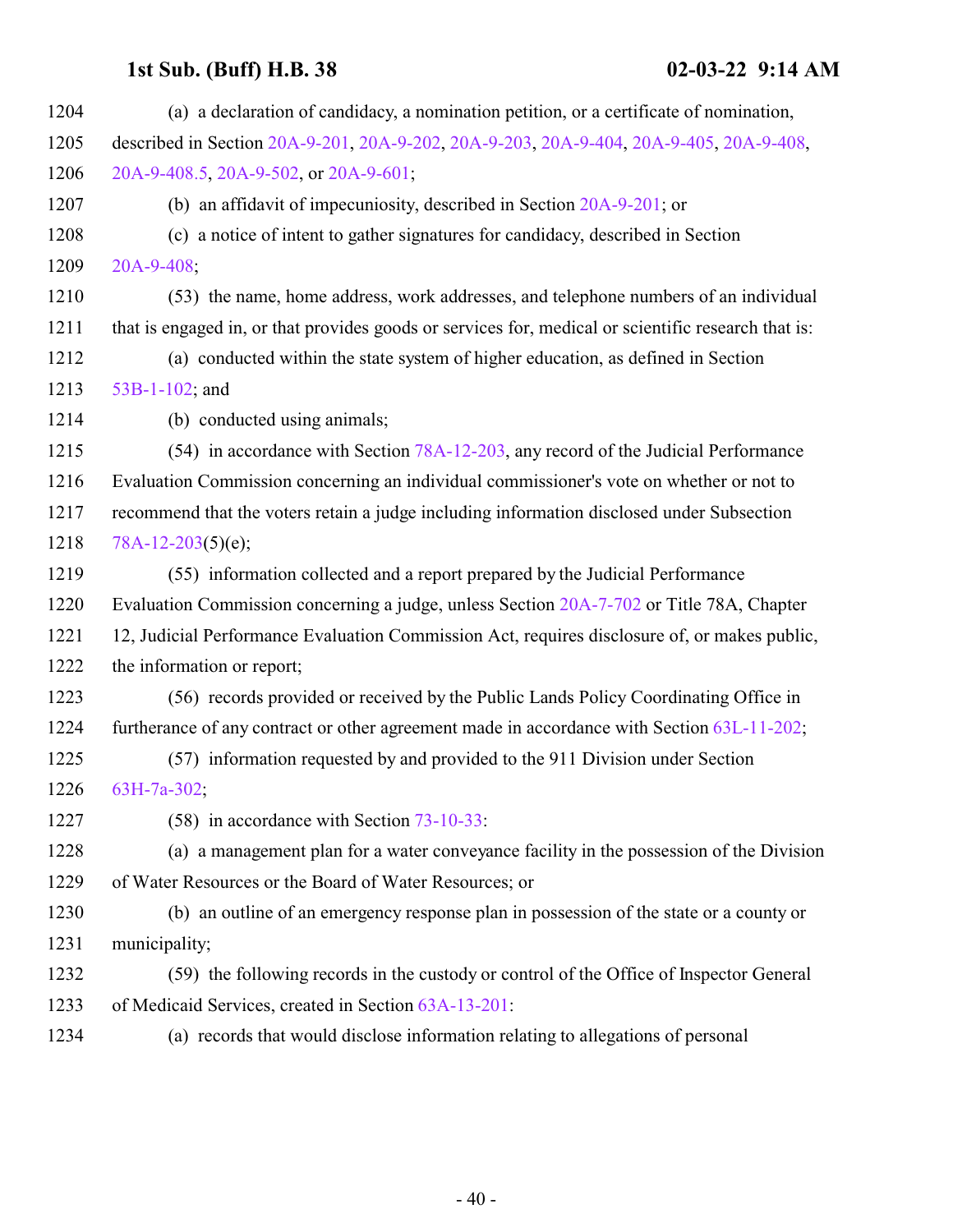misconduct, gross mismanagement, or illegal activity of a person if the information or allegation cannot be corroborated by the Office of Inspector General of Medicaid Services through other documents or evidence, and the records relating to the allegation are not relied upon by the Office of Inspector General of Medicaid Services in preparing a final investigation report or final audit report;

 (b) records and audit workpapers to the extent they would disclose the identity of a person who, during the course of an investigation or audit, communicated the existence of any Medicaid fraud, waste, or abuse, or a violation or suspected violation of a law, rule, or regulation adopted under the laws of this state, a political subdivision of the state, or any recognized entity of the United States, if the information was disclosed on the condition that the identity of the person be protected;

 (c) before the time that an investigation or audit is completed and the final investigation or final audit report is released, records or drafts circulated to a person who is not an employee or head of a governmental entity for the person's response or information;

 (d) records that would disclose an outline or part of any investigation, audit survey plan, or audit program; or

 (e) requests for an investigation or audit, if disclosure would risk circumvention of an investigation or audit;

 (60) records that reveal methods used by the Office of Inspector General of Medicaid Services, the fraud unit, or the Department of Health, to discover Medicaid fraud, waste, or abuse;

 (61) information provided to the Department of Health or the Division of Occupational and Professional Licensing under Subsections [58-67-304](http://le.utah.gov/UtahCode/SectionLookup.jsp?section=58-67-304&session=2022GS)(3) and (4) and Subsections 1258  $58-68-304(3)$  $58-68-304(3)$  and (4);

(62) a record described in Section [63G-12-210](http://le.utah.gov/UtahCode/SectionLookup.jsp?section=63g-12-210&session=2022GS);

 (63) captured plate data that is obtained through an automatic license plate reader system used by a governmental entity as authorized in Section [41-6a-2003](http://le.utah.gov/UtahCode/SectionLookup.jsp?section=41-6a-2003&session=2022GS);

 (64) any record in the custody of the Utah Office for Victims of Crime relating to a victim, including:

(a) a victim's application or request for benefits;

(b) a victim's receipt or denial of benefits; and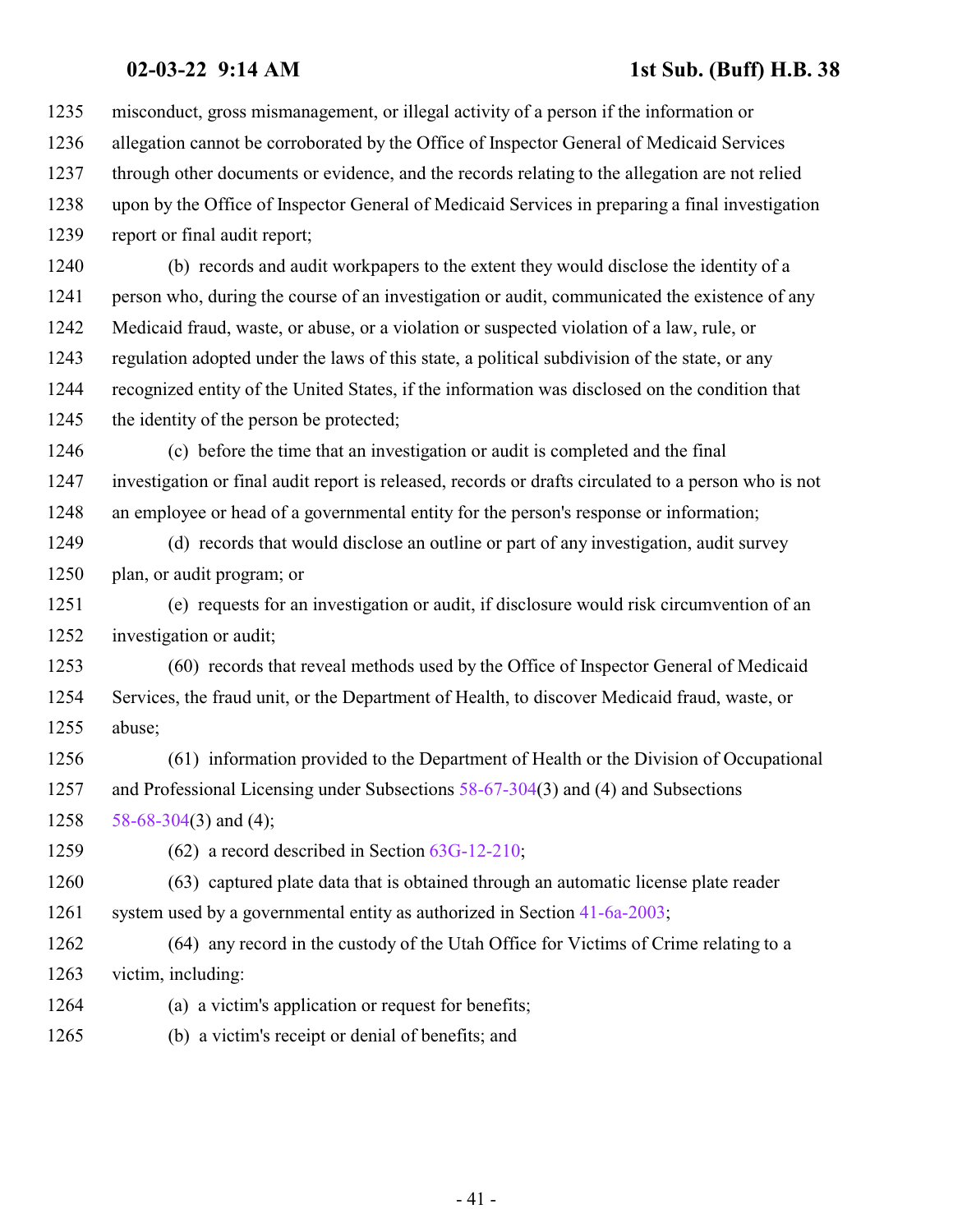| 1266 | (c) any administrative notes or records made or created for the purpose of, or used to,        |
|------|------------------------------------------------------------------------------------------------|
| 1267 | evaluate or communicate a victim's eligibility for or denial of benefits from the Crime Victim |
| 1268 | Reparations Fund;                                                                              |
| 1269 | (65) an audio or video recording created by a body-worn camera, as that term is                |
| 1270 | defined in Section $77-7a-103$ , that records sound or images inside a hospital or health care |
| 1271 | facility as those terms are defined in Section 78B-3-403, inside a clinic of a health care     |
| 1272 | provider, as that term is defined in Section 78B-3-403, or inside a human service program as   |
| 1273 | that term is defined in Section $62A-2-101$ , except for recordings that:                      |
| 1274 | (a) depict the commission of an alleged crime;                                                 |
| 1275 | (b) record any encounter between a law enforcement officer and a person that results in        |
| 1276 | death or bodily injury, or includes an instance when an officer fires a weapon;                |
| 1277 | (c) record any encounter that is the subject of a complaint or a legal proceeding against      |
| 1278 | a law enforcement officer or law enforcement agency;                                           |
| 1279 | (d) contain an officer involved critical incident as defined in Subsection                     |
| 1280 | 76-2-408(1)(f); or                                                                             |
| 1281 | (e) have been requested for reclassification as a public record by a subject or                |
| 1282 | authorized agent of a subject featured in the recording;                                       |
| 1283 | (66) a record pertaining to the search process for a president of an institution of higher     |
| 1284 | education described in Section 53B-2-102, except for application materials for a publicly      |
| 1285 | announced finalist;                                                                            |
| 1286 | $(67)$ an audio recording that is:                                                             |
| 1287 | (a) produced by an audio recording device that is used in conjunction with a device or         |
| 1288 | piece of equipment designed or intended for resuscitating an individual or for treating an     |
| 1289 | individual with a life-threatening condition;                                                  |
| 1290 | (b) produced during an emergency event when an individual employed to provide law              |
| 1291 | enforcement, fire protection, paramedic, emergency medical, or other first responder service:  |
| 1292 | (i) is responding to an individual needing resuscitation or with a life-threatening            |
| 1293 | condition; and                                                                                 |
| 1294 | (ii) uses a device or piece of equipment designed or intended for resuscitating an             |
| 1295 | individual or for treating an individual with a life-threatening condition; and                |
| 1296 | (c) intended and used for purposes of training emergency responders how to improve             |
|      |                                                                                                |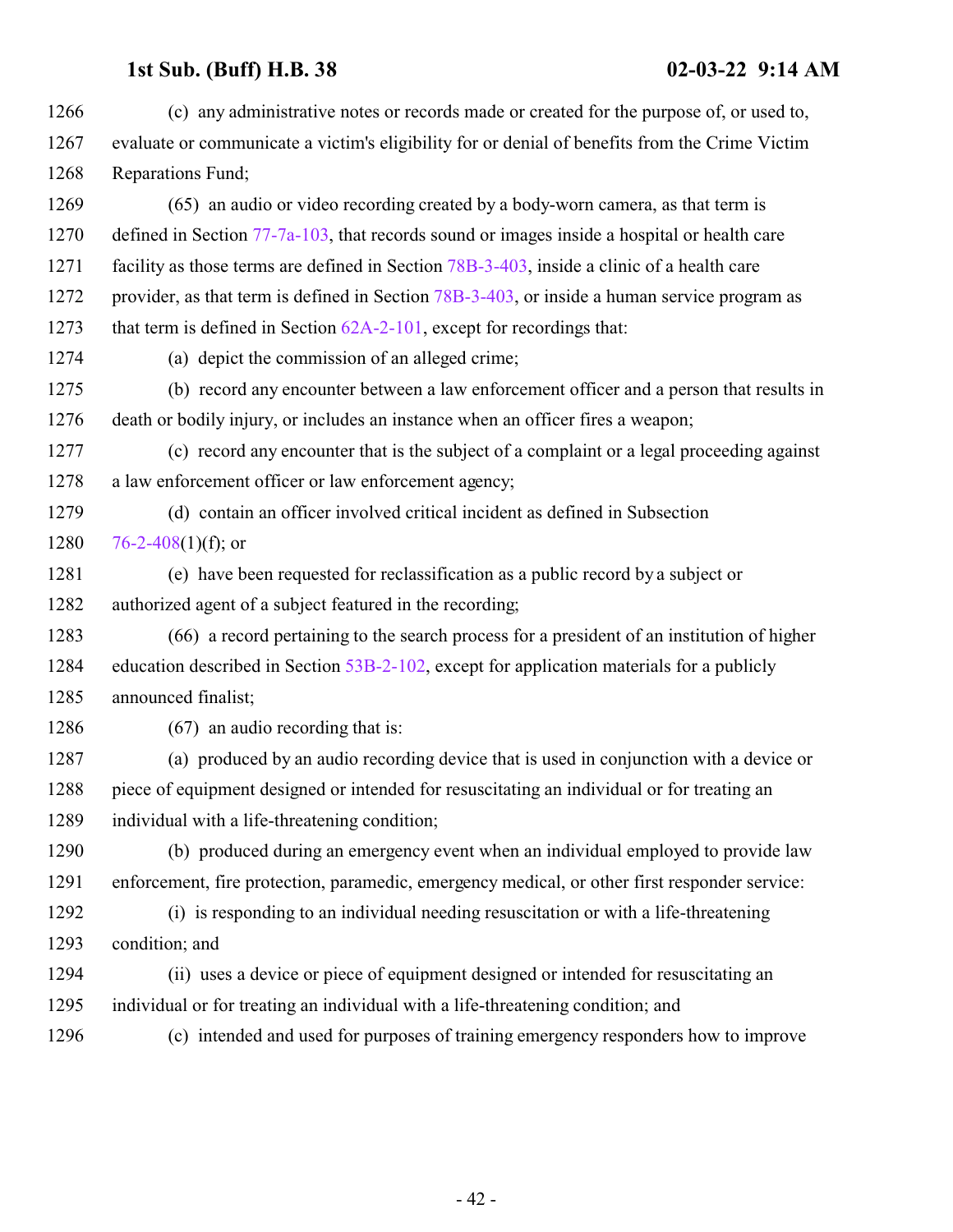| 1297 | their response to an emergency situation;                                                           |
|------|-----------------------------------------------------------------------------------------------------|
| 1298 | (68) records submitted by or prepared in relation to an applicant seeking a                         |
| 1299 | recommendation by the Research and General Counsel Subcommittee, the Budget                         |
| 1300 | Subcommittee, or the Audit Subcommittee, established under Section 36-12-8, for an                  |
| 1301 | employment position with the Legislature;                                                           |
| 1302 | (69) work papers as defined in Section $31A-2-204$ ;                                                |
| 1303 | (70) a record made available to Adult Protective Services or a law enforcement agency               |
| 1304 | under Section 61-1-206;                                                                             |
| 1305 | (71) a record submitted to the Insurance Department in accordance with Section                      |
| 1306 | $31A-37-201$ ;                                                                                      |
| 1307 | $(72)$ a record described in Section 31A-37-503;                                                    |
| 1308 | (73) any record created by the Division of Occupational and Professional Licensing as               |
| 1309 | a result of Subsection 58-37f-304(5) or $58-37f-702(2)(a)(ii)$ ;                                    |
| 1310 | $(74)$ a record described in Section 72-16-306 that relates to the reporting of an injury           |
| 1311 | involving an amusement ride;                                                                        |
| 1312 | (75) except as provided in Subsection $63G-2-305.5(1)$ , the signature of an individual             |
| 1313 | on a political petition, or on a request to withdraw a signature from a political petition,         |
| 1314 | including a petition or request described in the following titles:                                  |
| 1315 | (a) Title 10, Utah Municipal Code;                                                                  |
| 1316 | (b) Title 17, Counties;                                                                             |
| 1317 | (c) Title 17B, Limited Purpose Local Government Entities - Local Districts;                         |
| 1318 | Title 17D, Limited Purpose Local Government Entities - Other Entities; and<br>(d)                   |
| 1319 | (e) Title 20A, Election Code;                                                                       |
| 1320 | (76) except as provided in Subsection $63G-2-305.5(2)$ , the signature of an individual in          |
| 1321 | a voter registration record;                                                                        |
| 1322 | (77) except as provided in Subsection $63G-2-305.5(3)$ , any signature, other than a                |
| 1323 | signature described in Subsection $(75)$ or $(76)$ , in the custody of the lieutenant governor or a |
| 1324 | local political subdivision collected or held under, or in relation to, Title 20A, Election Code;   |
| 1325 | (78) a Form I-918 Supplement B certification as described in Title 77, Chapter 38, Part             |
| 1326 | 5, Victims Guidelines for Prosecutors Act;                                                          |
| 1327 | (79) a record submitted to the Insurance Department under Subsection                                |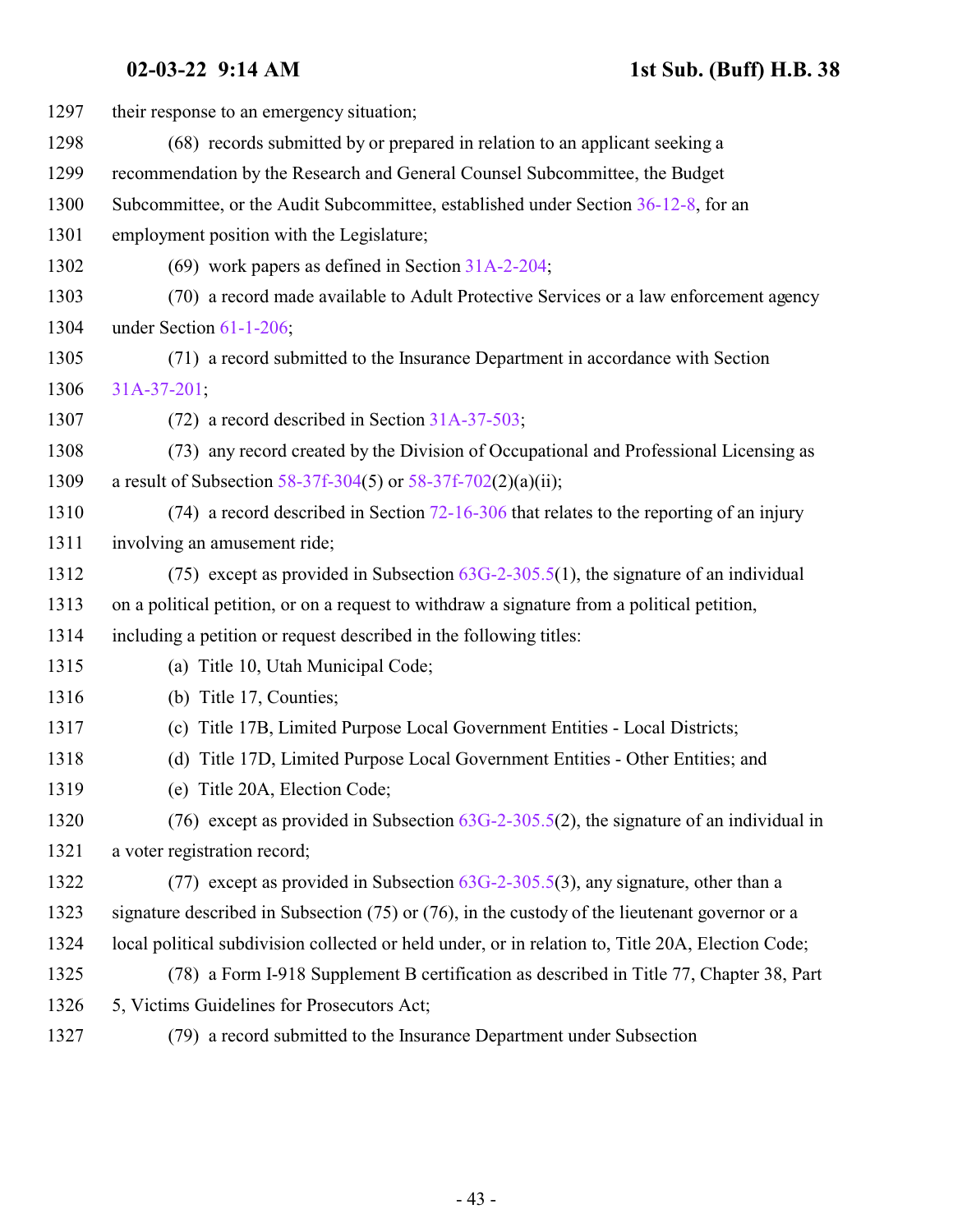| 1328 | $31A-48-103(1)(b);$                                                                           |
|------|-----------------------------------------------------------------------------------------------|
| 1329 | (80) personal information, as defined in Section $63G-26-102$ , to the extent disclosure is   |
| 1330 | prohibited under Section 63G-26-103;                                                          |
| 1331 | (81) (a) an image taken of an individual during the process of booking the individual         |
| 1332 | into jail, unless:                                                                            |
| 1333 | (i) the individual is convicted of a criminal offense based upon the conduct for which        |
| 1334 | the individual was incarcerated at the time the image was taken;                              |
| 1335 | (ii) a law enforcement agency releases or disseminates the image after determining            |
| 1336 | that:                                                                                         |
| 1337 | (A) the individual is a fugitive or an imminent threat to an individual or to public          |
| 1338 | safety; and                                                                                   |
| 1339 | (B) releasing or disseminating the image will assist in apprehending the individual or        |
| 1340 | reducing or eliminating the threat; or                                                        |
| 1341 | (iii) a judge orders the release or dissemination of the image based on a finding that the    |
| 1342 | release or dissemination is in furtherance of a legitimate law enforcement interest.          |
| 1343 | $(82)$ a record:                                                                              |
| 1344 | (a) concerning an interstate claim to the use of waters in the Colorado River system;         |
| 1345 | (b) relating to a judicial proceeding, administrative proceeding, or negotiation with a       |
| 1346 | representative from another state or the federal government as provided in Section            |
| 1347 | $63M-14-205$ ; and                                                                            |
| 1348 | (c) the disclosure of which would:                                                            |
| 1349 | (i) reveal a legal strategy relating to the state's claim to the use of the water in the      |
| 1350 | Colorado River system;                                                                        |
| 1351 | (ii) harm the ability of the Colorado River Authority of Utah or river commissioner to        |
| 1352 | negotiate the best terms and conditions regarding the use of water in the Colorado River      |
| 1353 | system; or                                                                                    |
| 1354 | (iii) give an advantage to another state or to the federal government in negotiations         |
| 1355 | regarding the use of water in the Colorado River system; and                                  |
| 1356 | $(83)$ any part of an application described in Section $63N-16-201$ that the Governor's       |
| 1357 | Office of Economic Opportunity determines is nonpublic, confidential information that if      |
| 1358 | disclosed would result in actual economic harm to the applicant, but this Subsection (83) may |
|      |                                                                                               |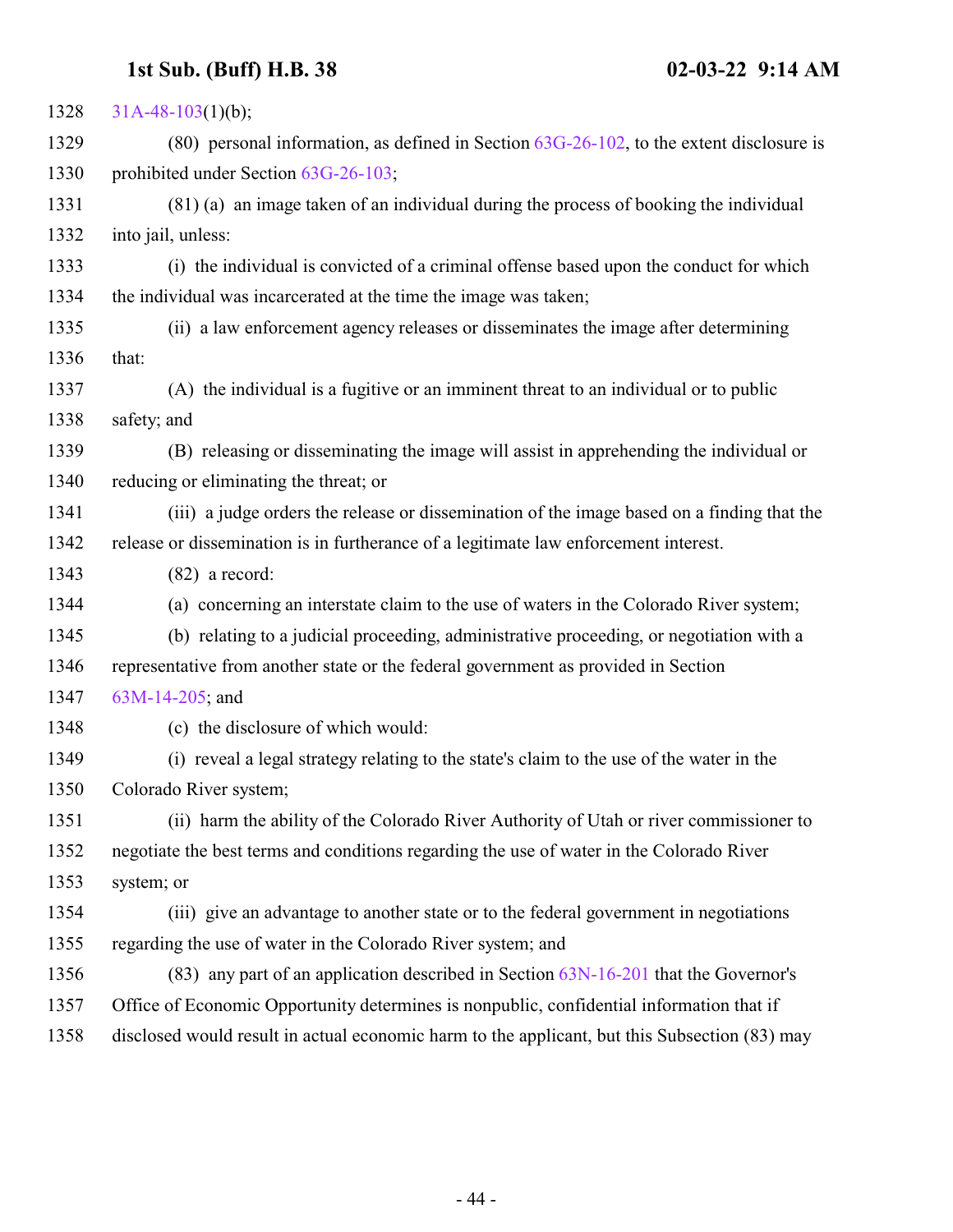<span id="page-44-1"></span><span id="page-44-0"></span> not be used to restrict access to a record evidencing a final contract or approval decision. Section 25. Section **67-5-37** is amended to read: **67-5-37. Multi-agency joint strike force -- Joint Organized Retail Crime Unit.** (1) The Office of the Attorney General and the Department of Public Safety shall create and coordinate the operation of a multi-agency joint strike force to combat criminal activity that may have a negative impact on the state's economy. (2) The attorney general and the Department of Public Safety shall invite federal, state, and local law enforcement personnel to participate in the joint strike force to more effectively utilize their combined skills, expertise, and resources. (3) The joint strike force shall focus the joint strike force's efforts on detecting, investigating, deterring, and eradicating criminal activity, described in Subsection (1), within the state, including organized retail crime, antitrust violations, intellectual property rights violations, gambling, and the purchase of stolen goods for the purpose of reselling the stolen goods for profit. (4) In conjunction with the joint strike force, the Office of the Attorney General and the Department of Public Safety shall establish the Joint Organized Retail Crime Unit for the purpose of: (a) investigating, apprehending, and prosecuting individuals or entities that participate in the purchase, sale, or distribution of stolen property; and (b) targeting individuals or entities that commit theft and other property crimes for financial gain. (5) (a) The joint strike force shall provide an annual report to the Law Enforcement and Criminal Justice Interim Committee before December 1 that describes the joint strike force's activities and any recommendations for modifications to this section. (b) The report described in Subsection (5)(a) shall include the number of catalytic converter thefts and arrests in Utah for the preceding calendar year, if reasonably available. Section 26. Section **76-6-408** is amended to read: **76-6-408. Receiving stolen property -- Duties of pawnbrokers, secondhand businesses, coin dealers, and catalytic converter purchasers.** (1) As used in this section: (a) "Catalytic converter purchaser" means the same as that term is defined in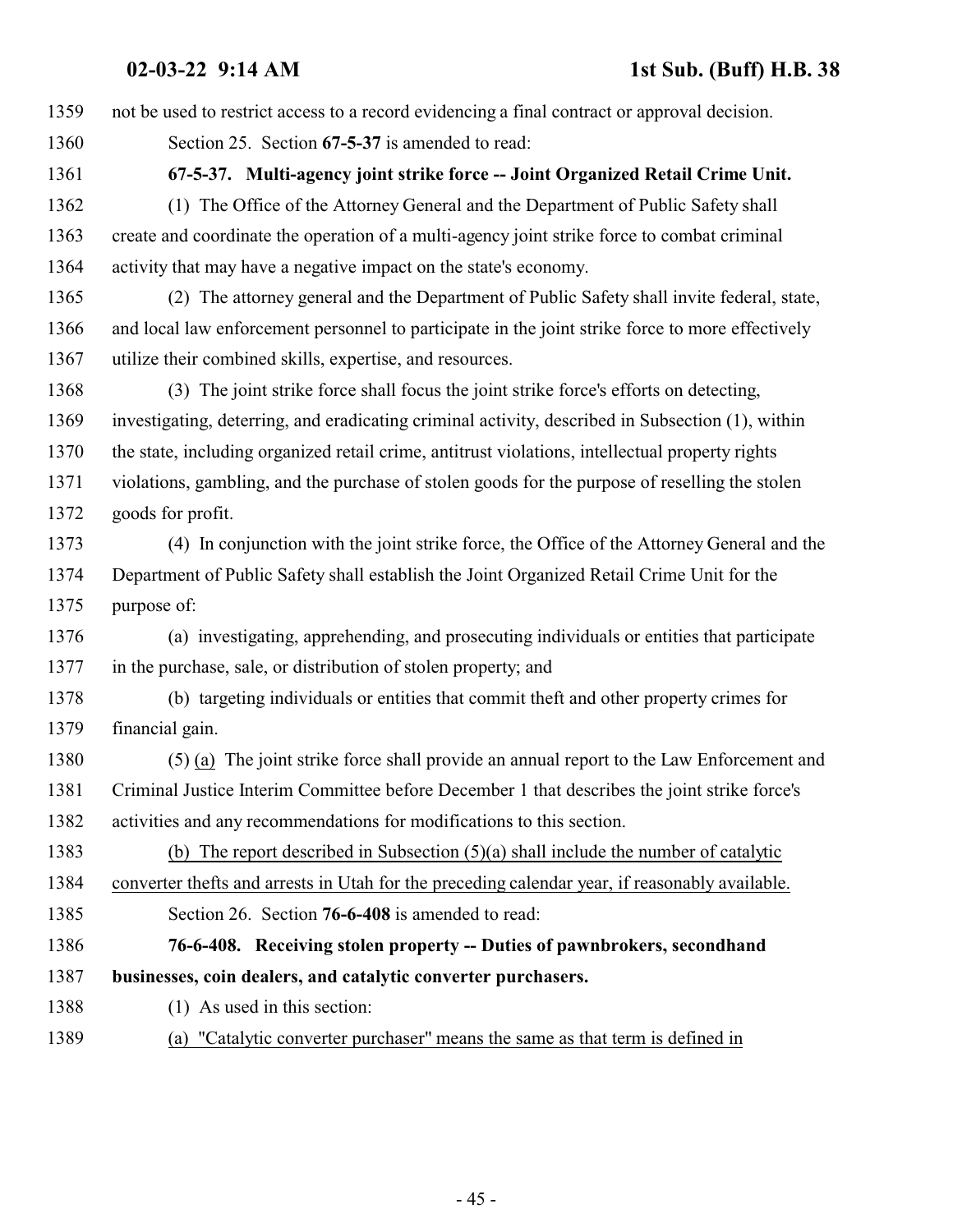| 1390 | $13 - 32a - 102$ .                                                                                                               |
|------|----------------------------------------------------------------------------------------------------------------------------------|
| 1391 | (b) "Coin dealer" means the same as that term is defined in Section 13-32a-102.                                                  |
| 1392 | $\left[\frac{1}{2}\right]$ (c) "Pawnbroker" means the same as that term is defined in Section 13-32a-102.                        |
| 1393 | $[\phi]$ (d) "Receives" means acquiring possession, control, title, or lending on the                                            |
| 1394 | security of the property.                                                                                                        |
| 1395 | (e) "Scrap metal processor" means the same as that term is defined in Section                                                    |
| 1396 | 76-6-1402.                                                                                                                       |
| 1397 | "Secondhand actor" means:<br>(f)                                                                                                 |
| 1398 | a pawnbroker;<br>(i)                                                                                                             |
| 1399 | (ii) a person who has or operates a business dealing in or collecting used or secondhand                                         |
| 1400 | merchandise or personal property; or                                                                                             |
| 1401 | (iii) an agent, employee, or representative of a pawnbroker or person who buys,                                                  |
| 1402 | receives, or obtains property.                                                                                                   |
| 1403 | (2) A person commits theft if the person receives, retains, or disposes of the property of                                       |
| 1404 | another knowing that the property is stolen, or believing that the property is probably stolen, or                               |
| 1405 | who conceals, sells, withholds, or aids in concealing, selling, or withholding the property from                                 |
| 1406 | the owner, knowing or believing the property to be stolen, intending to deprive the owner of the                                 |
| 1407 | property.                                                                                                                        |
| 1408 | [ $\overline{\text{The}}$ ] Except as provided in Subsection (4), the knowledge or belief required [for]<br>(3)                  |
| 1409 | under Subsection (2) is presumed in the case of an actor who:                                                                    |
| 1410 | (a) is found in possession or control of other property stolen on a separate occasion; or                                        |
| 1411 | (b) has received other stolen property within the year preceding the receiving offense                                           |
| 1412 | $charged$ ;].                                                                                                                    |
| 1413 | $[(c)$ is a pawnbroker or person who:                                                                                            |
| 1414 | $(i)$ has or operates a business dealing in or collecting used or second hand merchandise                                        |
| 1415 | or personal property, or an agent, employee, or representative of a pawnbroker or person who                                     |
| 1416 | buys, receives, or obtains property; and                                                                                         |
| 1417 | $\left[\left(\text{iii}\right)\left(A\right)\right]$ has not completely and accurately documented the information required under |
| 1418 | Section $13-32a-104$ ; or                                                                                                        |
| 1419 | $(6)$ is found in possession of merchandise or personal property that violates                                                   |
| 1420 | Subsection $13 - 32a - 104(2)$ ; or                                                                                              |
|      |                                                                                                                                  |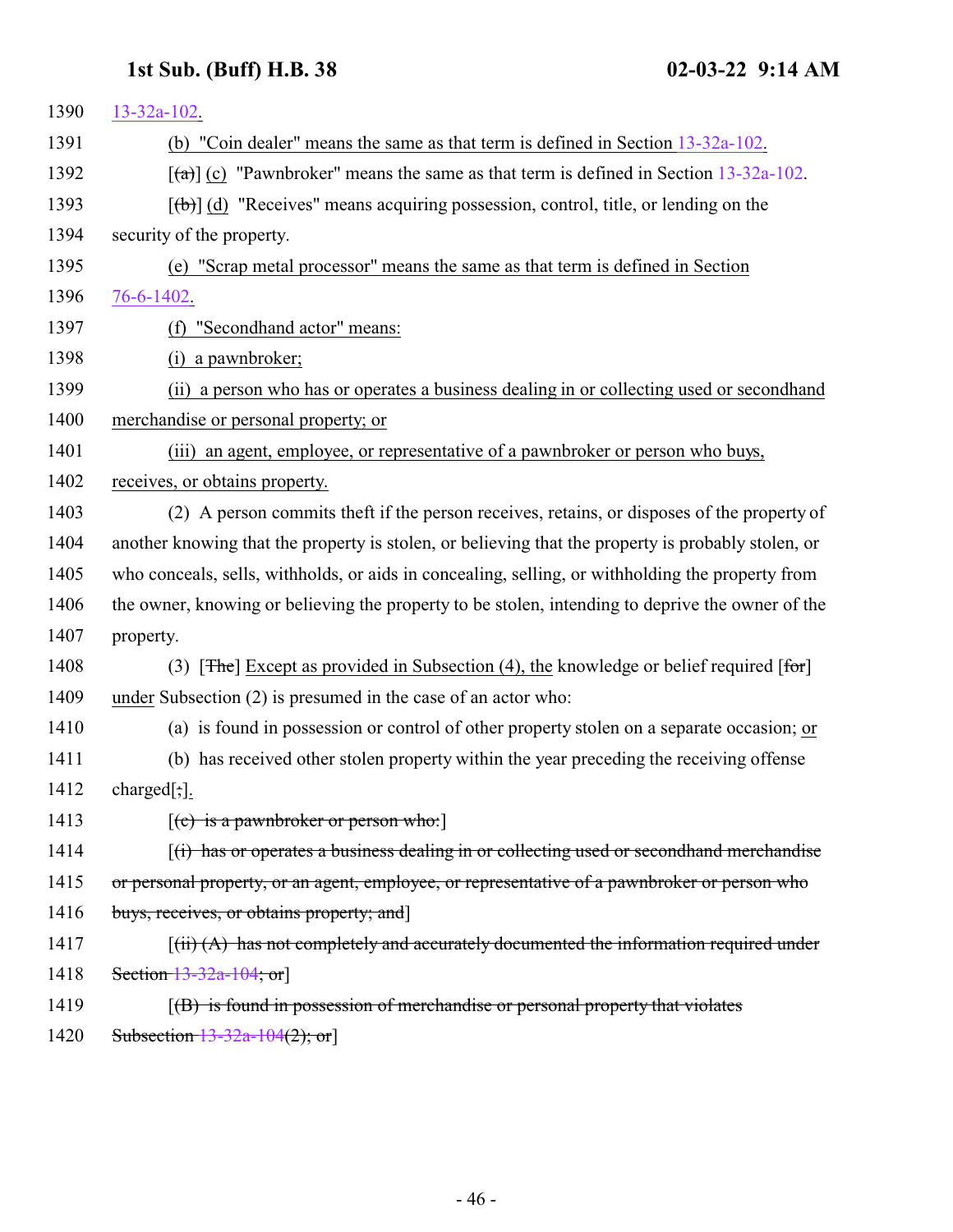<span id="page-46-0"></span>

| 1421 | $(d)$ is a coin dealer or an employee of the coin dealer as defined in Section 13-32a-102            |
|------|------------------------------------------------------------------------------------------------------|
| 1422 | who does not comply with the requirements of Section 13-32a-104.5.                                   |
| 1423 | $\lceil$ (4) A pawnbroker or person who has or operates a business dealing in or collecting          |
| 1424 | used or secondhand merchandise or personal property, and every agent, employee, or                   |
| 1425 | representative of a pawnbroker or person who fails to comply with Subsection (3) is presumed         |
| 1426 | to have bought, received, or obtained the property knowing the property to have been stolen or       |
| 1427 | unlawfully obtained. Thispresumption may be rebutted by proof.]                                      |
| 1428 | $(5)$ When, in a prosecution under this section, it appears from the evidence that the               |
| 1429 | defendant was a pawnbroker or a person who has or operates a business dealing in or collecting       |
| 1430 | used or secondhand merchandise or personal property, or was an agent, employee, or                   |
| 1431 | representative of a pawnbroker or person, that the defendant bought, received, concealed, or         |
| 1432 | withheld the property without obtaining the information required in Subsection $(3)(c)$ or $(d)$ ,   |
| 1433 | then the burden shall be upon the defendant to show that the property bought, received, or           |
| 1434 | obtained was not stolen.]                                                                            |
| 1435 | $[(6)$ Subsections $(3)(c)$ , $(4)$ , and $(5)$ do not apply to scrap metal processors as defined in |
| 1436 | Section 76-6-1402.]                                                                                  |
| 1437 | (4) (a) The knowledge or belief required under Subsection (2) may only be presumed                   |
| 1438 | of a second hand actor if the second hand actor does not substantially comply with the material      |
| 1439 | requirements of Section 13-32a-104.                                                                  |
| 1440 | (b) The knowledge or belief required under Subsection (2) may only be presumed of a                  |
| 1441 | coin dealer or an employee of a coin dealer if the coin dealer or the employee of the coin dealer    |
| 1442 | does not substantially comply with the requirements of Section 13-32a-104.5.                         |
| 1443 | (c) The knowledge or belief required under Subsection (2) may only be presumed of a                  |
| 1444 | catalytic converter purchaser if the catalytic converter purchaser does not substantially comply     |
| 1445 | with the material requirements of Section 13-32a-104.7.                                              |
| 1446 | (5) Unless acting as a catalytic converter purchaser, Subsection $(4)(c)$ does not apply to          |
| 1447 | a scrap metal processor.                                                                             |
| 1448 | (6) This section does not preclude the admission of evidence in accordance with the                  |
| 1449 | Utah Rules of Evidence.                                                                              |
| 1450 | Section 27. Section 76-6-412 is amended to read:                                                     |
| 1451 | 76-6-412. Theft -- Classification of offenses -- Action for treble damages.                          |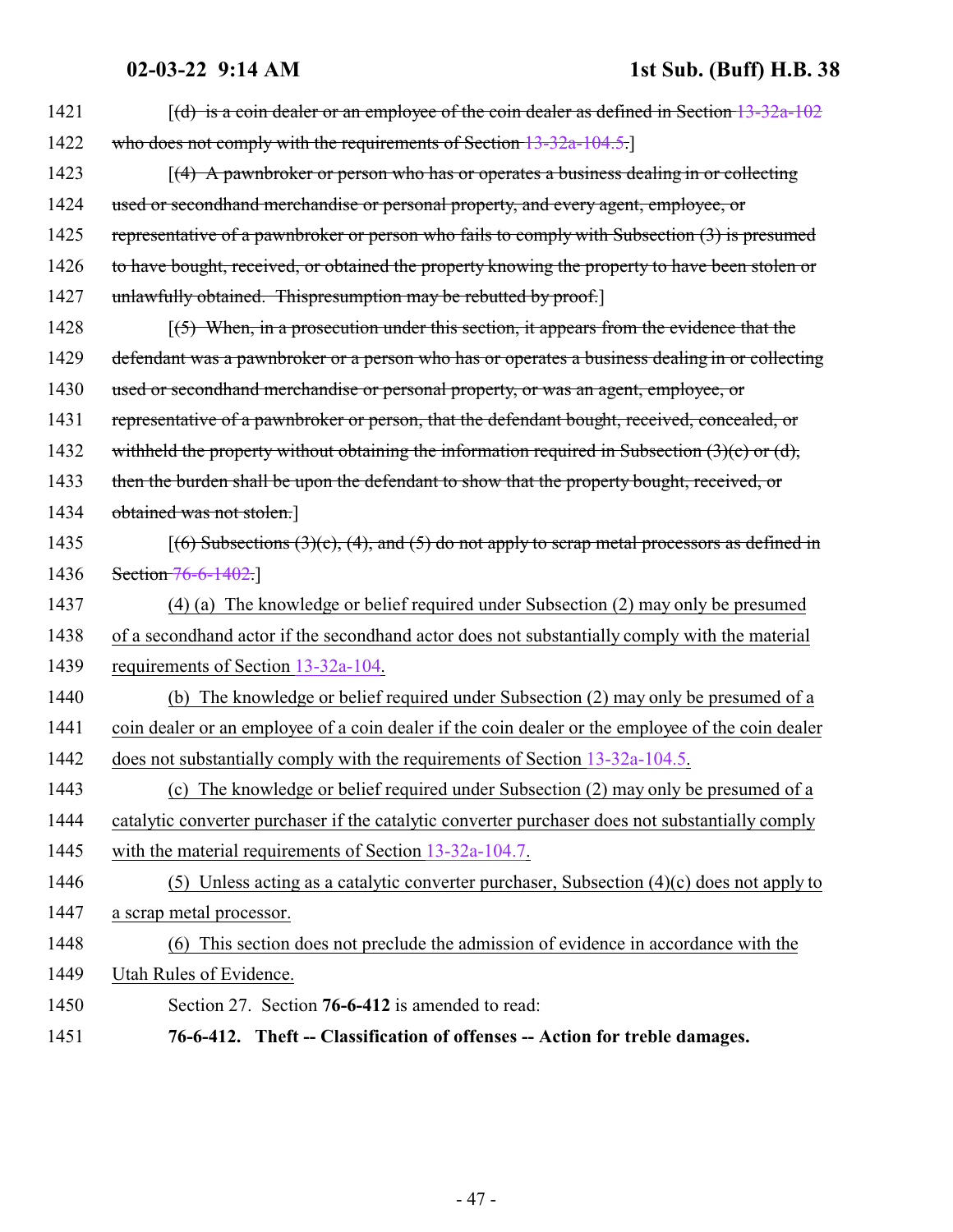| 1452 | (1) The ft of property and services as provided in this chapter is punishable:                                                                                                 |
|------|--------------------------------------------------------------------------------------------------------------------------------------------------------------------------------|
| 1453 | (a) as a second degree felony if the:                                                                                                                                          |
| 1454 | value of the property or services is or exceeds \$5,000;<br>(i)                                                                                                                |
| 1455 | (ii) property stolen is a firearm or an operable motor vehicle; or                                                                                                             |
| 1456 | (iii) property is stolen from the person of another;                                                                                                                           |
| 1457 | (b) as a third degree felony if:                                                                                                                                               |
| 1458 | (i) the value of the property or services is or exceeds $$1,500$ but is less than $$5,000$ ;                                                                                   |
| 1459 | the property is a catalytic converter as defined under Section $76-6-1402$ ;<br>(ii)                                                                                           |
| 1460 | $[\overrightarrow{tii}]$ (iii) the value of the property or services is or exceeds \$500 and the actor has                                                                     |
| 1461 | been twice before convicted of any of the following offenses, if each prior offense was                                                                                        |
| 1462 | committed within 10 years before the date of the current conviction or the date of the offense                                                                                 |
| 1463 | upon which the current conviction is based and at least one of those convictions is for a class A                                                                              |
| 1464 | misdemeanor:                                                                                                                                                                   |
| 1465 | (A) any theft, any robbery, or any burglary with intent to commit theft;                                                                                                       |
| 1466 | (B) any offense under Title 76, Chapter 6, Part 5, Fraud; or                                                                                                                   |
| 1467 | (C) any attempt to commit any offense under Subsection $(1)(b)[\overrightarrow{(ii)}](iii)(A)$ or $(B)$ ;                                                                      |
| 1468 | $[\overrightarrow{tiii}]$ (iv) (A) the value of property or services is or exceeds \$500 but is less than                                                                      |
| 1469 | \$1,500;                                                                                                                                                                       |
| 1470 | (B) the theft occurs on a property where the offender has committed any theft within                                                                                           |
| 1471 | the past five years; and                                                                                                                                                       |
| 1472 | (C) the offender has received written notice from the merchant prohibiting the offender                                                                                        |
| 1473 | from entering the property pursuant to Subsection $78B-3-108(4)$ ; or                                                                                                          |
| 1474 | $[\text{fiv}][(v)]$ the actor has been previously convicted of a felony violation of any of the                                                                                |
| 1475 | offenses listed in Subsections $(1)(b)[\overrightarrow{(ii)}](\overrightarrow{ii})(A)$ through $(1)(b)[\overrightarrow{(ii)}](\overrightarrow{iii})(C)$ , if the prior offense |
| 1476 | was committed within 10 years before the date of the current conviction or the date of the                                                                                     |
| 1477 | offense upon which the current conviction is based;                                                                                                                            |
| 1478 | (c) as a class A misdemeanor if:                                                                                                                                               |
| 1479 | (i) the value of the property stolen is or exceeds $$500$ but is less than $$1,500$ ;                                                                                          |
| 1480 | (ii) (A) the value of property or services is less than \$500;                                                                                                                 |
| 1481 | (B) the theft occurs on a property where the offender has committed any theft within                                                                                           |

1482 the past five years; and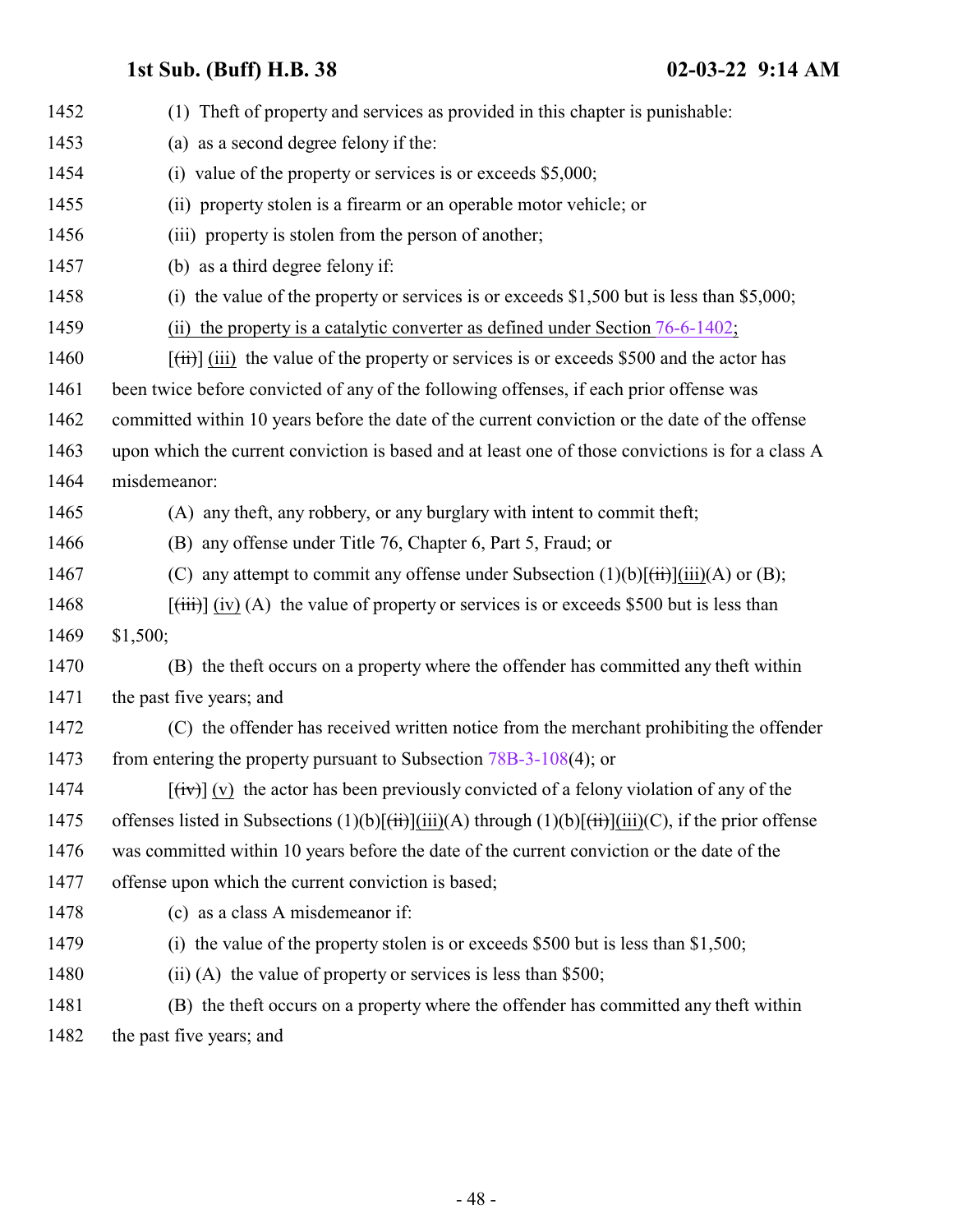<span id="page-48-0"></span>

| 1483 | (C) the offender has received written notice from the merchant prohibiting the offender                                                                                    |
|------|----------------------------------------------------------------------------------------------------------------------------------------------------------------------------|
| 1484 | from entering the property pursuant to Subsection $78B-3-108(4)$ ; or                                                                                                      |
| 1485 | (iii) the actor has been twice before convicted of any of the offenses listed in                                                                                           |
| 1486 | Subsections $(1)(b)[\overrightarrow{(ii)}](\overrightarrow{ii})(A)$ through $(1)(b)[\overrightarrow{(ii)}](\overrightarrow{iii})(C)$ , if each prior offense was committed |
| 1487 | within 10 years before the date of the current conviction or the date of the offense upon which                                                                            |
| 1488 | the current conviction is based; or                                                                                                                                        |
| 1489 | (d) as a class B misdemeanor if the value of the property stolen is less than \$500 and                                                                                    |
| 1490 | the theft is not an offense under Subsection $(1)(c)$ .                                                                                                                    |
| 1491 | (2) Any individual who violates Subsection $76-6-408(2)$ or $76-6-413(1)$ , or commits                                                                                     |
| 1492 | theft of a stallion, mare, colt, gelding, cow, heifer, steer, ox, bull, calf, sheep, goat, mule, jack,                                                                     |
| 1493 | jenny, swine, poultry, or a fur-bearing animal raised for commercial purposes, or a livestock                                                                              |
| 1494 | guardian dog, is civilly liable for three times the amount of actual damages, if any sustained by                                                                          |
| 1495 | the plaintiff, and for costs of suit and reasonable attorney fees.                                                                                                         |
| 1496 | Section 28. Section 76-6-1406 is amended to read:                                                                                                                          |
| 1497 | 76-6-1406. Restrictions on the purchase of regulated metal -- Exemption.                                                                                                   |
| 1498 | (1) A dealer may conduct purchase transactions involving regulated metal only                                                                                              |
| 1499 | between the hours of 6 a.m. and 7 p.m.                                                                                                                                     |
| 1500 | (2) Except when the dealer pays a government entity by check for regulated metal, the                                                                                      |
| 1501 | dealer may not purchase any of the following regulated metal without obtaining and keeping on                                                                              |
| 1502 | file reasonable documentation that the seller is an employee, agent, or contractor of a                                                                                    |
| 1503 | governmental entity who is authorized to sell the item of regulated metal property on behalf of                                                                            |
| 1504 | the governmental entity:                                                                                                                                                   |
| 1505 | (a) a manhole cover or sewer grate;                                                                                                                                        |
| 1506 | (b) an electric light pole; or                                                                                                                                             |
| 1507 | (c) a guard rail.                                                                                                                                                          |
| 1508 | (3) (a) A dealer may not purchase suspect metal without obtaining the information                                                                                          |
| 1509 | under Subsection $(3)(b)$ identifying the owner of the suspect metal.                                                                                                      |
| 1510 | (b) The owner of the suspect metal shall provide in writing:                                                                                                               |
| 1511 | (i) the owner's telephone number;                                                                                                                                          |
| 1512 | (ii) the owner's business or residential address, which may not be a post box;                                                                                             |
| 1513 | (iii) a copy of the owner's driver license; and                                                                                                                            |
|      |                                                                                                                                                                            |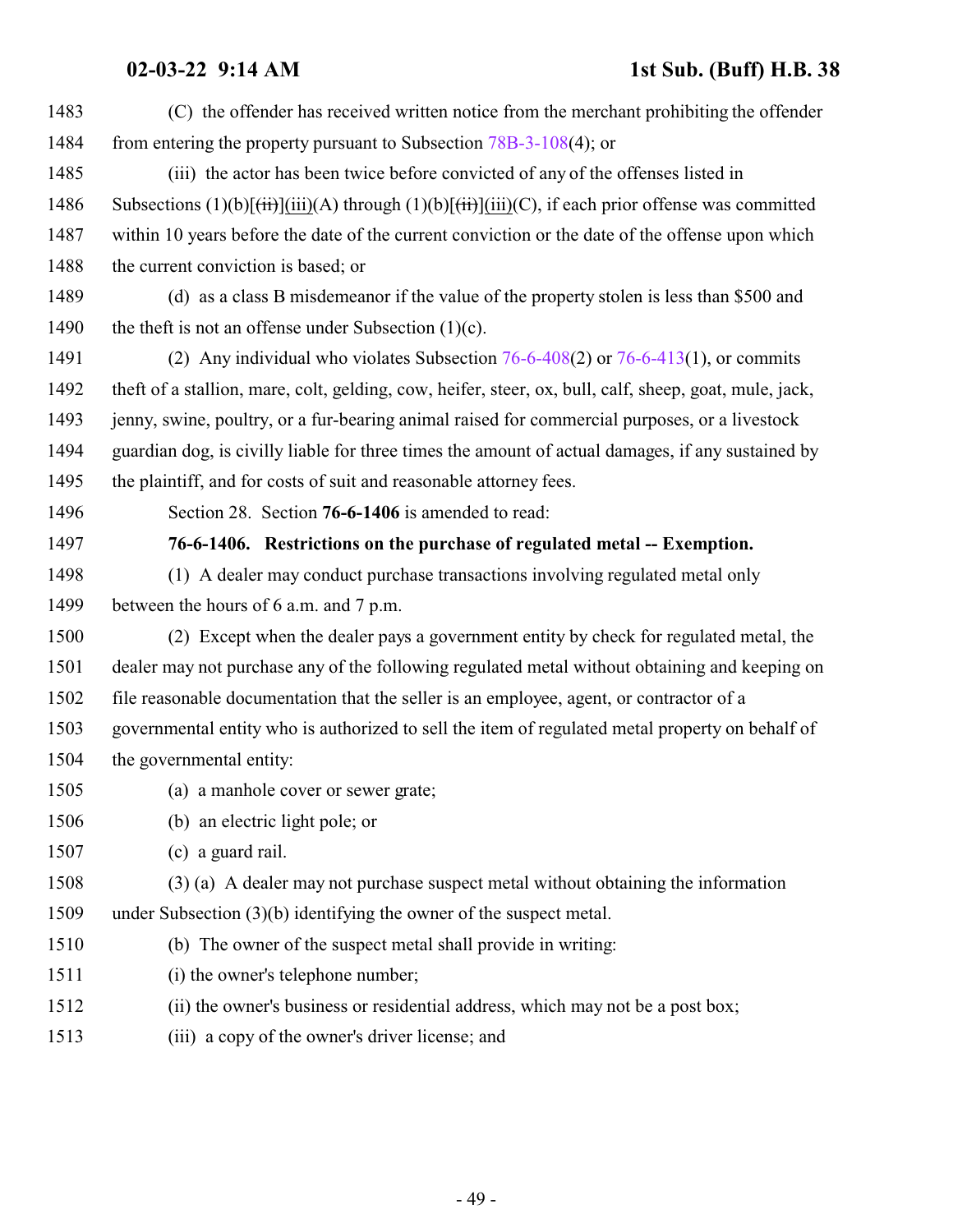<span id="page-49-0"></span>

| (iv) a signed statement that the person is the lawful owner of the suspect metal and<br>authorizes the seller, identified by name, to sell the suspect metal. |
|---------------------------------------------------------------------------------------------------------------------------------------------------------------|
|                                                                                                                                                               |
|                                                                                                                                                               |
| (c) The dealer shall keep the identifying information provided in Subsection $(3)(b)$ on                                                                      |
| file for not less than one year.                                                                                                                              |
| (4) Transactions with businesses that have an established account with the dealer are                                                                         |
| exempt from the requirements of Subsections (2) and (3) if the business holds a valid business                                                                |
| license, and:                                                                                                                                                 |
| (a) (i) the dealer has on file a statement from the business identifying those employees                                                                      |
| authorized to sell all metals to the dealer; and                                                                                                              |
| (ii) the dealer conducts regulated metal transactions only with those identified                                                                              |
| employees of the business and records the name of the employee when recording the                                                                             |
| transaction;                                                                                                                                                  |
| (b) the dealer has on file reasonable documentation from the business that any person                                                                         |
| verified as representing the business as an employee, and whom the dealer has verified is an                                                                  |
| employee, may sell regulated metal; or                                                                                                                        |
| (c) the dealer makes payment for regulated metal purchased from a person by issuing a                                                                         |
| check to the business employing the seller.                                                                                                                   |
| (5) If a dealer is a catalytic converter purchaser as defined in Section $13-32a-102$ , the                                                                   |
| dealer shall comply with the requirements in Title 13, Chapter 32a, Pawnshop, Secondhand                                                                      |
| Merchandise, and Catalytic Converter Transaction Information Act.                                                                                             |
| Section 29. Section 78B-3-108 is amended to read:                                                                                                             |
| 78B-3-108. Shoplifting -- Merchant's rights -- Civil liability for shoplifting by                                                                             |
| adult or minor -- Criminal conviction not a prerequisite for civil liability -- Written notice                                                                |
| required for penalty demand.                                                                                                                                  |
| (1) As used in this section:                                                                                                                                  |
| (a) "Merchandise" has the same meaning as provided in Section $76-6-601$ .                                                                                    |
| (b) "Merchant" has the same meaning as provided in Section $76-6-601$ .                                                                                       |
| (c) "Minor" has the same meaning as provided in Section $76-6-601$ .                                                                                          |
| (d) "Premises" has the same meaning as "retail mercantile establishment" found in                                                                             |
| Section 76-6-601.                                                                                                                                             |
| $(2)$ (a) A merchant may request an individual on the merchant's premises to place or                                                                         |
|                                                                                                                                                               |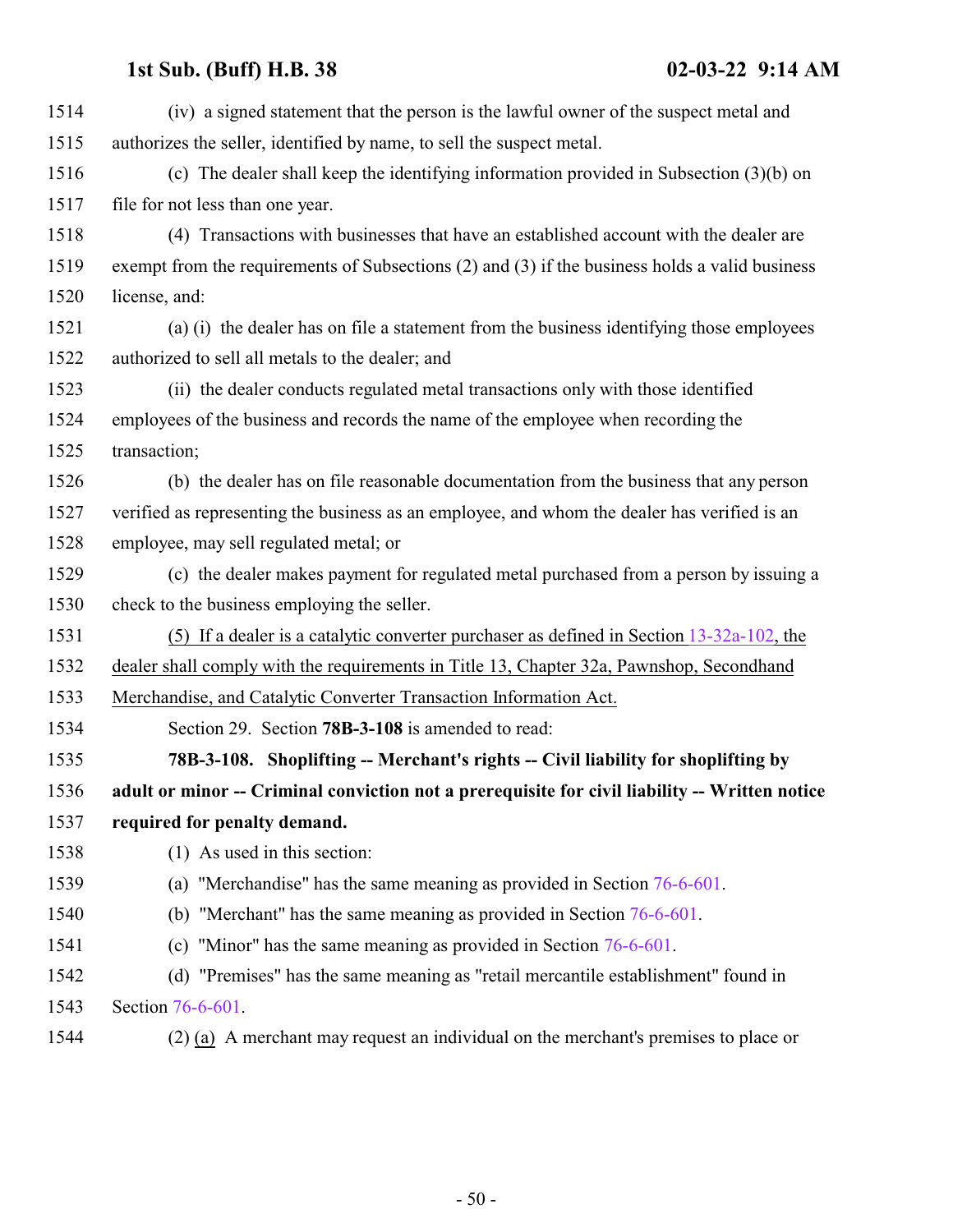keep in full view any merchandise the individual may have removed, or which the merchant has reason to believe the individual may have removed, from its place of display or elsewhere, whether for examination, purchase, or for any other reasonable purpose. (b) The merchant may not be criminally or civilly liable for having made the request. (3) (a) A merchant who has reason to believe that an individual has committed any of 1550 the offenses listed in Subsection  $76-6-412(1)(b)[(iii)(A), (B), or (C)$  and that the merchant can recover the merchandise by taking the individual into custody and detaining the individual may, for the purpose of attempting to recover the merchandise or for the purpose of informing a peace officer of the circumstances of the detention, take the individual into custody and detain the individual in a reasonable manner and for a reasonable length of time. (b) Neither the merchant nor the merchant's employee may be criminally or civilly liable for false arrest, false imprisonment, slander, or unlawful detention or for any other type of claim or action unless the custody and detention are unreasonable under all the circumstances. (4) (a) A merchant may prohibit an individual who has committed any of the offenses 1560 listed in Subsection  $76-6-412(1)(b)[(iii)]$  from reentering the premises on which the individual has committed the offense. (b) The merchant shall give written notice of this prohibition to the individual under Subsection (4)(a). The notice may be served by: (i) delivering a copy to the individual personally; (ii) sending a copy through registered or certified mail addressed to the individual at the individual's residence or usual place of business; (iii) leaving a copy with an individual of suitable age and discretion at either location under Subsection (4)(b)(ii) and mailing a copy to the individual at the individual's residence or place of business if the individual is absent from the residence or usual place of business; or (iv) affixing a copy in a conspicuous place at the individual's residence or place of business. (c) The individual serving the notice may authenticate service with the individual's signature, the method of service, and legibly documenting the date and time of service. (5) An adult who commits any of the offenses listed in Subsection  $\frac{76-6-412(1)(b)[\overrightarrow{iii}]}{(\overrightarrow{ii})}$  $\frac{76-6-412(1)(b)[\overrightarrow{iii}]}{(\overrightarrow{ii})}$  $\frac{76-6-412(1)(b)[\overrightarrow{iii}]}{(\overrightarrow{ii})}$ (iii)(A), (B), or (C) is also liable in a civil action for: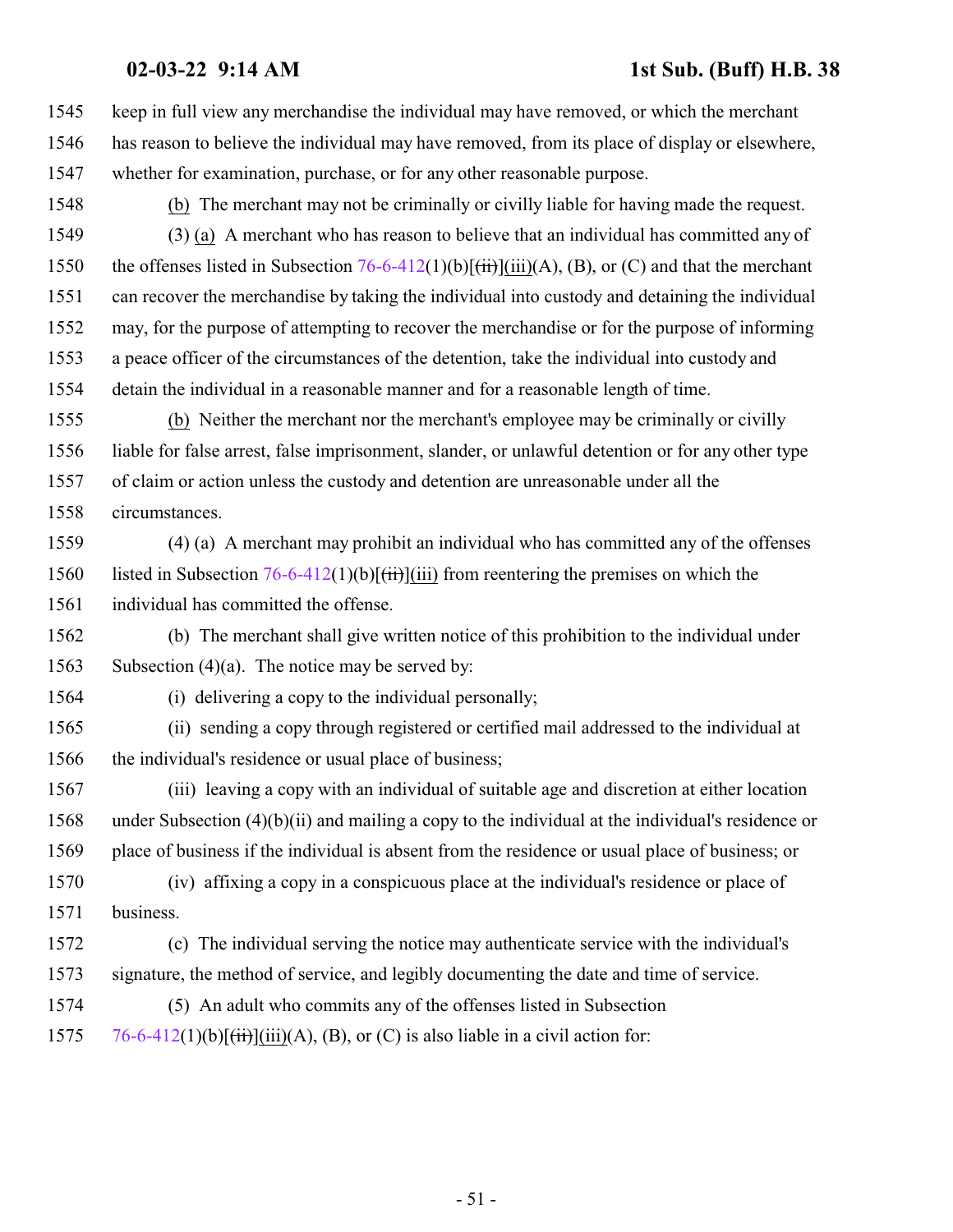(a) actual damages; (b) a penalty to the merchant in the amount of the retail price of the merchandise not to exceed \$1,000; and (c) an additional penalty as determined by the court of not less than \$100 nor more than \$500, plus court costs and reasonable attorney fees. (6) A minor who commits any of the offenses listed in Subsection [76-6-412](#page-46-0)(1)(b) $[\overrightarrow{t})$ (iii)(A), (B), or (C) and the minor's parents or legal guardian are jointly and severally liable in a civil action to the merchant for: (a) actual damages; (b) a penalty to be remitted to the merchant in the amount of the retail price of the merchandise not to exceed \$500 plus an additional penalty as determined by the court of not less than \$50 nor more than \$500; and (c) court costs and reasonable attorney fees. (7) A parent or guardian is not liable for damages under this section if the parent or guardian made a reasonable effort to restrain the wrongful taking and reported it to the merchant involved or to the law enforcement agency having primary jurisdiction once the parent or guardian knew of the minor's unlawful act. A report is not required under this section if the minor was arrested or apprehended by a peace officer or by anyone acting on behalf of the merchant involved. (8) A conviction in a criminal action for any of the offenses listed in Subsection [76-6-412](#page-46-0)(1)(b) $[\overrightarrow{t})$ (iii)(A), (B), or (C) is not a condition precedent to a civil action authorized under Subsection (5) or (6). (9) (a) A merchant demanding payment of a penalty under Subsection (5) or (6) shall give written notice to the individual or individuals from whom the penalty is sought. The notice shall state: "IMPORTANT NOTICE: The payment of any penalty demanded of you does not prevent criminal prosecution under a related criminal provision." (b) This notice shall be boldly and conspicuously displayed, in at least the same size type as is used in the demand, and shall be sent with the demand for payment of the penalty described in Subsection (5) or (6). (10) The provision of Section [78B-8-201](http://le.utah.gov/UtahCode/SectionLookup.jsp?section=78b-8-201&session=2022GS) requiring that compensatory or general